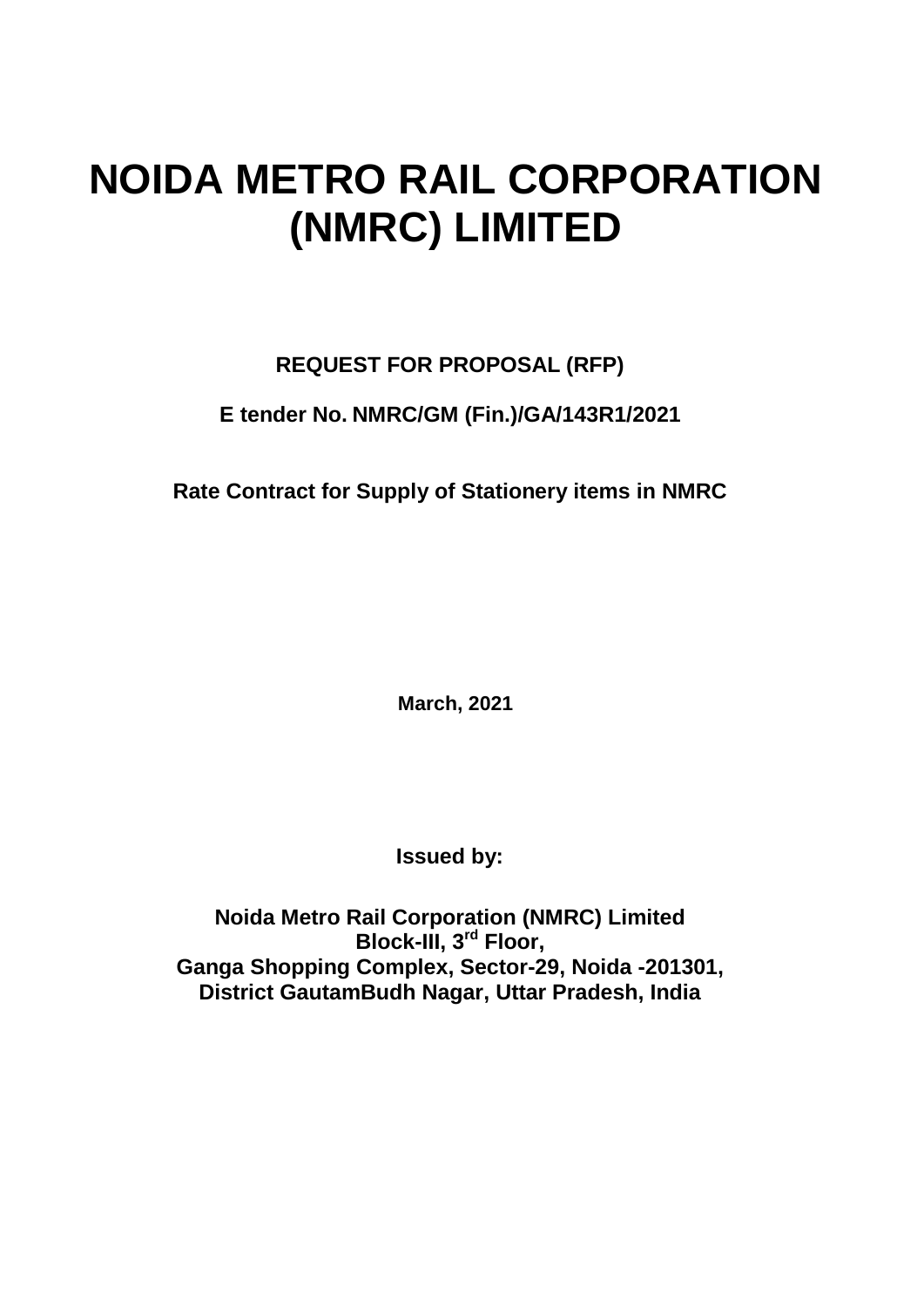# <span id="page-1-0"></span>**Disclaimer**

This Request for Proposal (RFP) Document (or "E-Tender" or "E-Bid") for "**Rate Contract for Supply of Stationery items in NMRC**" contains brief information about the scope of work and selection process for the Bidder ("the Contractor" or "the Tenderer" or "the Applicant"). The purpose of the Document is to provide the Bidders with information to assist the formulation of their Bidding Documents.

While all efforts have been made to ensure the accuracy of information contained in this RFP Document, this Document does not purport to contain all the information required by the Bidders. The Bidders should conduct their own independent assessment, investigations and analysis and should check the reliability, accuracy and completeness of the information at their end and obtain independent advice from relevant sources as required before submission of their Bid/s. Noida Metro Rail Corporation Ltd. ("NMRC" or "the Corporation") or any of its employees or advisors shall incur no liability under any law, statute, rules or regulations as to the accuracy or completeness of the RFP Document.

NMRC reserves the right to change any or all conditions/information set in this RFP Document by way of revision, deletion, updating or annulment through issuance of appropriate addendum as NMRC may deem fit without assigning any reason thereof.

NMRC reserves the right to accept or reject any or all Bids without giving any reasons thereof. NMRC will not entertain or be liable for any claim for costs and expenses in relation to the preparation of the Bid/s to be submitted in terms of this RFP Document.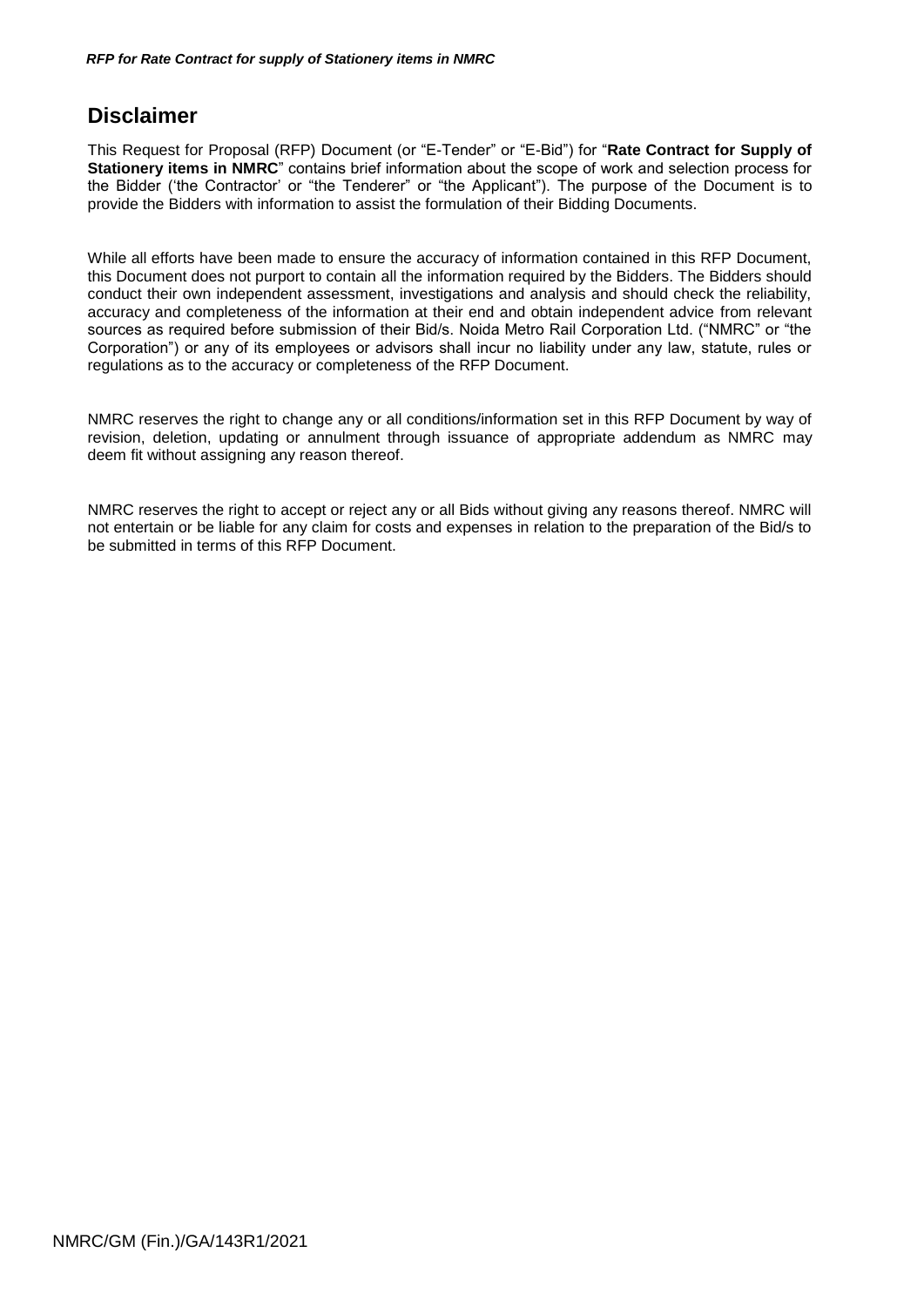# **Glossary**

- a) "**Addendum / Amendment**" means any written amendment / addendum /corrigendum to this RFP, from time to time issued by NMRC to the prospective bidders;
- b) **"Agreement"** means the Contract Agreement to be executed between NMRC and the selected bidder.
- c) **"Applicable Laws"** means all laws, brought into force and effect by Govt. of India, State Governments, local bodies and statutory agencies and rules / regulations / notifications issued by them from time to time. It also include judgments, decrees, injunctions, writs and orders of any court or judicial authority as may be in force and effected from time to time.
- d) **"Bidder"** or **"Tenderer"** means Sole proprietorship, registered partnership firm, public limited company, private limited company or Consortium of any of the above and its Successor in title and assigns which is submitting its bid pursuant to RFP Documents
- e) **"Bid Due Date"** means Bid Submission end date and time given in the E-tender
- f) **"Commencement Date"** means the date of commencement of Contract Agreement as mentioned in **NOA**
- g) **"Earnest Money Deposit (EMD)"** means the refundable amount to be submitted by the Bidder along with RFP documents to NMRC
- h) **"Interest Free Security Deposit/ Performance Security"** means interest free amount to be deposited by the Contractor with NMRC as per terms and conditions of Contract Agreement as a security against the performance of the Contract agreement.
- i) **"NMRC"** means Noida Metro Rail Corporation Limited ( or "Corporation" )
- **j) "Party"** means Contractor or Corporation (together they are called **"Parties")**
- k) **"Performance Bank Guarantee/ Security Deposit"** means interest free amount to be deposited by the Contractor with NMRC as per terms and conditions of Contract Agreement as a security against the performance of the Contract agreement
- l) **"Permits"** shall mean and include all applicable statutory, environmental or regulatory Contracts, authorization, permits, consents, approvals, registrations and franchises from concerned authorities
- m) **"Re. or Rs. or INR"** means Indian Rupee
- n) **"Revenue Operations Date (ROD)"** means the date of operation of metro
- o) **"Selected Bidder"** means the bidder who has been selected by NMRC, pursuant to the bidding process for award of Contract.

The words and expressions beginning with capital letters and defined in this document shall, unless repugnant to the context, have the meaning ascribed thereto hereinabove.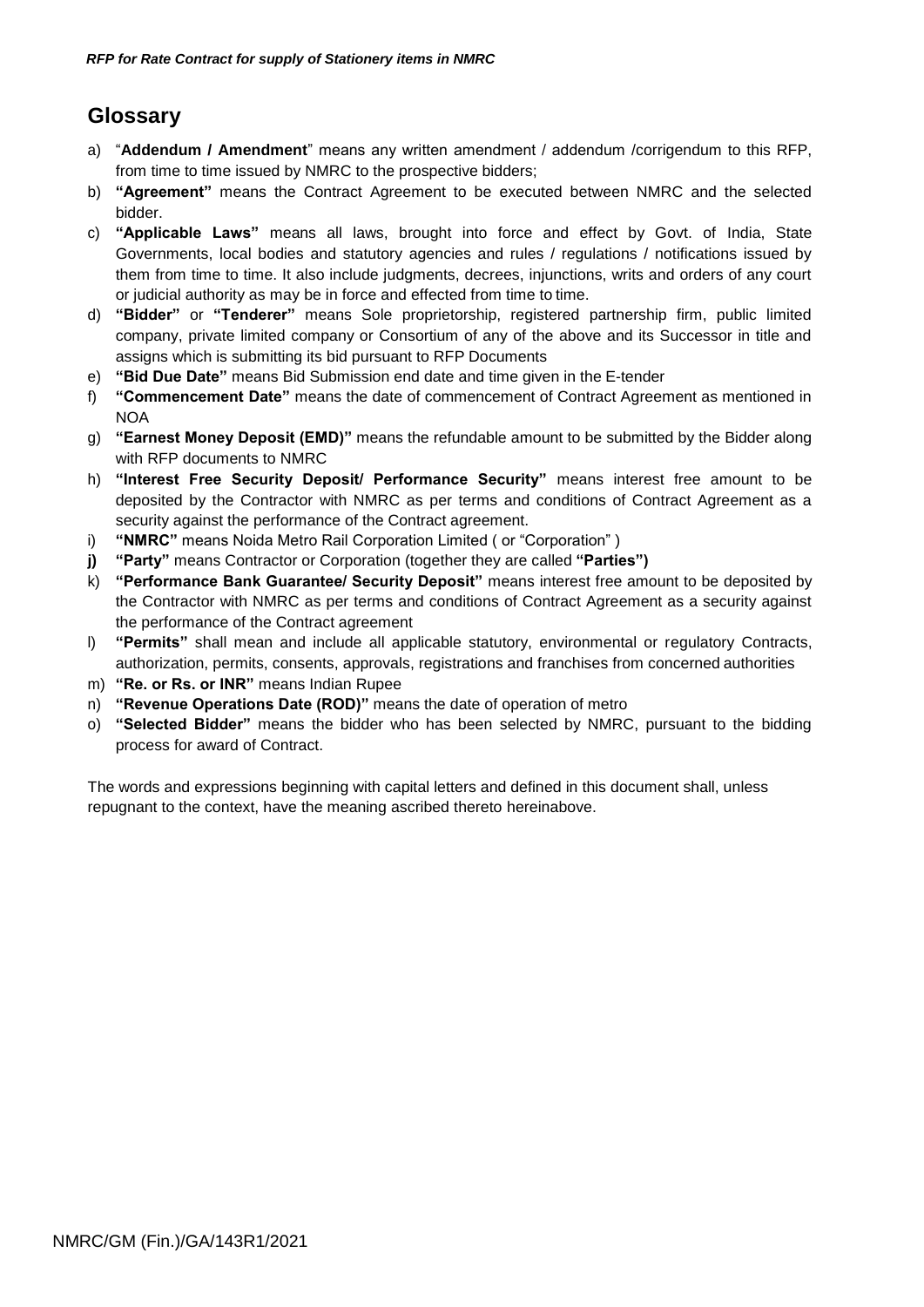# <span id="page-3-0"></span>**Data Sheet**

| $\vert$ 1      | Name of the Bid                                                                    | Rate Contract for supply of Stationery Items in NMRC                                                                                                                                                                 |  |  |  |  |
|----------------|------------------------------------------------------------------------------------|----------------------------------------------------------------------------------------------------------------------------------------------------------------------------------------------------------------------|--|--|--|--|
| $\overline{2}$ | Approximate Cost of Work                                                           | INR 29,74,300/- (including GST)                                                                                                                                                                                      |  |  |  |  |
| 3              | Time-period of contract                                                            | 12 Months                                                                                                                                                                                                            |  |  |  |  |
| 4              | Method of selection                                                                | Cost Based Selection (Lowest-L1)                                                                                                                                                                                     |  |  |  |  |
| 5              | <b>Bid Processing Fee</b>                                                          | INR 5,900/- (including GST) (Rupees Five thousand nine<br>hundred only) through RTGS/NEFT only payable in favour of<br>Noida Metro Rail Corporation Limited                                                          |  |  |  |  |
| 6              | Earnest Money Deposit (EMD)                                                        | INR 59,486.00/-                                                                                                                                                                                                      |  |  |  |  |
| 7              | Financial Bid to be submitted<br>together with Technical Bid                       | Yes                                                                                                                                                                                                                  |  |  |  |  |
| 8              | Name of the Corporation's official<br>for addressing queries and<br>clarifications | GM (Fin.)<br>Noida Metro Rail Corporation Limited,<br>Block-III, 3rd Floor, Ganga Shopping Complex,<br>Sector-29, Noida 201301<br>Email: mdcellnmrc@gmail.com<br>Website:www.nmrcnoida.com, http://etender.up.nic.in |  |  |  |  |
| 9              | <b>Bid Validity Period</b>                                                         | 180 days                                                                                                                                                                                                             |  |  |  |  |
| 10             | <b>Bid Language</b>                                                                | English                                                                                                                                                                                                              |  |  |  |  |
| 11             | <b>Bid Currency</b>                                                                | <b>INR</b>                                                                                                                                                                                                           |  |  |  |  |
|                | <b>Schedule of Bidding Process</b>                                                 |                                                                                                                                                                                                                      |  |  |  |  |
|                | Task                                                                               | <b>Key Dates</b>                                                                                                                                                                                                     |  |  |  |  |
|                | <b>Uploading of Bid</b>                                                            | 07.06.2021                                                                                                                                                                                                           |  |  |  |  |
|                | <b>Pre-bid Meeting</b>                                                             | 14.06.2021 [Time 15:00 hrs]                                                                                                                                                                                          |  |  |  |  |
| 12             | Last date of receipt of Pre-bid<br>queries                                         | 15.06.2021 [Time 16:00 hrs]                                                                                                                                                                                          |  |  |  |  |
|                | Last date of issuing<br>amendment, if<br>any                                       | 18.06.2021                                                                                                                                                                                                           |  |  |  |  |
|                | <b>Last Date of Bid Submission</b>                                                 | 21.06.2021 [Time 17:00 hrs]                                                                                                                                                                                          |  |  |  |  |
|                | Date of Technical Bid Opening                                                      | 22.06.2021 [Time 11:00 hrs]                                                                                                                                                                                          |  |  |  |  |
| 13             | Consortium to be allowed                                                           | No                                                                                                                                                                                                                   |  |  |  |  |
| 14             | Account details                                                                    | For Bid Processing Fee & EMD<br>State Bank of India (04077) - Sector 18, Noida<br>Gautam Budh Nagar, Uttar Pradesh -201301<br>IFSC Code: SBIN0004077<br>A/c No. 37707840592<br>Noida Metro Rail Corporation Ltd.     |  |  |  |  |

**Note:(i)** Tender Cost and Tender Security is exempted for Micro & Small Enterprises (MSEs)registered with District Industries Centre or Khadi & Village Industries Commission or Khadi &Village Industries Board or Coir Board or National Small Industries Corporation or Dpt. Of Handicraft & Handloom or any other bodies specified by Ministry of Micro, Small & Medium Enterprises for appropriate category and have valid registration certificate as on date of tender submission.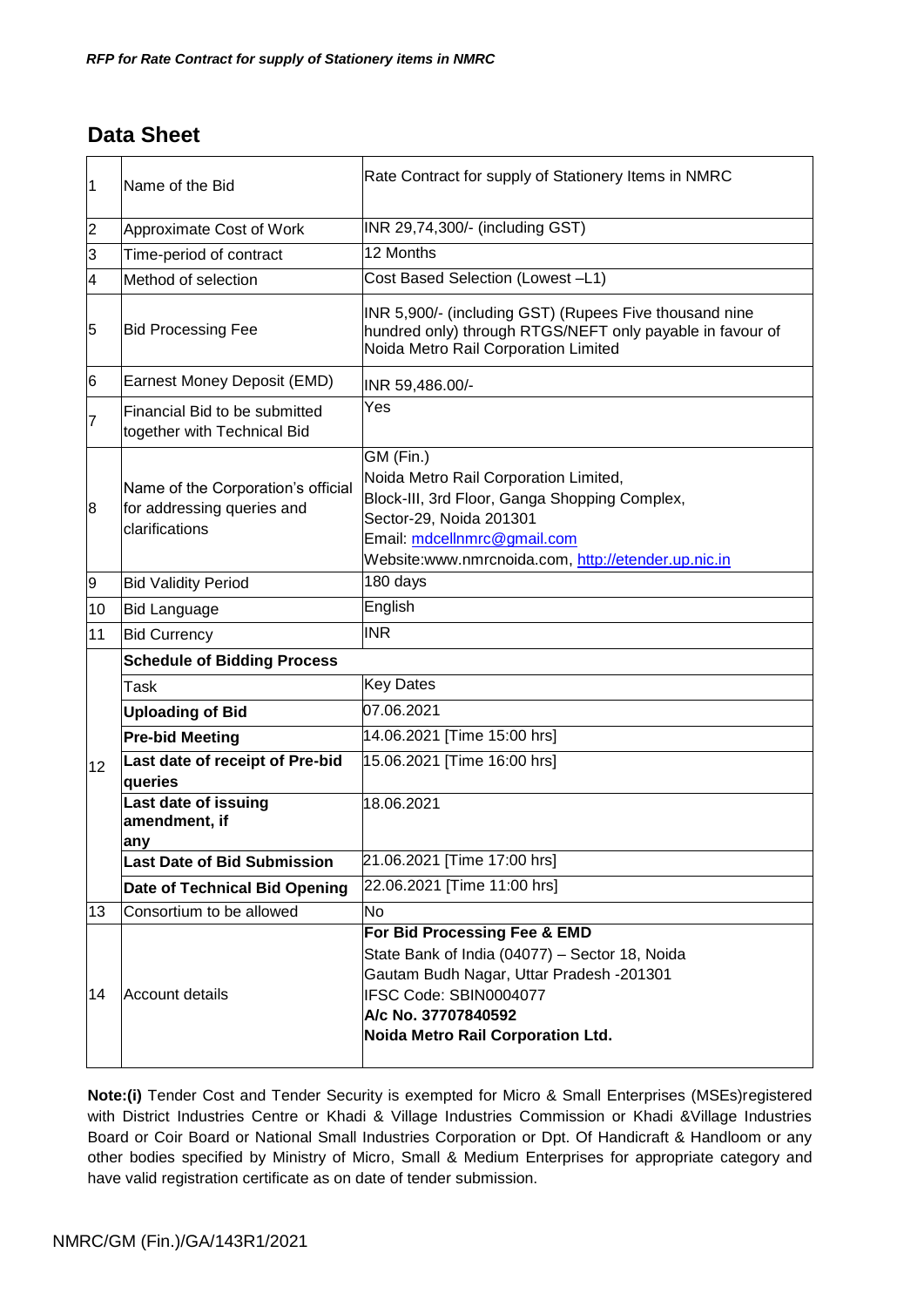The MSEs would not be eligible for exemption of tender security if:

- a. Either they are not registered for appropriate category.
- b. Or they do not have valid registration as on the date of tender submission.

The tenderers seeking exemption from 'tender security', being MSEs, shall ensure their eligibility w.r.t above and submit registration certificate issued by the body under which they are registered which clearly mentions category of registration i.e. **2-digit NIC Code 82 "Office Administrative, office support and other business support activities".**

In absence of any of the above requirements no exemption for "tender security" will be allowed and tenderers eligibility shall be dealt as if they are not registered with MSMEs.

No further clarification shall be sought on the above.

- *1.* In case bidder is a JV/Consortium, then registration of bidder with the bodies mentioned above must be in the name of JV/Consortium.
- *2.* In case the bidder who has been exempted Tender Cost/Tender Security being Micro & Small Enterprise, and;
	- (i) withdraws his Tender during the period of Tender validity; or
	- (ii) becomes the successful bidder, but fails to commence the work (for whatsoever reasons) as per terms & conditions of Tender; or
	- (iii) refuses or neglects to execute the contract; or
	- (iv) fails to furnish the required Performance Security within the specified time,

The bidder shall be debarred from participating in future tenders for a period of 1 year from the date of discharge of tender/date of cancellation of NOA/annulment of award of contract as the case may be. Thereafter, on expiry of period of debarment, the bidder may be permitted to participate in the procurement process only on submission of required Tender Cost/ Tender Security.

Further the Employer may advise the authority responsible for issuing the exemption certificate to take suitable actions against the bidder such as cancellation of enlistment certificate etc.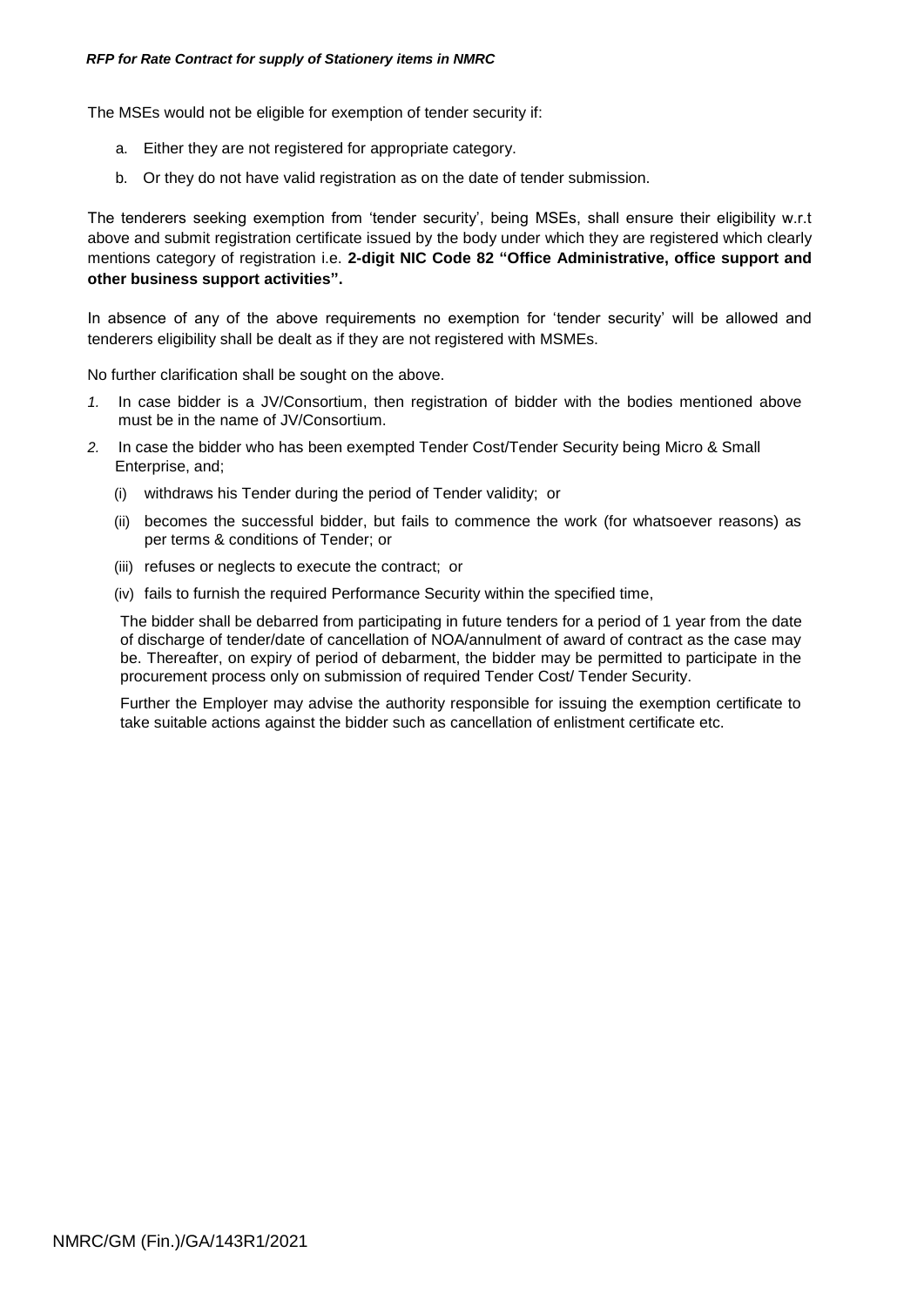# **Content**

| $\mathbf{1}$ . |  |
|----------------|--|
|                |  |
|                |  |
|                |  |
| 2.             |  |
|                |  |
|                |  |
|                |  |
| 3.             |  |
|                |  |
|                |  |
|                |  |
|                |  |
|                |  |
| $\mathbf{4}$   |  |
|                |  |
|                |  |
|                |  |
|                |  |
|                |  |
|                |  |
| 5.             |  |
| 6.             |  |
| 7 <sub>1</sub> |  |
|                |  |
|                |  |
|                |  |
|                |  |
|                |  |
|                |  |
|                |  |
|                |  |
|                |  |
|                |  |
|                |  |
|                |  |
|                |  |
|                |  |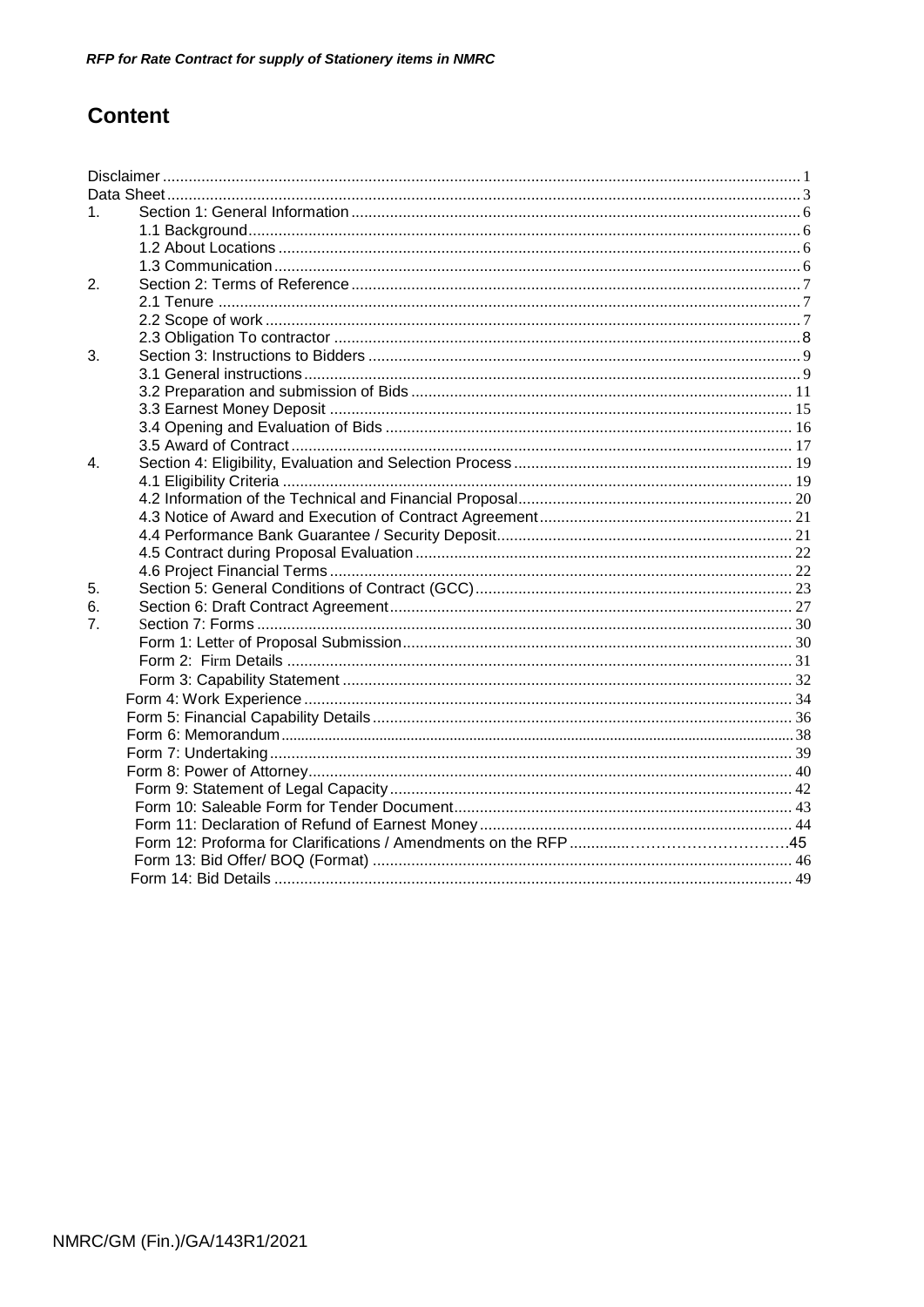# <span id="page-6-1"></span><span id="page-6-0"></span>**1. Section 1: General Information**

# **Background**

- a. Noida and Greater Noida are being developed as the satellite towns to New Delhi and more and more people from Delhi and other areas are shifting to these towns in search of fresh air, greenery and better infrastructure. There is a need of providing an efficient, reliable and comfortable transportation system for the population intending to settle in these towns and also the public coming to these areas for education, service and business.
- b. Noida Metro Rail Corporation is a Special Purpose Vehicle (SPV) formed for planning and executing urban transport projects in Noida, Greater Noida regions. The Company desires to provide a world-class Public Transportation System with state-of-the-art technology. As such, the overarching criterion for setting up of the Company is to help create an efficient, safe, reliable, economical and affordable public transport system
- c. An elevated metro line between Noida and Greater Noida is already in operation.
- d. NMRC invites E-Bids for selection of Contractor for granting the Rate Contract for Supply of Stationery Items in NMRC
- e. In this regard, the Corporation now invites the interested Bidder/s to submit their proposals as per provisions of this Request for Proposal Document.
- f. NMRC will shortlist the Bidders on the basis of evaluation criteria mentioned in this RFP Document. On the basis of the minimum evaluation criteria, qualified Bidders will be shortlisted. Financial proposal of only qualified Bidders will be opened.
- g. The Successful Bidder shall provide the services as described in Section 2:Terms of Reference.

### **1.2 About Locations**

<span id="page-6-2"></span>The metro corridor is 29.7 km long and is known as Noida Greater Noida Metro Rail Corridor. It comprises 21 metro stations starting from Noida Sector 51 in Noida and ends up at Depot Station in Greater Noida. The ladders are to be supplied at various stations of NMRC and NMRC Depot.

### **1.3 Communication**

All communications should be addressed to:

GM (Fin.) Noida Metro Rail Corporation (NMRC) Limited Block-III, 3rd Floor, Ganga Shopping Complex, Sector-29, Noida -201301 District GautamBudh Nagar, Uttar Pradesh Email: [mdcellnmrc@gmail.com](mailto:mdcellnmrc@gmail.com)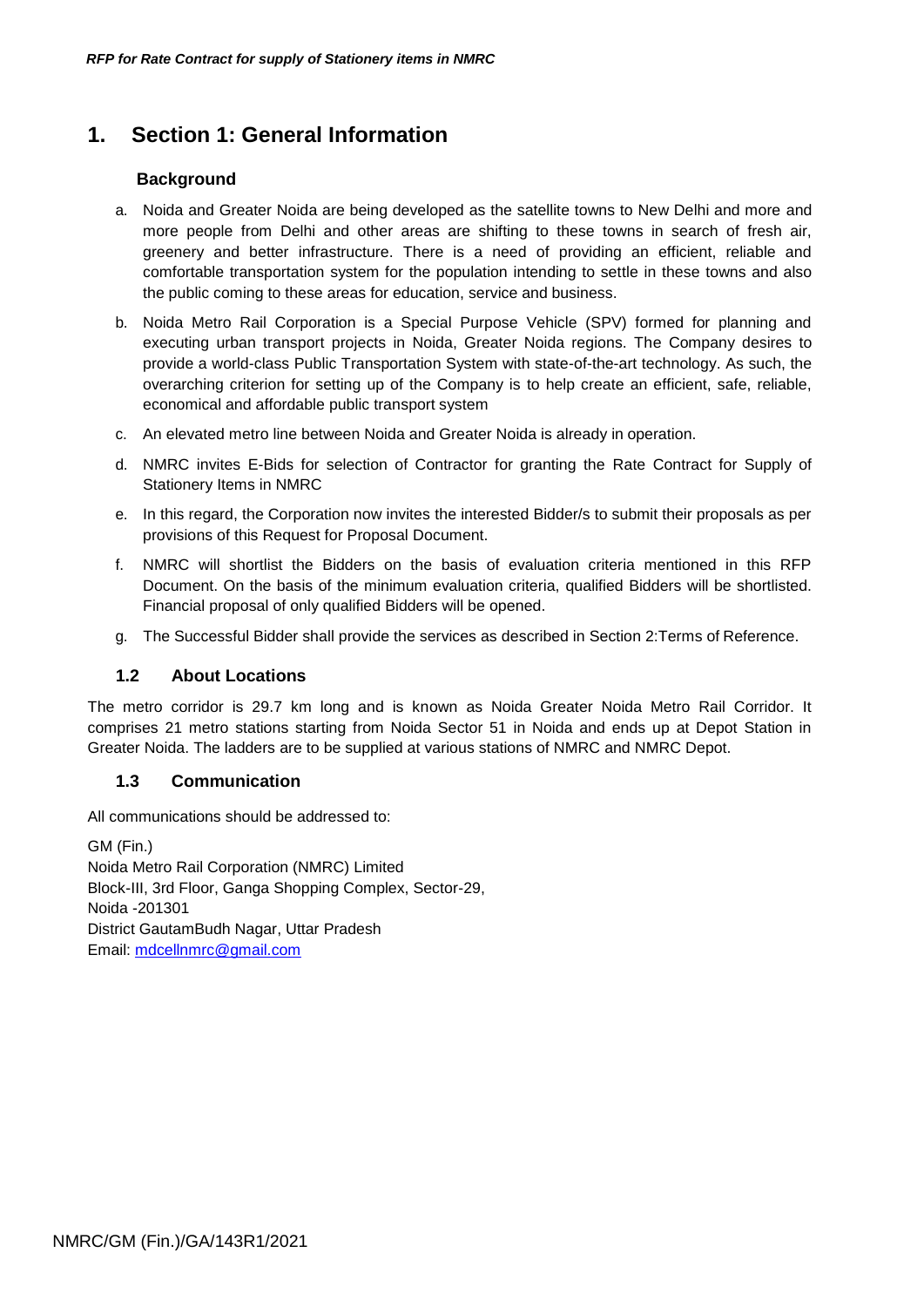# <span id="page-7-1"></span><span id="page-7-0"></span>**2 Section 2: Terms of Reference**

# **2.1 Tenure:**

The term of Contract shall be of 12 months with the provision to extend the same for further 1 year (1 Year) as may be mutually agreed by the parties/ satisfactory performance of the successful bidder.

# **2.2 Scope of Work**

**2.2.1** The bidder is requested to fill in the separate BOQ in xls format available here on the etender website.The scope of work shall include but not limited to the supply of the following items in NMRC as mentioned below:-

| S.<br>No       | <b>ITEMS</b>                                         | Make/Brand             | <b>PKT</b>  | <b>Estimate</b><br>d<br>quantity | Approved<br>Rate/UoM | <b>Total</b><br>Amount/Yea<br>r (Incl. GST) |
|----------------|------------------------------------------------------|------------------------|-------------|----------------------------------|----------------------|---------------------------------------------|
| $\mathbf{1}$   | <b>ALL PIN</b>                                       | <b>BELL / BRANDED</b>  | Pkt         | 548                              | 40                   | 21920                                       |
| $\overline{2}$ | ALL PIN HOLDER                                       | <b>KEBICA</b>          | <b>EACH</b> | 372                              | 30                   | 11160                                       |
| 3              | A4 LEAF SHEET<br>PROTECTOR (Pack of<br>10)<br>SP-101 | <b>WORLDONE / SAYA</b> | Pkt         | 1348                             | 4.5                  | 6066                                        |
| 4              | <b>BELL LONG RANGE</b><br><b>COARDLESS</b>           | <b>BAOJI / BRAND</b>   | Each        | 60                               | 330                  | 19800                                       |
| 5              | BINDER CLIP 19 MM                                    | INFINITY / ODDY / SAYA | <b>PKT</b>  | 692                              | 21                   | 14532                                       |
| 6              | <b>BINDER CLIP 25 MM</b>                             | INFINITY / ODDY / SAYA | <b>PKT</b>  | 644                              | 30                   | 19320                                       |
| $\overline{7}$ | <b>BINDER CLIP 32 MM</b>                             | INFINITY / ODDY / SAYA | <b>PKT</b>  | 632                              | 39                   | 24648                                       |
| 8              | <b>BINDER CLIP 41 MM</b>                             | INFINITY / ODDY / SAYA | <b>PKT</b>  | 532                              | 65                   | 34580                                       |
| 9              | <b>BINDER CLIP 51 MM</b>                             | INFINITY / ODDY / SAYA | Pkt.        | 476                              | 80                   | 38080                                       |
| 10             | <b>BOARD WHITE</b><br><b>MAGNETIC</b>                |                        | per sq feet | 24                               | 400                  | 9600                                        |
| 11             | <b>BOARD WHITE NON</b><br><b>MAGNETIC</b>            |                        | per sq feet | 28                               | 185                  | 5180                                        |
| 12             | <b>BOARD NOTICE</b>                                  |                        | per sq feet | 40                               | 185                  | 7400                                        |
| 13             | <b>BOARD PIN</b>                                     | INFINITY / ODDY / SAYA | <b>PKT</b>  | 696                              | 23                   | 16008                                       |
| 14             | <b>BOARD MAGNETIC</b><br><b>DUSTER</b>               | <b>IKON / KEBICA</b>   | EACH        | 340                              | 107                  | 36380                                       |
| 15             | <b>BOARD NON</b><br><b>MAGNETIC</b><br><b>DUSTER</b> | <b>IKON / KEBICA</b>   | <b>EACH</b> | 160                              | 47                   | 7520                                        |
| 16             | CD (BLANCK)                                          | MOSERBARE / SONY       | <b>EACH</b> | 440                              | 9.5                  | 4180                                        |
| 17             | <b>CALCULATOR MJ-</b><br>120D (CAISO/<br>CITIZEN)    | CASIO / CITIZEN        | Each        | 212                              | 310                  | 65720                                       |
| 18             | <b>CARBON PAPER</b><br><b>DOUBLE SIDED</b>           | KANGAROO / KORES       | <b>PKT</b>  | 148                              | 170                  | 25160                                       |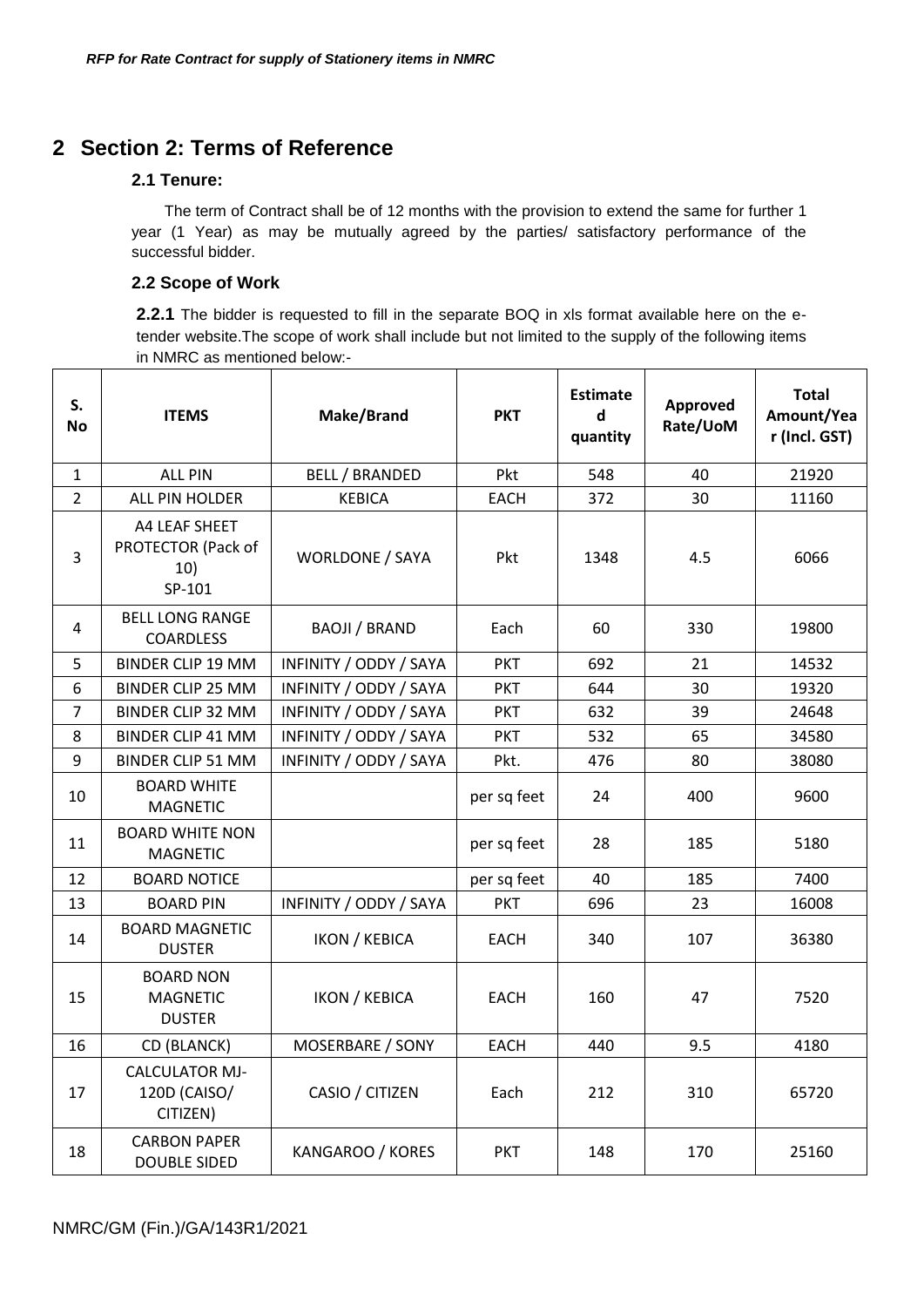| 19       | <b>CARBON PAPER</b><br>SINGLE SIDED                    | KANGAROO / KORES                    | <b>EACH</b>               | 184        | 170        | 31280         |
|----------|--------------------------------------------------------|-------------------------------------|---------------------------|------------|------------|---------------|
| 20       | <b>CELL 1.5V AAA DURA</b><br><b>CELL</b>               | <b>DURACELL</b>                     | <b>EACH</b>               | 116        | 38         | 4408          |
| 21       | <b>CELL LARGE TYPE</b>                                 | EVEREADY                            | <b>EACH</b>               | 208        | 15         | 3120          |
| 22       | <b>CELL PENCIL TYPE AA</b><br><b>DURACELL</b>          | <b>DURACELL</b>                     | <b>EACH</b>               | 68         | 38         | 2584          |
| 23       | <b>CELL 9V DURACELL</b>                                | <b>DURACELL</b>                     | <b>EACH</b>               | 84         | 180        | 15120         |
| 24       | <b>Brown COVER SHEET</b><br><b>FOR REGISTER</b>        |                                     | Each Roll                 | 908        | 10         | 9080          |
| 25       | <b>DAK PAD</b>                                         | Neelkamal                           | <b>EACH</b>               | 284        | 107        | 30388         |
| 26       | <b>ERASER NON DUST</b><br>621 PLASTO (Pack of<br>10)   | NATRAJ / CAMLIN /<br><b>DOMS</b>    | Pkt.                      | 1092       | 2.5        | 2730          |
| 27       | <b>FILE - SEPARATOR</b><br><b>PLASTIC</b>              | WORLDONE/SAYA                       | <b>PKT OF 100</b>         | 128        | 65         | 8320          |
| 28       | <b>GLUE STCK</b>                                       | WORLDONE/SAYA                       | <b>EACH</b>               | 1028       | 38         | 39064         |
| 29       | <b>GLUE GUM</b>                                        | WORLDONE/SAYA                       | <b>EACH</b>               | 856        | 4          | 3424          |
| 30       | HARD DISK 1 TB                                         | WORLDONE/SAYA                       | <b>EACH</b>               | 32         | 4500       | 144000        |
| 31       | <b>HARD DISK 2 TB</b>                                  | SEAGATE / WD /<br><b>TOSHIBA</b>    | <b>EACH</b>               | 48         | 5300       | 254400        |
| 32       | <b>KNIFE</b>                                           | CAMLIN / REYNOLDS /<br><b>LUXOR</b> | <b>EACH</b>               | 128        | 10         | 1280          |
| 33       | <b>KEYBOARD Wired</b>                                  | INTEX / LOGITECH / HP               | <b>EACH</b>               | 8          | 450        | 3600          |
| 34       | <b>KEYBOARD MOUSE</b><br><b>WIRELESS</b><br><b>SET</b> | INTEX / LOGITECH / HP               | <b>EACH</b>               | 12         | 1550       | 18600         |
| 35       | <b>MAGNET FOR BOARD</b>                                | Kebica/Ikon                         | EACH                      | 104        | 25         | 2600          |
| 36       | <b>MEASUREMENT TAPE</b><br>(5MT.)                      | Any reputed make                    | <b>EACH</b>               | 116        | 230        | 26680         |
| 37       | <b>MOUSE WITH WIRE</b>                                 | INTEX / LOGITECH / HP               | <b>EACH</b>               | 8          | 300        | 2400          |
| 38       | <b>MOUSE WIRELESS</b>                                  | INTEX / LOGITECH / HP               | <b>EACH</b>               | 16         | 800        | 12800         |
| 39       | <b>MOUSE PAD</b>                                       | INTEX / LOGITECH / HP               | <b>EACH</b>               | 532        | 100        | 53200         |
| 40       | PAPER CUTTER BIG                                       | <b>IKON / KEBICA</b>                | <b>EACH</b>               | 244        | 27         | 6588          |
| 41       | PAPER TRAY SET OF 3                                    | <b>KEBICA / OMEGA</b>               | <b>EACH</b>               | 240        | 550        | 132000        |
| 42       | PAPER TRAY SET OF 2                                    | KEBICA / OMEGA                      | <b>EACH</b>               | 148        | 520        | 76960         |
| 43       | PAPER TRAY SINGLE                                      | KEBICA / OMEGA                      | <b>EACH</b>               | 268        | 120        | 32160         |
| 44<br>45 | PAPER A4 75 GSM<br>PAPER A3 75 GSM                     | JK / CENTURY                        | <b>EACH</b>               | 1828<br>52 | 270<br>550 | 493560        |
| 46       | PAPER MAGNET                                           | JK / CENTURY<br>IKON / KEBICA/SDS   | <b>EACH</b><br><b>PKT</b> | 68         | 30         | 28600<br>2040 |
| 47       | PAPER WEIGHT                                           | <b>IKON / KEBICA</b>                | <b>EACH</b>               | 192        | 30         | 5760          |
| 48       | PAPER STAND<br>TRANSPARENT<br>A4 SIZE                  | KEBICA / OMEGA /<br><b>WORLDONE</b> | <b>EACH</b>               | 164        | 750        | 123000        |
| 49       | PEN/ PENCIL STAND                                      | KEBICA / OMEGA /<br><b>WORLDONE</b> | <b>EACH</b>               | 248        | 170        | 42160         |
| 50       | PEN DRIVE 16 GB                                        | SANDISK / KINGSTON /                | <b>EACH</b>               | 144        | 415        | 59760         |

NMRC/GM (Fin.)/GA/143R1/2021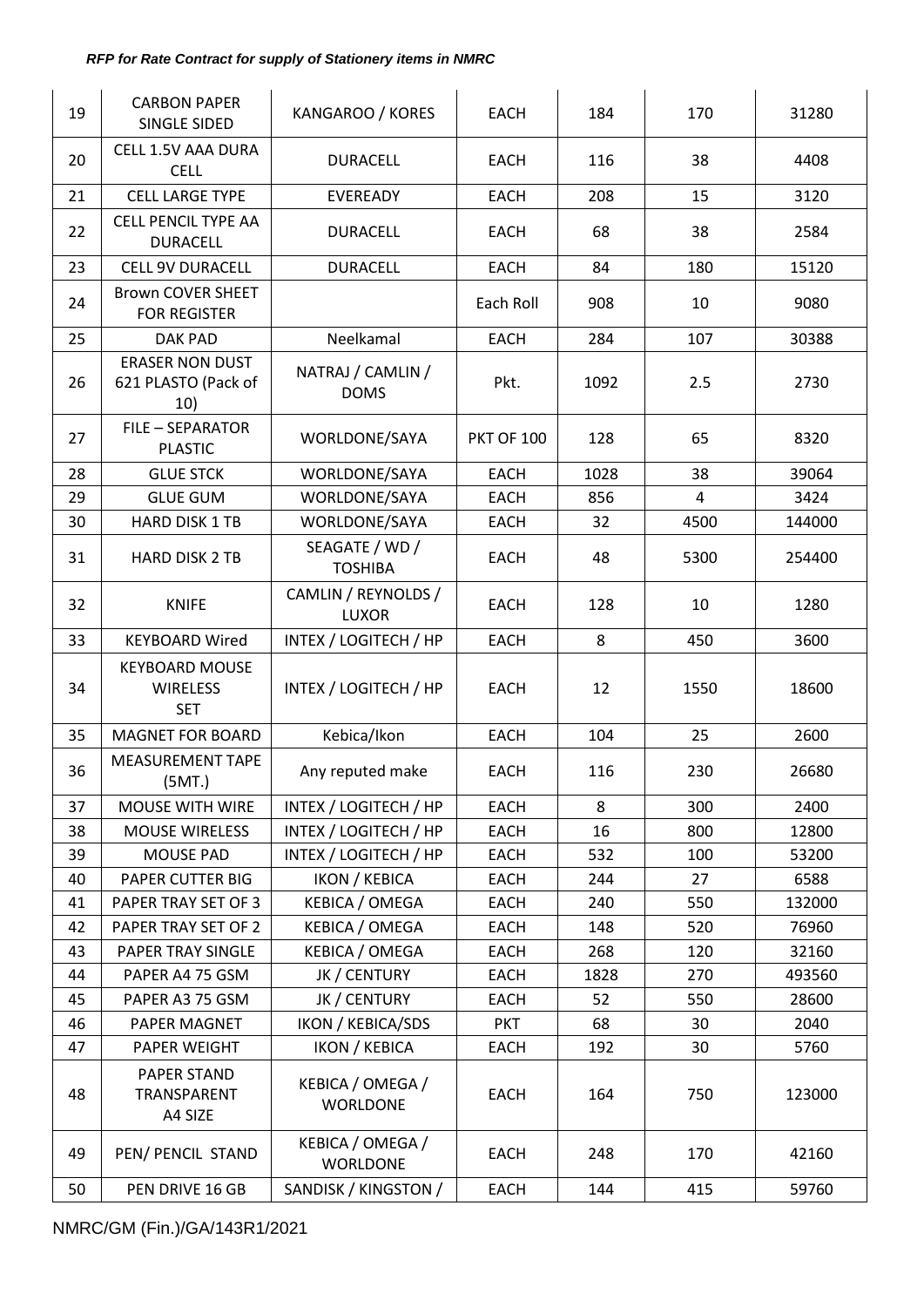|    |                                                      | HP                                           |                          |      |       |        |
|----|------------------------------------------------------|----------------------------------------------|--------------------------|------|-------|--------|
| 51 | PEN DRIVE 32 GB                                      | SANDISK / KINGSTON /<br><b>HP</b>            | <b>EACH</b>              | 200  | 500   | 100000 |
| 52 | PLASTIC SCALE PVC<br>12"                             | KEBICA / OMEGA /<br><b>WORLDONE</b>          | <b>EACH</b>              | 228  | 12    | 2736   |
| 53 | PUNCHING MACHINE<br>Double Hole                      | KANGAROO / KORES<br>80<br><b>EACH</b><br>116 |                          | 9280 |       |        |
| 54 | <b>PUNCHING MACHINE</b><br><b>SINGLE HOLE</b>        | KANGAROO / KORES<br>75<br><b>EACH</b><br>76  |                          | 5700 |       |        |
| 55 | <b>PEN-BALL PEN</b><br>CELLO/LEXI                    | <b>CELLO / REYNOLDS</b><br>/ RORITO          | <b>EACH</b>              | 2908 | 6     | 17448  |
| 56 | PEN-REYNOLD<br>(BLUE/BLACK/RED)                      | CELLO / REYNOLDS                             | <b>EACH</b>              | 704  | 5.9   | 4153.6 |
| 57 | PEN-JETTER PEN                                       | <b>CELLO / REYNOLDS</b>                      | <b>EACH</b>              | 6172 | 16    | 98752  |
| 58 | PEN-PILOT 0.5 HI<br><b>TECH</b>                      | <b>LUXOR</b>                                 | <b>EACH</b>              | 2124 | 38    | 80712  |
| 59 | PEN-V5 PILOT PEN HI<br><b>TECH</b>                   | <b>LUXOR</b>                                 | <b>EACH</b>              | 2204 | 54    | 119016 |
| 60 | PEN-UNIBALL PEN<br>150/157 (B/BL/R/G)                | UNIBALL                                      | <b>EACH</b>              | 1208 | 54    | 65232  |
| 61 | PEN-TRIMAX PEN                                       | CELLO / REYNOLDS /<br><b>RORITO</b>          | <b>EACH</b><br>428<br>40 |      | 17120 |        |
| 62 | PEN- USE&THROUGH                                     | <b>ORDINARY</b>                              | 3<br><b>EACH</b><br>1004 |      | 3012  |        |
| 63 | PEN-CORRECTION<br>PEN                                | CELLO / REYNOLDS /<br><b>RORITO</b>          | <b>EACH</b>              | 488  | 20    | 9760   |
| 64 | <b>PEN-MARKER</b><br><b>REGULAR</b>                  | CELLO / REYNOLDS /<br><b>RORITO</b>          | <b>EACH</b><br>520<br>17 |      | 8840  |        |
| 65 | <b>PEN- OHP MARKER</b>                               | CELLO / REYNOLDS /<br><b>RORITO</b>          | 17<br><b>EACH</b><br>112 |      | 1904  |        |
| 66 | PEN-HIGH LIGHTER                                     | CELLO / REYNOLDS /<br><b>RORITO</b>          | <b>EACH</b>              | 748  | 17    | 12716  |
| 67 | PERMANENT<br><b>MARKER</b>                           | CELLO / REYNOLDS /<br><b>RORITO</b>          | <b>EACH</b>              | 584  | 17    | 9928   |
| 68 | <b>PAINT MARKER</b>                                  | CELLO / REYNOLDS /<br><b>RORITO</b>          | <b>EACH</b>              | 328  | 65    | 21320  |
| 69 | PENCIL NATRAJ HB<br><b>BONDED</b><br><b>LEAD 621</b> | NATRAJ / CAMLIN /<br><b>DOMS</b>             | <b>EACH</b>              | 1536 | 3.5   | 5376   |
| 70 | PENCIL SHARPNER                                      | NATRAJ / CAMLIN /<br><b>DOMS</b>             | <b>EACH</b>              | 800  | 3     | 2400   |
| 71 | <b>SHARPNER BIG (</b><br>DOMS)                       | NATRAJ / CAMLIN /<br><b>DOMS</b>             | <b>EACH</b>              | 52   | 3.9   | 202.8  |
| 72 | STEEL SCALE 12"                                      | Omega/Kebica                                 | <b>EACH</b>              | 296  | 30    | 8880   |
| 73 | STICKY PAD 1X3"<br><b>FLAG</b>                       | INFINITY / ODDY / SAYA                       | <b>EACH</b>              | 428  | 30    | 12840  |
| 74 | STICKY PAD 3X3"                                      | INFINITY / ODDY / SAYA                       | <b>EACH</b>              | 348  | 30    | 10440  |
| 75 | STICKY PAD 4X3"                                      | INFINITY / ODDY / SAYA                       | <b>EACH</b>              | 380  | 50    | 19000  |
| 76 | <b>STICKY FLAG PLASTIC</b>                           | INFINITY / ODDY / SAYA                       | EACH                     | 320  | 50    | 16000  |

NMRC/GM (Fin.)/GA/143R1/2021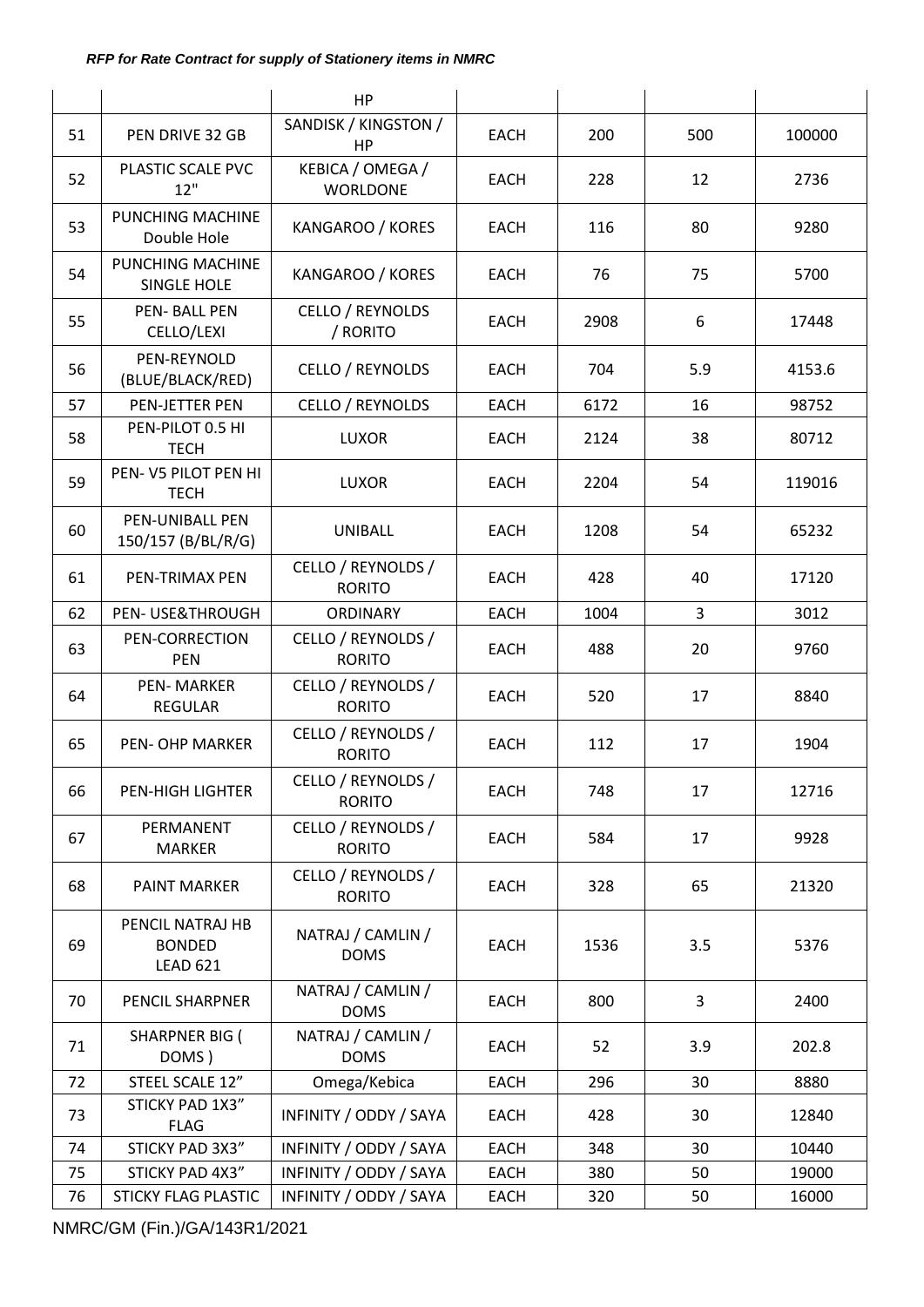| 77 | <b>SCISSOR BIG</b>                     | IKON / KEBICA/SDS        | <b>EACH</b> | 132 | 140                  | 18480     |
|----|----------------------------------------|--------------------------|-------------|-----|----------------------|-----------|
| 78 | <b>SCISSOR SMALL</b>                   | <b>IKON / KEBICA/SDS</b> | <b>EACH</b> | 192 | 60                   | 11520     |
| 79 | <b>STAMP PAD</b>                       | Ashoka/Camline           | <b>EACH</b> | 220 | 25                   | 5500      |
| 80 | STAPLER HD 10                          | KANGAROO / KORES         | <b>EACH</b> | 260 | 45                   | 11700     |
| 81 | <b>STAPLER HD 45</b>                   | KANGAROO / KORES         | Each        | 236 | 100                  | 23600     |
| 82 | <b>STAPLER PIN (SMALL)</b>             | KANGAROO / KORES         | <b>PKT</b>  | 976 | 8                    | 7808      |
| 83 | STAPLER PIN 24X6                       | KANGAROO / KORES         | Pkt         | 844 | 17                   | 14348     |
| 84 | <b>TAPE DISPENSER 1"</b>               | <b>IKON / KEBICA/SDS</b> | <b>PKT</b>  | 140 | 120                  | 16800     |
| 85 | TAG (WHITE)                            | As per Sample            | <b>PKT</b>  | 164 | 70                   | 11480     |
| 86 | TAG(GREEN)                             | As per Sample            | Pkt         | 144 | 40                   | 5760      |
| 87 | TAPE CELLO 1"                          | <b>WONDER</b>            | <b>EACH</b> | 580 | 30                   | 17400     |
| 88 | TAPE CELLO 1/2"                        | <b>WONDER</b>            | <b>EACH</b> | 528 | 22                   | 11616     |
| 89 | TAPE CELLO 2"                          | <b>WONDER</b>            | <b>EACH</b> | 556 | 40                   | 22240     |
| 90 | TAPE BROWN 2"                          | <b>WONDER</b>            | EACH        | 608 | 40                   | 24320     |
| 91 | <b>DOUBLE SIDE TAPE</b><br>3/4"        | <b>WONDER/Classic</b>    | <b>EACH</b> | 636 | 50                   | 31800     |
| 92 | <b>DOUBLE SIDE TAPE</b><br>$1/2$ "     | <b>WONDER/Classic</b>    | <b>EACH</b> | 592 | 40                   | 23680     |
| 93 | <b>U CLIP PLASTIC</b><br><b>COATED</b> | INFINITY / ODDY / SAYA   | Pkt         | 364 | 40                   | 14560     |
|    |                                        |                          |             |     | Total (Incl.<br>GST) | 2974300.4 |

# **Grand Total (A+B) (Excl. GST) both in figures and words= ……………………………….. Total (A+B) (Incl. GST) both in figures and words= ………………………………………….**

**2.2.2** Delivery of the above BOQ items shall be at all NMRC Installations/Locations/Stations but not limited to NMRC Corporate office, sec.-29, Ganga Shopping Complex Noida, All NMRC Stations, NMRC Depot Greater Noida, as and when instructed by NMRC during the contract period. No extra transportation/labor charges shall be payable for the same during the contract period.

**2.2.3** The quality of items shall be of the highest standards as prevalent in the market during the Contract period. Items shall have warranty for at least 1 year against all kinds of manufacturing defects. Defective pieces shall have to be replaced as and when asked for by NMRC by the tenderer without extra charges. The tenderer will have to arrange for the pickup of defective items from all places mentioned in point 2.2.2 of this document and then ensure the delivery of rectified item/replace the item within 3 working days at the maximum.

**2.2.4** The Quantity of Items is only estimated and may vary individually by 25% (More or Less). Notwithstanding the same, NMRC reserves the right to interchange the items/quantity of items, as and when desired during the entire tenure period.

<span id="page-10-0"></span> **2.2.5 Payment: -** The payment will be made on supply order basis after completion of order by the contractor. The Contractor shall provide proof of delivery duly signed and accepted by NMRC official/Consignee before payment is made. Delivery Challans duly signed by the Consignee will have to be presented along with Copy of purchase/supply order for bill processing along with relevant documents for GST compliance viz. E-way bills.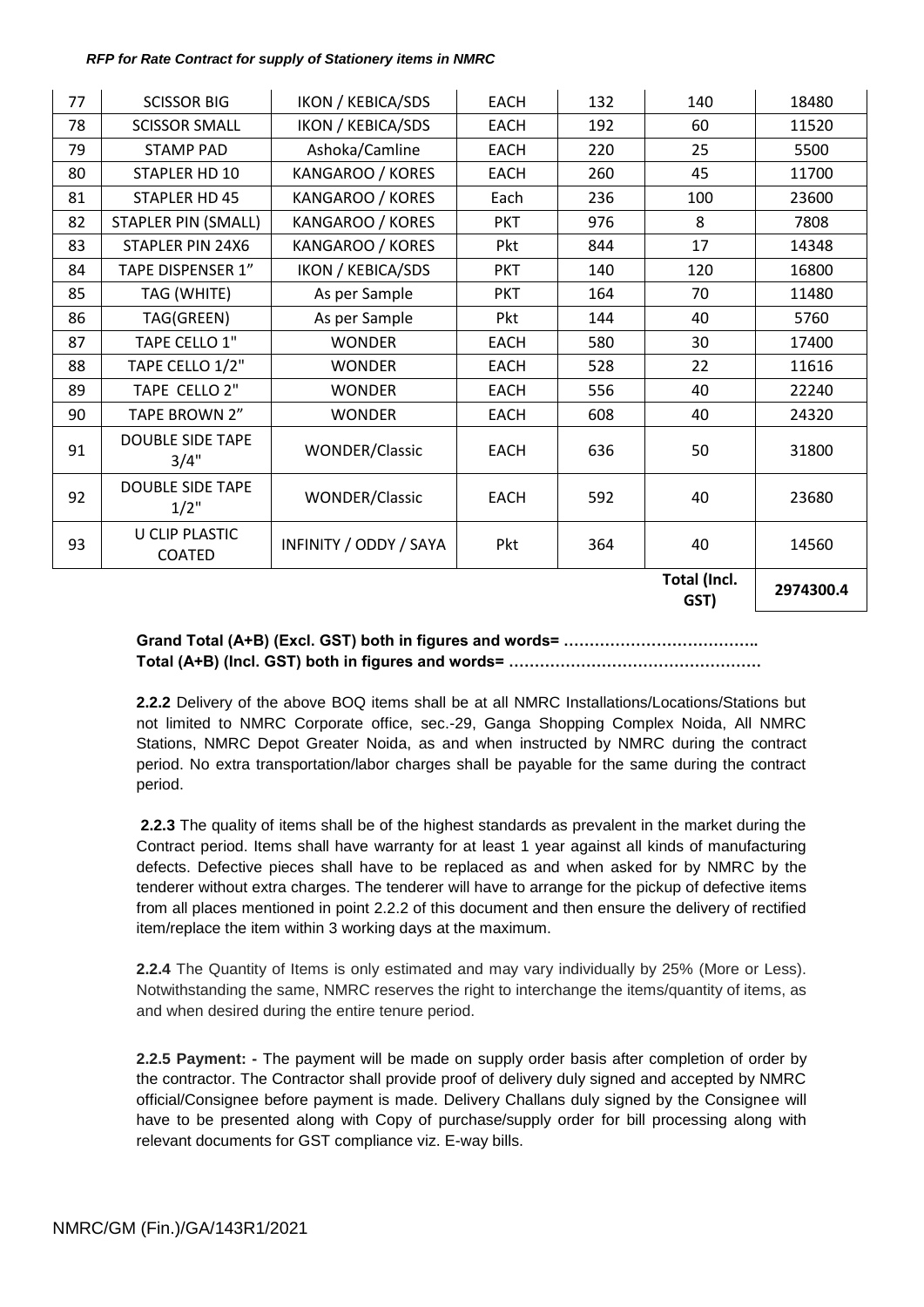# **2.3 Obligation to the Contractor**

If any damages / loss / theft etc. occurs in the NMRC premise, shall be the sole responsibility of the contractor and necessary compensation shall be paid by the contractor to NMRC as per the actual cost assessed by NMRC.

The contractor shall indemnify and hold NMRC harmless from and against all claims, damages, losses and expenses arising out of, or resulting from the works/services under the contract provided by the contractor.

Contractor shall ensure that its personnel shall not at any time, without the consent of NMRC, in writing, divulge or make known any trust, accounts, matter or transaction undertaken or handled by NMRC and shall not disclose to any person information to the affairs of NMRC.

All necessary reports, records, registers and other information, under the Contract and all other Statutory Laws, shall be deposited by the contractor on demand by NMRC.

Any damage or loss caused by contractor"s persons to the property &equipments of NMRC Ltd. in whatever form may be recovered from the contractor. Contractor shall not be held responsible for the damages/sabotage caused to the property of NMRC due to the trade union / riots / mobs / armed dacoit activities or any other event of force majeure.

Any liabilities arising out of any litigation (including those in consumer courts) due to any act of contractor"s personnel shall be directly borne by contractor including all expenses/fines. The concerned contractor"s personnel shall attend the court as & when required.

# <span id="page-11-2"></span><span id="page-11-1"></span><span id="page-11-0"></span>**3. Section 3: Instructions to Bidders**

# **3.1 General instructions**

- a. A tenderer shall submit only one bid in the same tendering process, either individually as a tenderer or as a partner of a J.V. A tenderer who submits or participates in, more than one bid will cause all of the proposals in which the tenderer has participated to be disqualified. No tenderer can be a sub-contractor while submitting a bid individually or as a partner of a JV in the same bidding process. A tenderer, if acting in the capacity of subcontractor in any bid, may participate in more than one bid, but only in that capacity.
- b. The Bidder shall initiate, and actively pursue and involve itself in all investigations and enquiries, Corporation feedbacks, information, convening of and attendance at meetings, and in any other activities as are or may be necessary for producing high quality work as per the requirements.
- c. The Bidder shall carry out the services in compliance with the provisions of this Agreement. Any and all changes necessary to ensure that the Bidder's documents conform to the intent and purpose set out in the Agreement, shall be made at the Bidder's own expense. The Bidder represents that it is a professional and experienced company, and hereby agrees to bear full responsibility for the correctness and technical merit of the services performed.
- d. Bidders shall be evaluated on the basis of the Evaluation Criteria specified in this document. Bidders shall be deemed to have understood and agreed that no explanation or justification for any aspect of the Selection Process will be given and that NMRC"s decisions are without any right of appeal whatsoever.
- e. Any entity which has been barred by the Central/State Government in India or by any entity controlled by them, from participating in any project, and the bar subsists as on the date of Bid, would not be eligible to submit an e - Bid.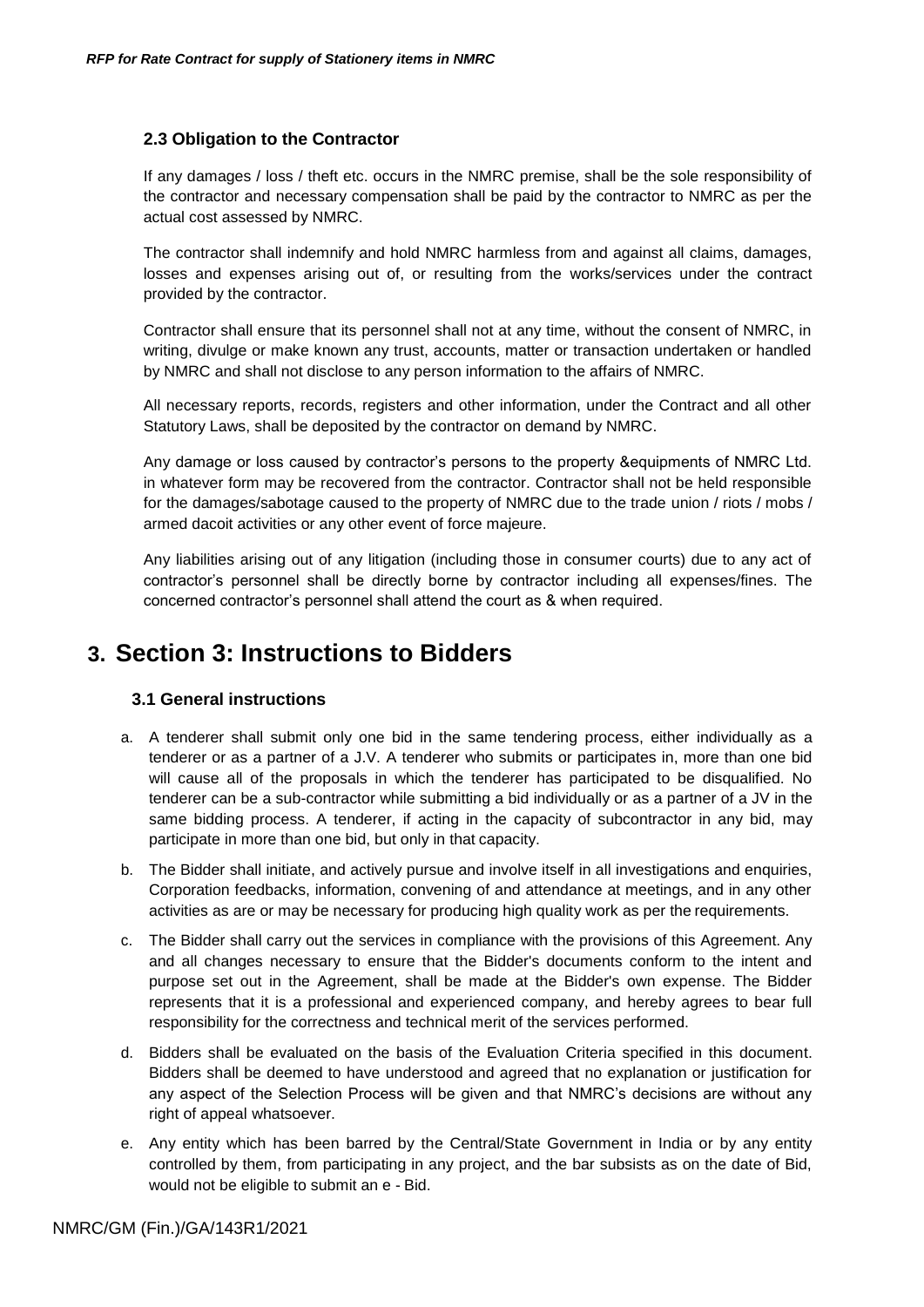- f. Bidders are encouraged to inform themselves fully about the assignment and the local conditions before submitting the e-Bid by paying a visit to the Corporation and/or by sending written queries to NMRC before the last date for receiving queries/clarifications.
- g. NMRC shall not be liable for any omission, mistake or error on the part of the Bidder in respect of any of the above or on account of any matter or thing arising out of or concerning or relating to e-Bid or the Selection Process, including any error or mistake therein or in any information or data given by NMRC.
- h. The currency for the purpose of the Proposal shall be the Indian Rupee (INR).
- i. Tenderers shall not have a conflict of interest. All Tenderers found to have a conflict of interest shall be disqualified. Tenderers shall be considered to have a conflict of interest with one or more parties in this bidding process, if:
	- i. A tenderer has been engaged by the Employer to provide consulting services for the preparation related to procurement or implementation of the project;
	- ii. A tenderer is any associates/affiliates (inclusive of parent firms) mentioned in sub paragraph above; or
	- iii. A tenderer lends, or temporarily seconds its personnel to firms or organizations which are engaged in consulting services for the preparation related to procurement for an implementation of the project, if the personnel would be involved in any capacity on the same project.

# **Cost of Bid Document / e-Tender processing Fee**

- a. The tenderer shall bear all costs associated with the preparation and submission of its e-Bid and Noida Metro Rail Corporation Ltd. ("NMRC" or "the Corporation"), will in no case be responsible or liable for these costs, regardless of the conduct or outcome of the e-Bid process.
- b. This tender document is available on the web site [http://etender.up.nic.in o](http://etender.up.nic.in/)r on NMRC website (www.nmrcnoida.com) to enable the tenderers to view, download the e-Bid document and submit e-Bids online up to the last date and time mentioned in e-Tender notice/e-tender document against this e-Tender. The tenderers shall have to pay cost of bid document/ e-Tender processing fee of as mentioned in **Data Sheet** through RTGS/NEFT only payable in favor of Noida Metro Rail Corporation Limited in the A/c No. mentioned in **Data Sheet**. The scanned copy of RTGS/NEFT receipt with transaction Id certified by the same bank must be enclosed along with the e-Bid. This cost of bid document/ e-Tender processing fee as mentioned in **Data Sheet** will be non-refundable. Tender without cost of bid document/ e-Tender processing fee in the prescribed form, will not be accepted.

### **Acknowledgement by Bidder**

It shall be deemed that by submitting the e-Bid, the Bidder has:

- a. made a complete and careful examination of the e-Bid;
- b. received all relevant information requested from NMRC;
- c. acknowledged and accepted the risk of inadequacy, error or mistake in the information provided in the e-Bid or furnished by or on behalf of NMRC;
- d. satisfied itself about all matters, things and information, necessary and required for submitting an informed Application and performance of all of its obligations there under;
- e. acknowledged that it does not have a Conflict of Interest; and
- f. Agreed to be bound by the undertaking provided by it under and in terms hereof.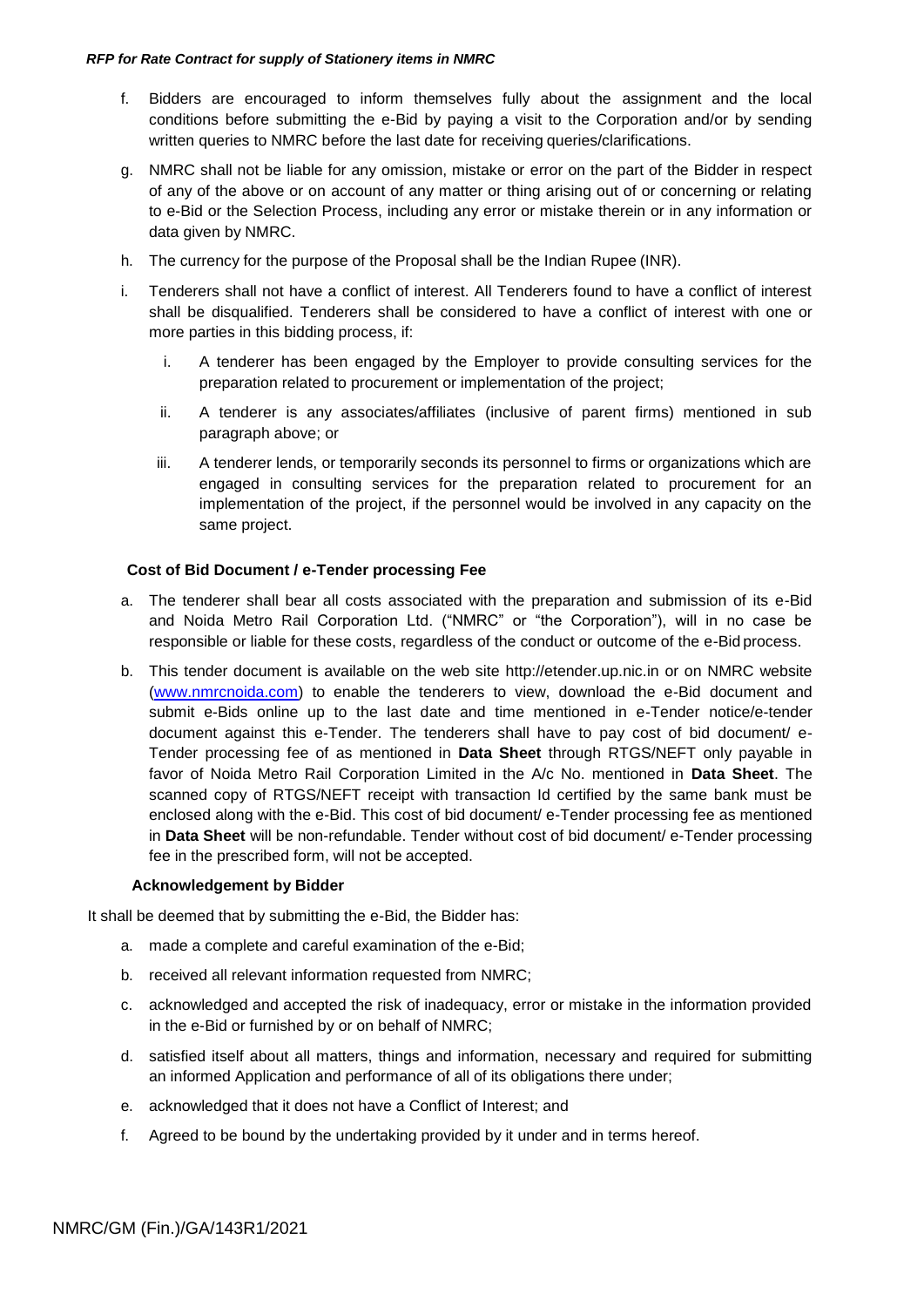### **Availability of Bid Document**

This Bid document is available on the web site [http://etender.up.nic.in](http://etender.up.nic.in/) or on Noida Metro website [www.nmrcnoida.com](http://www.nmrcnoida.com/) to enable the Bidders to view, download the e-Bid document and submit e-Bids online up to the last date and time mentioned in e-Bidder notice/ e-Bid document. The Bidder`s shall have to pay e-Bid document fee and EMD as mentioned in Data sheet through RTGS/ NEFT on addresses given in data sheet. The scanned copy of RTGS/ NEFT with transaction ID certified by the same bank must be enclosed along with the e-Bid. This e-Bid document fee will be non-refundable. Bid without Bid fee in the prescribe form will not be accepted.

### **Clarifications of e-Bid**

- a. During evaluation of e-Bid, NMRC may, at its discretion, ask the Bidder for a clarification of his/her e-Bid. The request for clarification shall be in writing.
- b. Any queries or request for additional information concerning this RFP shall be submitted in writing or by fax and e-mail to the AGM-GA, NMRC **only before or during Pre-Bid Meeting** held at NMRC premises. The envelopes/ communication shall clearly bear the following identification/ title: **"Queries/ Request for Additional Information: RFP for Rate Contract for supply of Stationery Items in NMRC".** The responses will be posted to all such queries on the official Website [www.nmrcnoida.com. N](http://www.nmrcnoida.com/)MRC reserves the right not to respond to any questions or provide any clarifications, in its sole discretion, and nothing in this Clause shall be taken or read as compelling or requiring NMRC to respond to any question or to provide any clarification.
- c. A pre- submission meeting shall be called on the date mentioned in **Data Sheet** at NMRC Office. Any change corresponding to date, if any, shall be communicated to the Bidder vide NMRC/ e-Tendering website.
- d. In case the Bidder seeks for any queries, he shall send letter or e-mail to the correspondence address given in Data Sheet.
- e. However, NMRC shall not entertain any correspondence from the Bidders during the period of e-Bid opening to selection of the successful Bidder. Any wrong practice shall be dealt in accordance with the Section5.14 of this e-Bid document under Fraud and Corrupt Practices.
- f. The Tenderer is advised to visit and examine the Site of Works and its surroundings and obtain for himself on his own responsibility all information that may be necessary for preparing the Tender and entering into a contract for the proposed work. The costs of visiting the Site shall be borne by the Tenderer. It shall be deemed that the Contractor has undertaken a visit to the Site of Works and is aware of the site conditions prior to the submission of the tender documents.
- g. The Tenderer and any of his personnel will be granted permission by the Employer to enter upon his premises and lands for the purpose of such inspection, but only upon the express condition that the Tenderer, and his personnel, will release and indemnify the Employer and his personnel from and against all liability in respect thereof and will be responsible for death or personal injury, loss of or damage to property and any other loss, damage, costs and expenses incurred as a result of the inspection.

#### **Amendment of e-Bid Document**

- a. At any time prior to the deadline for submission of e-Bid, NMRC may, for any reason, whether at its on in iterative or in response to a clarification requested by a prospective Bidder, modify the e-Bid document by amendments. Such amendments shall be uploaded on the eprocurement website [http://etender.up.nic.inor](http://etender.up.nic.inor/) NMRC"s website [www.nmrcnoida.com.](http://www.nmrcnoida.com/) The relevant clauses of the e-Bid document shall be treated as amended accordingly.
- b. It shall be the sole responsibility of the prospective Bidder to check the web site http//etender.up.nic.in and NMRC's website [www.nmrcnoida.com](http://www.nmrcnoida.com/) from time to time for any amendment in the e-Bid documents. In case of failure to get the amendments, if any, NMRC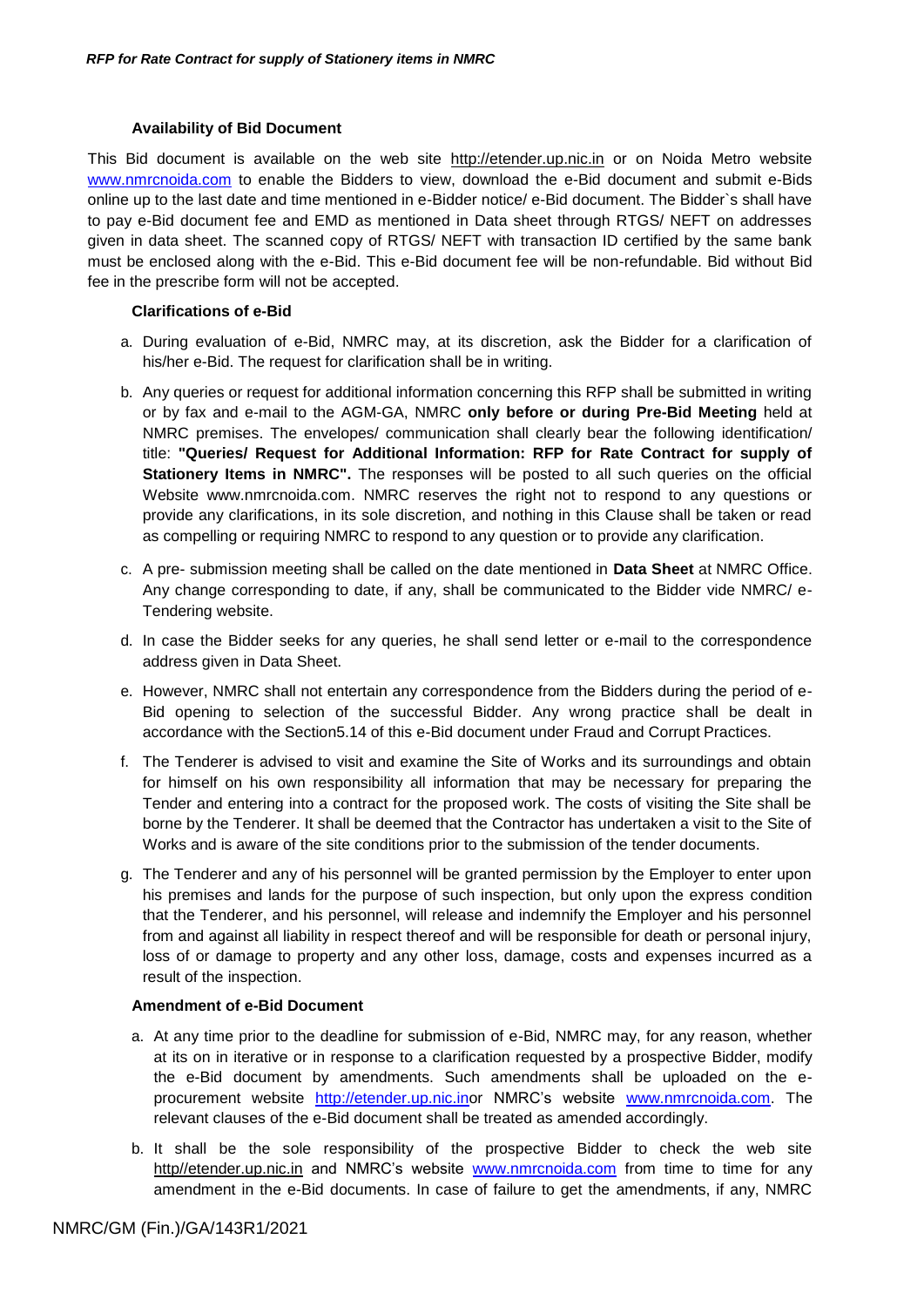shall not be responsible for it.

c. In order to allow prospective e-Bids a reasonable time to take the amendment into account in preparing their e-Bids, NMRC, at the discretion, may extend the deadline for the submission of e-Bids. Such extensions shall be uploaded on the e-procurement website http://etender.up.nic.in or NMRC's website [www.nmrcnoida.com.](http://www.nmrcnoida.com/)

# <span id="page-14-0"></span>**3.2 Preparation and submission of Bids**

### **3.2.1 Language of e-Bid**

The e-Bid prepared by the Bidder, as well as all correspondence and documents relating to the e-Bid exchanged by the Bidder and NMRC shall be written in English language. Only English numerals shall be used in the e-Bid. The correspondence and documents in any other language must be accompanied by transcripts verified by the Embassy of Home Country or equivalent.

### **3.2.2 Documents constituting the e-Bid**

### **The e-Bid prepared by the Bidder shall comprise the following components:**

### **a. Technical e-Bid- Technical e-Bid will comprise of -**

- i. **Fee details -** Details of Bid processing fee and prescribed EMD
- ii. **Eligibility details -** Includes copies of required documents in PDF format justifying that the Bidder is qualified to perform the contract if his/her bid is accepted and the Bidder has financial & technical capability necessary to perform the contract and meets the criteria outlined in the Qualification requirement and technical specification and fulfill all the conditions of the contract.
- iii. **Technical evaluation -** Details of all documents needed for Technical evaluation as mentioned in this RFP

### **b. Financial e-Bid -**

i. **Price bid –** Bill of Quantities in XLS format to be filled in after downloading from the e-Procurement website for this e-tender (http://etender.up.nic.in). There shall be a single financial quote for the package for which the bid is submitted.

### **3.2.3 Documents establishing Bidder's Qualification**

- a. The Bidder shall furnish, as part of its technical e-Bid, documents establishing the Bidder's qualification to perform the contract if its e-Bid is accepted. The documentary evidence should be submitted by the Bidder electronically in the PDF format.
- b. The documentary evidence of Bidder's qualification to perform the contract if its e-Bid is accepted shall be as per qualification requirements specified in e-Bid document.

### **3.2.4 E-Bid form**

The Bidder shall complete the e-Bid form and the appropriate price schedule/BOQ furnished in the e-Bid document.

### **3.2.5 E-Bid Currency**

Prices shall be quoted in Indian Rupees only.

### **3.2.6 Formats and Signing of e-Bid**

- a. The Bidder shall prepare one electronic copy of the technical e-Bid and financial e-Bid separately.
- b. The e-Bid document shall be digitally signed, at the time of uploading, by the Bidder or a person or persons duly authorized to bind the Bidder to the contract. The later authorization shall be indicated by a scanned copy of written power-of attorney accompanying the e-Bid. All the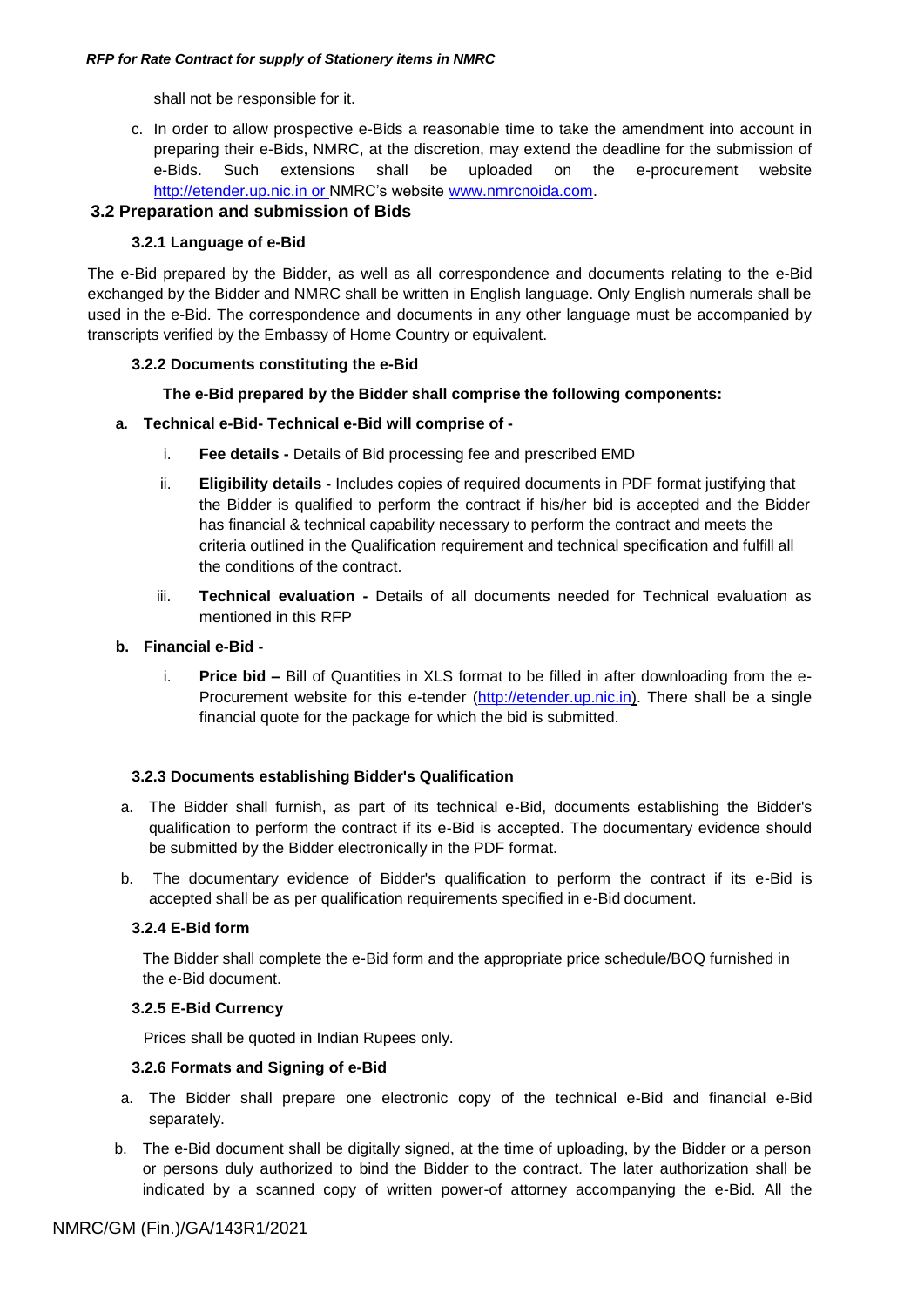pages/documents of the e-Bid that are to be uploaded shall be digitally signed by the person authorized to sign the e-Bid.

- c. Bidders should provide all the information as per the RFP and in the specified formats. NMRC reserves the rights to reject any proposal that is not in the specified formats.
- d. In case the Bidders intends to provide additional information for which specified space in the given format is not sufficient, it can be furnished in duly stamped and signed PDFs.

### **3.2.7 Deadline for submission of e-Bid**

E-Bid (Technical and financial) must be submitted by the Bidder at e-procurement websit[e](http://etender.up.nic.in/) [http://etender.up.nic.in](http://etender.up.nic.in/) not later than the time specified on the prescribed date (as the server time displayed in the e-procurement website). NMRC may, at its discretion, extend this deadline for submission of e-Bid by amending the e-Bid document, in which case all rights and obligations of NMRC and Bidders previously subject to the deadline will thereafter be subject to the deadline as extended.

### **3.2.8 Submission of e-Bid**

- a. The bid submission module of e-procurement website [http://etender.up.nic.in](http://etender.up.nic.in/) enables the Bidders to submit the e-Bid online in response to this e-Bid published by NMRC.
- b. Bid submission can be done only from the bid submission start date and time till the bid submission end date and time given in the e-Bid. Bidders should start the bid submission process well in advance so that they can submit their e-Bid in time.
- c. The Bidder should submit their e-Bid considering the server time displayed in the e- procurement website. This server time is the time by which the e-Bid submission activity will be allowed till the permissible time on the last/end date of submission indicated in the e-Bid schedule.
- d. Once the e-Bid submission date and time is over, the Bidders cannot submit their e-Bid. For delay in submission of e-Bid due to any reasons, the Bidders shall only be held responsible.

#### **3.2.9 The Bidders have to follow the following instructions for submission of their e-Bid:**

- a. For participating in e-Bid through the e-Biding system it is necessary for the Bidders to be the registered users of the e-procurement website [http://etender.up.nic.in. T](http://etender.up.nic.in/)he Bidders must obtain a user login Id and password by registering themselves with U.P. Electronics Corporation Ltd. Lucknow if they have not done so previously for registration.
- b. In addition to the normal registration, the Bidder has to register with his/her digital signature certificate (DSC) in the e-Biding system and subsequently he/she will be allowed to carry out his/her e-Bid submission activities. Registering the digital signature certificate (DSC) is a onetime activity. Before proceeding to register his/her DSC, the Bidder should first log on to the e-Biding system using the user login option on the home page with the login Id and password with which he/she has registered.

For successful registration of DSC on e-procurement website [http://etender.up.nic.in](http://etender.up.nic.in/) the Bidder must ensure that he/she should possess class-2/class-3 DSC issued by any certifying authorities approved by controller of certifying authorities, Government of India, as the e-procurement website [http://etender.up.nic.in](http://etender.up.nic.in/) is presently accepting DSC issued by these authorities only. The Bidder can obtain user login Id and perform DSC registration exercise given above even before the e-Bid submission date starts. NMRC shall not be held responsible if the Bidder tries to submit his/her e-Bid at the moment before end date of submission but could not submit due to DSC registration problem.

c. The Bidder can search for active Bids through "search active tenders" link, select a Bid in which he/she is interested in and then move it to 'My Tenders' folder using the options available in the e-Bid submission menu. After selecting and the Bid, for which the Bidder intends to e-Bid, from "My tenders" folder, the Bidder can place his/her e-Bid by clicking "pay offline" option available at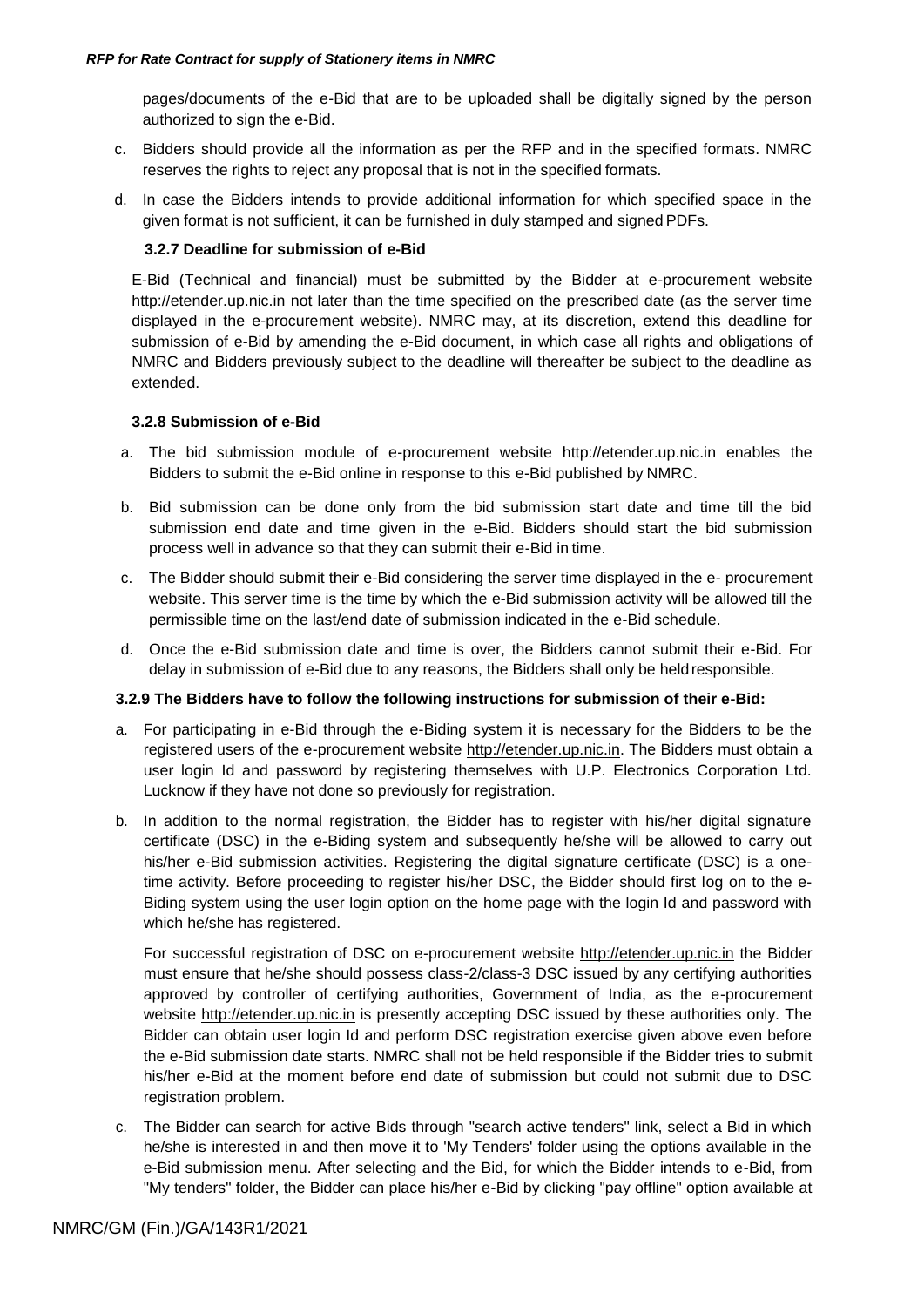the end of the view Bid details form. Before this, the Bidder should download the e-Bid document and price schedule/bill of quantity (BOQ) and study them carefully. The Bidder should keep all the documents ready as per the requirements of e-Bid document in the PDF format except the price schedule /bill of quantity (BOQ) which should be in the XLS format (excel sheet).

- d. After clicking the 'pay offline' option, the Bidder will be redirected to terms and conditions page. The Bidder should read the terms & conditions before proceeding to fill in the Bid fee and EMD offline payment details. After entering and saving the Bid fee and EMD details form so that "bid document preparation and submission" window appears to upload the documents as per technical (fee details, qualification details, e-Bid form and technical specification details) and financial (e-Bid form and price schedule/BOQ) schedules/packets given in the Bid details. The details of the RTGS/NEFT should tally with the details available in the scanned copy and the date entered during e-Bid submission time otherwise the e-Bid submitted will not be accepted.
- e. Next the Bidder should upload the technical e-Bid documents for fee details (e-Bid fee and EMD), Qualification details. Before uploading, the Bidder has to select the relevant digital signature certificate. He may be prompted to enter the digital signature certificate password, if necessary. For uploading, the Bidder should click "browse" button against each document label in technical and financial schedules/packets and then upload the relevant PDF/XLS files already prepared and stored in the Bidder's computer. The required documents for each document label of technical ( fee details, qualification details, e-Bid form and technical specification details) and financial ( e-Bid form and price schedule/BOQ) schedules/packets can be clubbed together to make single different files for each label.
- f. The Bidder should click "Encrypt" next for successfully encrypting and uploading of required documents. during the above process, the e-Bid document are digitally signed using the DSC of the Bidder and then the documents are encrypted/locked electronically with the DSC's of the bid openers to ensure that the e-Bid documents are protected, stored and opened by concerned bid openers only.
- g. After successful submission of e-Bid document, a page giving the summary of e-Bid submission will be displayed confirming end of e-Bid submission process. The Bidder can take a printout of the bid summary using the "print" option available in the window as an acknowledgement for future reference.
- h. NMRC reserves the right to cancel any or all e-Bids without assigning any reason.

### **3.2.10 Late e-Bid**

- a. Bids received by NMRC after the specified time on the Bid Due Date shall not be eligible for consideration and shall be summarily rejected.
- b. The server time indicated in the bid management window on the e- procurement websit[e](http://etender.up.nic.in/) [http://etender.up.nic.in w](http://etender.up.nic.in/)ill be the time by which the e-Bid submission activity will be allowed till the permissible date and time scheduled in the e-Bid.
- c. Once the e-Bid submission date and time is over, the Bidder cannot submit his/her e-Bid. Bidder has to start the bid submission well in advance so that the submission process passes off smoothly. The Bidder will only be held responsible if his/her e-Bid is not submitted in time due to any of his/her problems/faults, for whatsoever reason, during e-Bid submission process.

#### **3.2.11 Withdrawal and resubmission of e-Bid**

a. At any point of time, a Bidder can withdraw his/her e-Bid submitted online before the bid submission end date and time. For withdrawing the Bidder should first log in using his/her login id and password and subsequently by his/her digital signature certificate on the e-procurement website [http://etender.up.nic.in.](http://etender.up.nic.in/) The Bidder should then select "My bids" option in the bid submission menu. The page listing all the bids submitted by the Bidder will be displayed. Click "View" to see the details of the bid to be withdrawn. After selecting the "bid withdrawal" option the Bidder has to click "Yes" to the message "Do you want to withdraw this bid?" displayed in the bid information window for the selected bid. The Bidder also has to enter the bid withdrawing reasons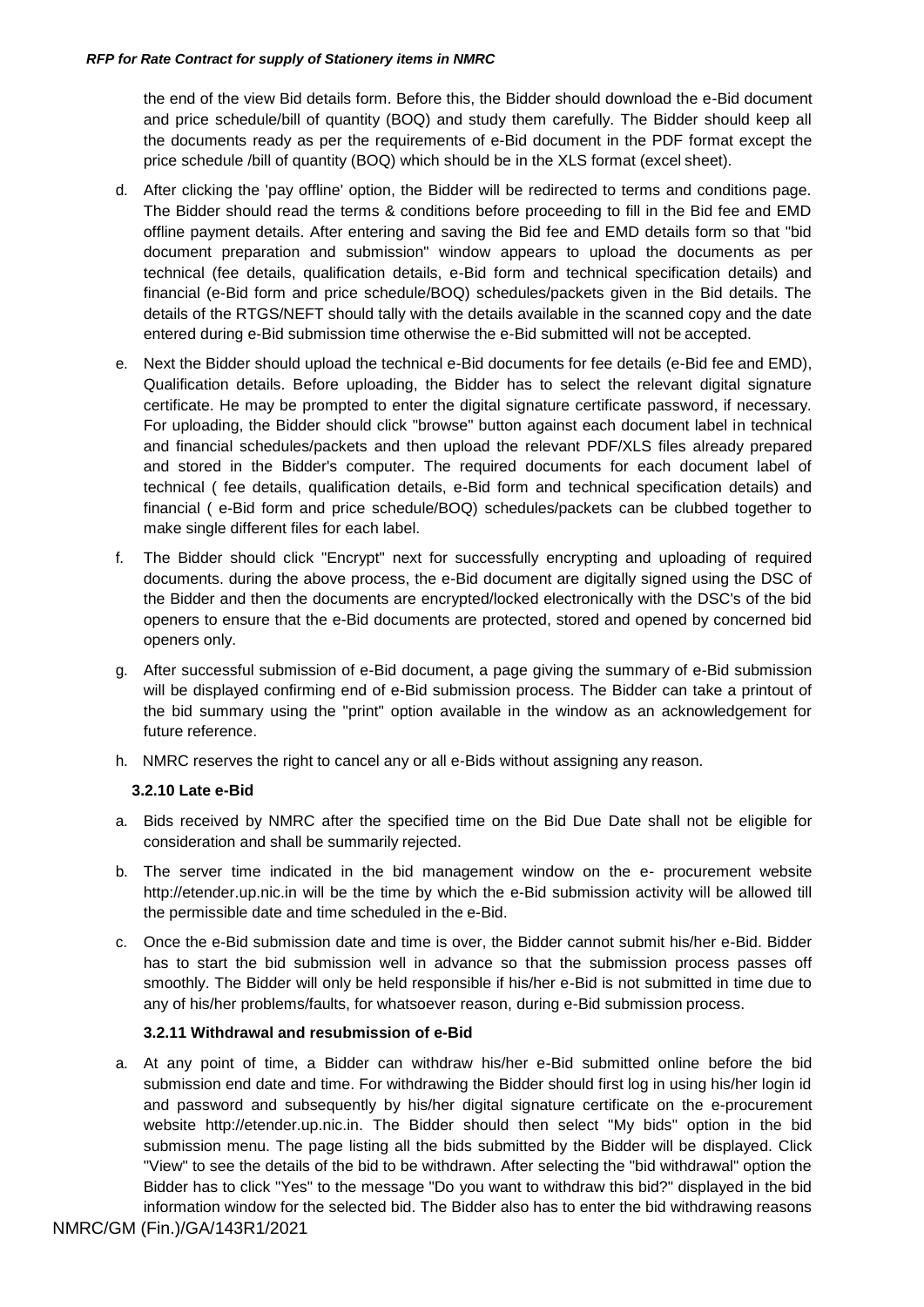and upload the letter giving the reasons for withdrawing before clicking the "Submit" button. The Bidder has to confirm again by pressing "OK" button before finally withdrawing his/her selected e-Bid.

- b. No e-Bid may be withdrawn in the interval between the deadline for submission of e-Bids and the expiration of period of e- bid validity. Withdrawal of an e-Bid during this interval may result in the forfeiting of Bidder's e-Bid security.
- c. The Bidder can re-submit his/her e-Bid as when required till the e-Bid submission end date and time. The e-Bid submitted earlier will be replaced by the new one. The payment made by the Bidder earlier will be used for revised e-Bid and the new e-Bid submission summary generated after the successful submission of the revised e-Bid will considered for evaluation purposes. For resubmission, the Bidder should first log in using his/her login Id and password and subsequently by his/her digital signature certificate on the e-procurement website [http://etender.up.nic.in. T](http://etender.up.nic.in/)he Bidder should then select "My bids" option in the bid submission menu. The page listing all the bids submitted by the Bidder will be displayed. Click "View" to see the detail of the e-Bid to be resubmitted. After selecting the "bid resubmission" option, click "Encrypt & upload" to upload the revised e-Bids documents.
- d. The Bidder can submit their revised e-Bids as many times as possible by uploading their e-Bid documents within the scheduled date & time for submission of e-Bids.
- e. No e-Bid can be resubmitted subsequently after the deadline for submission of e-Bids.

### **3.2.12 NMRC's right to accept any e-Bid and to reject any or all e-Bids.**

- a. Notwithstanding anything contained in this e-Bid, NMRC reserves the right to accept or reject any Bid and to annul the Selection Process and reject all Bids, at any time without any liability or any obligation for such acceptance, rejection or annulment, and without assigning any reasons thereof.
- b. NMRC reserves the right to reject any Bid if:
	- At any time, a material misrepresentation is made or uncovered, or
	- The Bidder does not provide, within the time specified by NMRC, the supplemental information sought by NMRC for evaluation of the e-Bid.
- c. Such misrepresentation/ improper response may lead to the disqualification of the Bidder. If such disqualification /rejection occurs after the e-Bid have been opened and the highest ranking Bidder gets disqualified / rejected, then the NMRC reserves the right to consider the next best Bidder, or take any other measure as may be deemed fit in the sole discretion of NMRC, including annulment of the Selection Process.

#### **3.2.13 Period of validity of e-Bid**

- a. e-Bid shall remain valid for 180 days after the date of e-Bid opening prescribed by NMRC. An e-Bid valid for a shorter period shall be rejected by NMRC as non-responsive.
- b. In exceptional circumstances, NMRC may solicit the Bidder's consent to an extension of the period of e-Bid validity. The request and the response thereto shall be made in writing.

### **3.2.14 Correspondence with the Bidder**

- a. Save and except as provided in this e-Bid, NMRC shall not entertain any correspondence with any Bidder or its Technical Partners in relation to acceptance or rejection of any e-Bid.
- b. No Bidders or its Technical Partners shall contact NMRC on any matter relating to his e-Bid from the time of Bid opening to the time contract is awarded.
- <span id="page-17-0"></span>c. Any effort by the Bidder or by its Technical Partners to influence NMRC in the Bid evaluation, Bid comparison or contract award decisions, may result in the rejection of his Bid.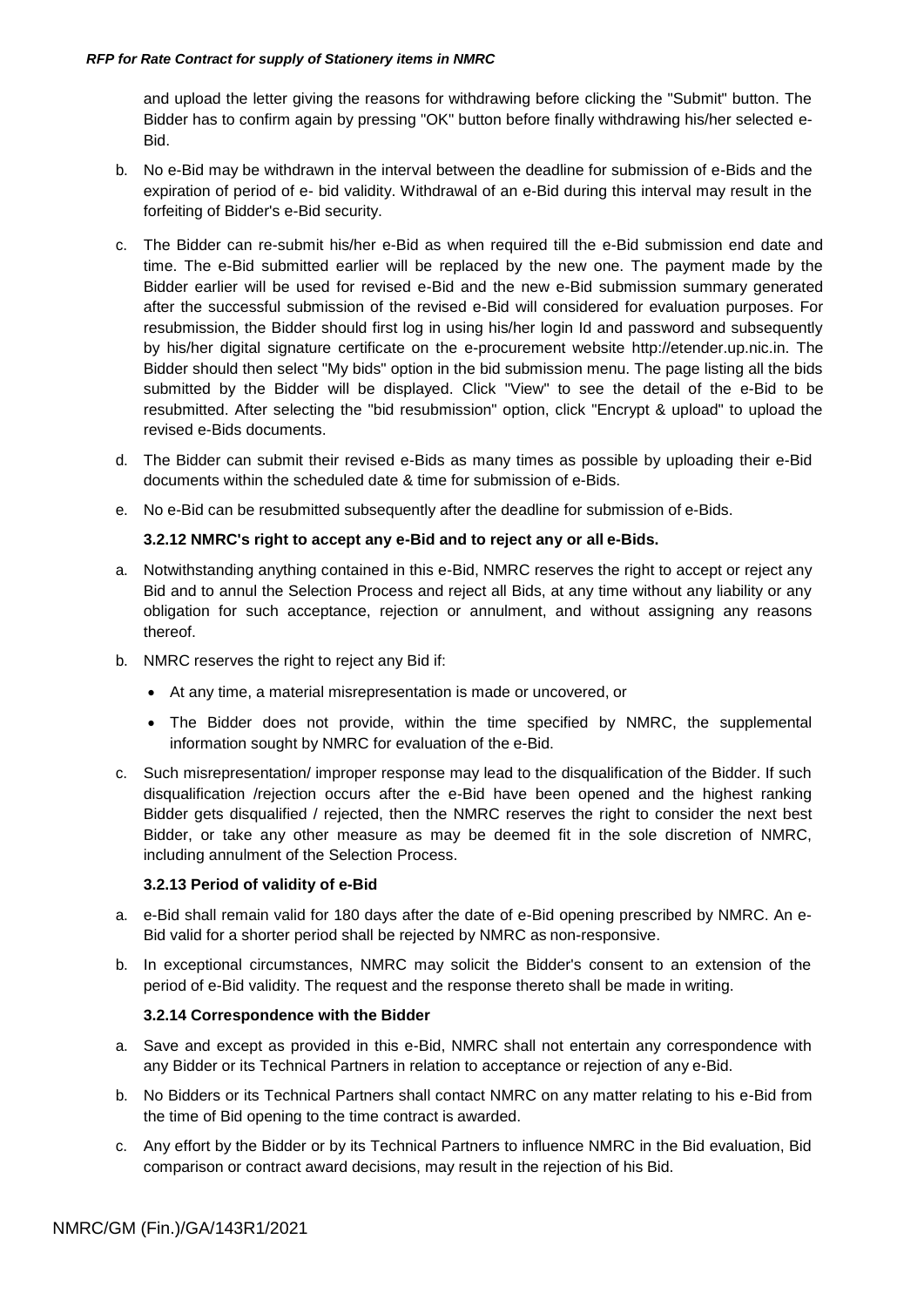# **3.3 Earnest Money Deposit**

### **3.3.1 Earnest money deposit (EMD)**

- a. The tenderer shall furnish, as part of its e-Bid, an e-Bid security/ EMD as stated in Data Sheet in form of RTGS/NEFT only in favour Noida Metro Rail Corporation Limited in the A/c No. mentioned in **Data Sheet**. The scanned copy of RTGS/NEFT receipt of Security/ EMD with transaction Id certified by the same bank must be enclosed along with the e-Bid. Tender without Earnest Money in the prescribed form, will not be accepted.
- b. Bidders submitting bids for more than one package shall be required to submit EMD for each package as mentioned in **Data Sheet** for which bid is submitted.
- c. Any e-Bid not secured in accordance with above shall be treated as non-responsive and rejected by NMRC.
- d. Unsuccessful Bidder's EMD will be returned within 45 days after conclusion or discharge of the tender.
- e. No interest will be paid by the Purchaser on the Earnest Money Deposit.
- f. The successful Bidder's e-Bid EMD will be adjusted with Performance Bank Guarantee, if applicable, to be submitted by the Bidder upon signing the contract.
- g. The EMD may be forfeited:
	- i. If Bidder (a) withdraws its e-Bid during the period of e-Bid validity specified by the Bidder on the e- bid form: or (b) does not accept the correction of errors or (c) modifies its e-Bid price during the period of e-Bid validity specified by the Bidder on the form.
	- ii. In case of a successful Bidder, if the Bidder fails to sign the contract with the Corporation.
- h. In case of joint venture/consortia, Bank Guarantee/FDR for tender security shall be in the name of joint venture/consortia and not in name of individual members.

# <span id="page-18-0"></span>**3.4 Opening and Evaluation of Bids**

### **3.4.1 Opening of technical e-Bid by NMRC**

- a. NMRC will open all technical e-Bids, in the presence of Bidder`s representatives who choose to attend on the prescribed date of opening at NMRC Office. The Bidder's representatives who are present shall submit the letter to NMRC on the letter head of the company stating that the representative (name) is authorized to attend the meeting (Please note – The representative is required to carry a copy during pre-bid and other related meetings as well). He / She shall sign a register evidencing their attendance at NMRC. In the event of the specified date e-Bid opening being declared a holiday for the Corporation, the e –bids shall be opened at the appointed time and place on the next working day.
- b. The Bidder who is participating in e-Bid should ensure that the RTGS/NEFT of Bid Processing Fee and EMD must be submitted in the prescribed account of NMRC within the duration (strictly within opening & closing date and time of individual e-Bid) of the work as mentioned in Bid notice, otherwise, in any case, e-Bid shall be rejected.
- c. The Bidders names and the presence or absence of requisite e-Bid security and such other details as NMRC at its discretion may consider appropriate, will be announced at the opening.

### **3.4.2 Opening of financial e-Bid**

a. After evaluation of technical e-Bid, through the evaluation committee NMRC shall notify those Bidders whose technical e-Bids were considered non-responsive to the conditions of the contract and not meeting the technical specifications and qualification requirements indicating that their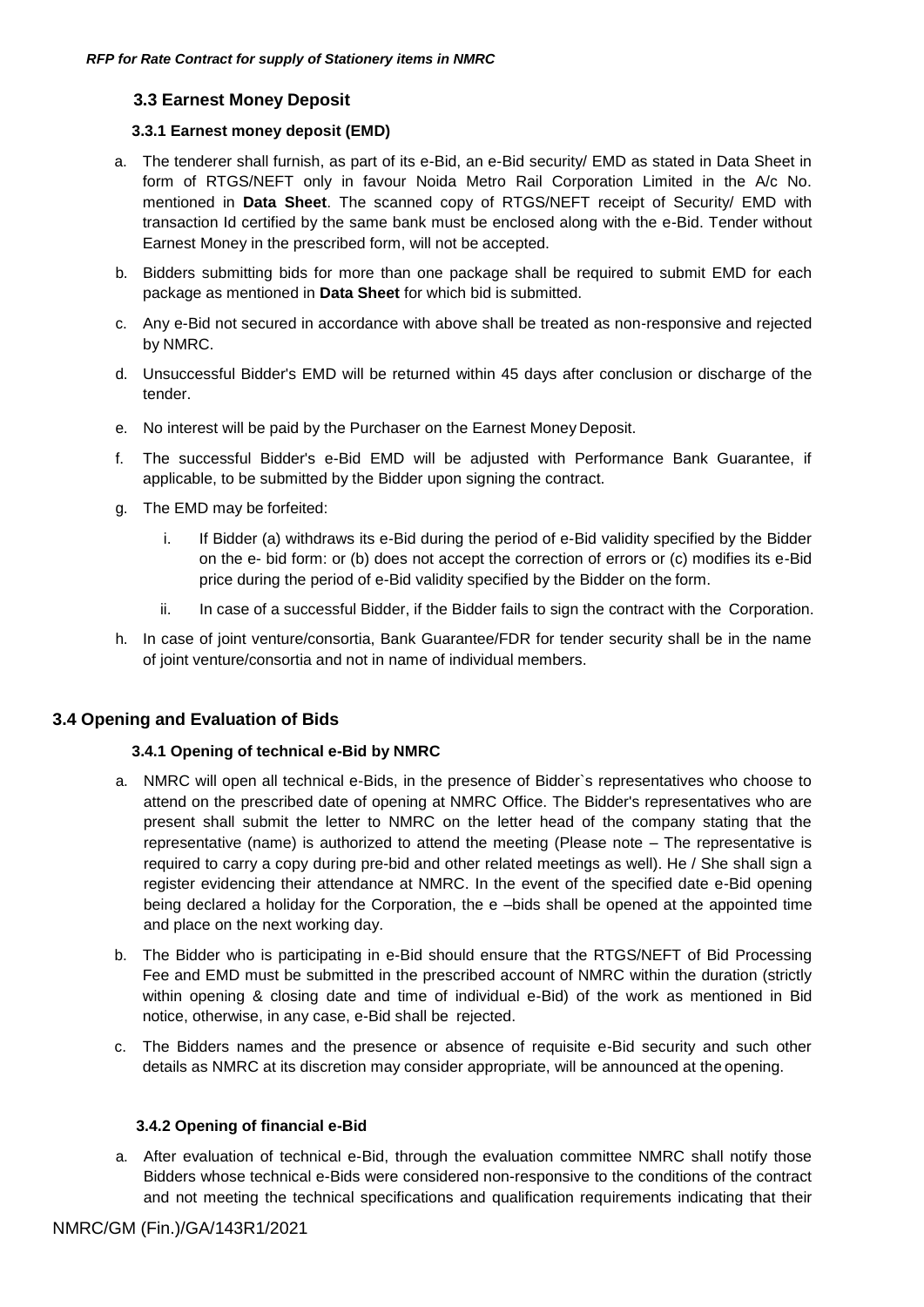financial e-Bids will not be opened.

- b. NMRC will simultaneously notify the Bidders, whose technical e-Bids were considered acceptable to the Corporation. The notification may sent by e-mail provided by Bidder.
- c. The financial e-Bids of technically qualified Bidders shall be opened in the presence of technically qualified bidders who choose to attend. The date and time for opening of financial bids will be communicated to the technically qualified Bidders subsequently after completion of technical bids evaluation through e-mail provided by the Bidder.

### **3.4.3 Correction of Errors**

a. Financial Bids determined to be responsive will be checked by NMRC for any arithmetic errors. Where there is a discrepancy between the rate quoted in the Financial Bid, in figures and in words, the amount in words will prevail over the amounts in figures, to the extent of such discrepancy. The amount stated in the Financial Bid will be adjusted by NMRC in accordance with the above procedure for the correction of errors and shall be considered as binding upon the Bidder. If the Bidder does not accept the corrected quoted rate of e-Bid, his e-Bid will be rejected, and his Bid Security shall be liable for forfeiture.

### **3.4.4 Examination of e-Bid document**

- a. The NMRC will examine the e-Bid to determine if:
	- i. They are complete;
	- ii. They meet all the conditions of the contract;
	- iii. The required e-Bid Processing fee, EMD and other required documents have been furnished;
	- iv. The documents have been properly digitally signed; and
	- v. The e-Bids are in order.
- b. Any e-Bid or e-Bids not fulfilling these requirements shall be rejected.

### **3.4.5 Contacting NMRC**

- a. No Bidder shall contact NMRC on any matter relating to his/her e-Bid, from the time of the e-Bid opening to the time the contract is awarded. If the Bidder wishes to bring additional information to the notice of NMRC, he/she can do so in writing.
- b. Any effort by a Bidder to influence NMRC in its decisions on e-Bid evaluation, e- bid comparison or contract award may result in rejection of the Bidder's e-Bid.
- c. In the event of any information furnished by the Bidder is found false or fabricated, the minimum punishment shall be debarring /blacklisting from Noida Metro works and legal proceeding can also be initiated. EMD of such bidders will be forfeited.

### **3.4.6 Confidentiality**

- a. Information relating to the examination, clarification, evaluation, and recommendation for the Bidders shall not be disclosed to any person who is not officially concerned with the process or is not a retained professional advisor advising NMRC in relation to or matters arising out of, or concerning the Bidding Process. Any effort by a Bidder to exert undue or unfair influence in the process of examination, clarification, evaluation and comparison of Proposal shall result in outright rejection of the offer, made by the said Bidder.
- b. NMRC shall treat all information, submitted as part of Bid, in confidence and shall require all those who have access to such material to treat the same in confidence. NMRC may not divulge any such information unless it is directed to do so by any statutory entity that has the power under law to require its disclosure or is to enforce or assert any right or privilege of the statutory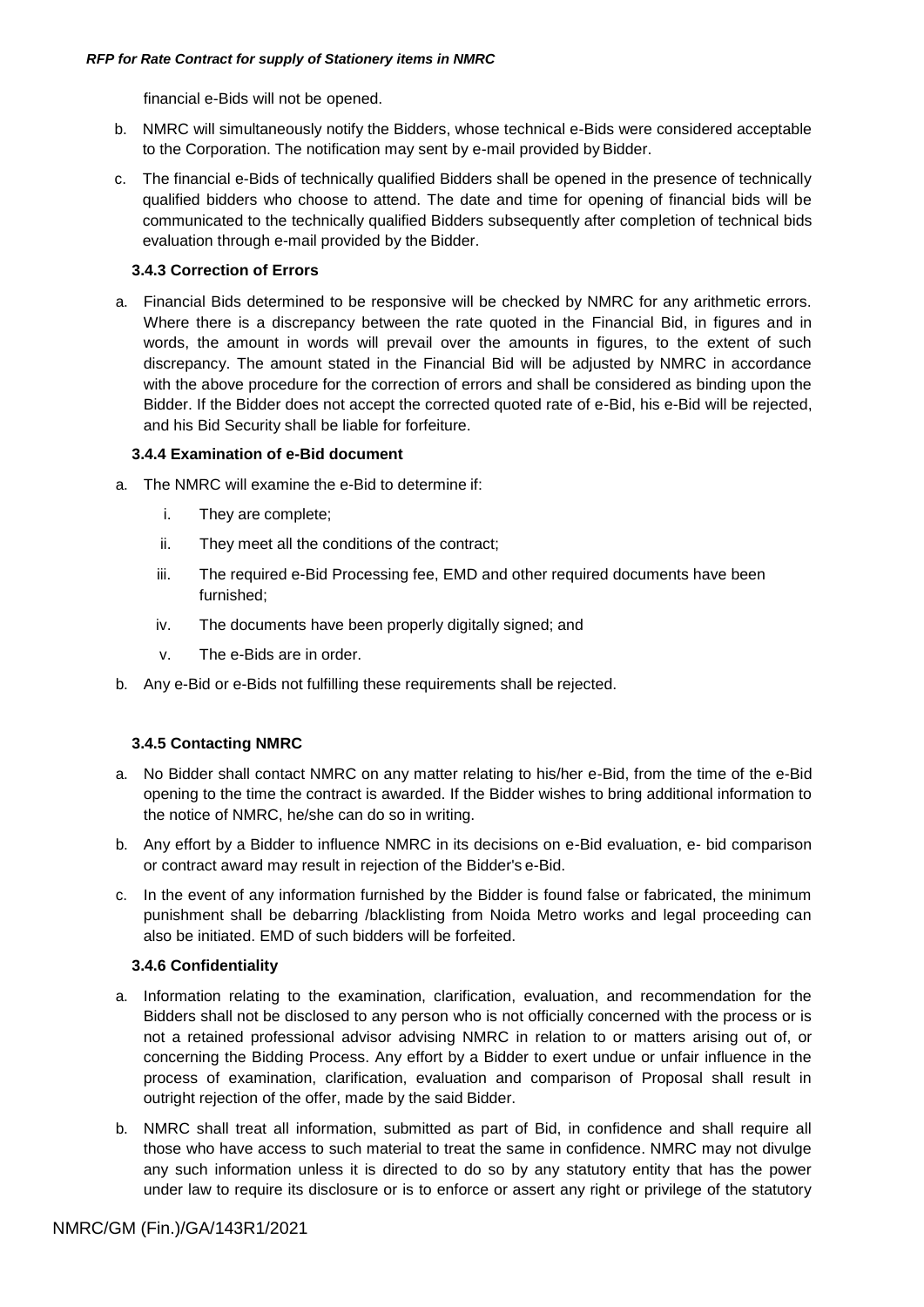<span id="page-20-0"></span>entity and/ or NMRC or as may be required by law or in connection with any legal process.

# **3.5 Award of Contract**

### **3.5.1 Award Criteria**

- a. NMRC will award the contract as per evaluation criteria stated in the RFP Document.
- b. NMRC will award the contract to the successful Bidder whose bid has been determined to be responsive to all the conditions of the contract and meeting the eligibility requirement of the bidding document.

### **3.5.2 Notice of Award (NOA)**

- a. Prior to the expiration of the period of e-Bid validity, NMRC will notify the successful Bidder in writing, by letter/e-mail/fax, that its e-Bid has been accepted.
- b. The acceptance of NOA will constitute the formation of the contract.

### **3.5.3 Signing of contract**

At the same time as NMRC notifies the successful Bidder that it"s e-Bid has been accepted, the successful Bidder shall have to sign the Agreement with relevant document as mentioned in the RFP. The agreement draft along with other related terms and conditions will be same as furnished in this e-Bid. Any refusal will not be allowed. The Bidder need not download and submit in hard copies of these documents.

### **3.5.4 NMRC's right to accept any e-Bid and to reject any or all e-Bids**

NMRC reserves the right to accept or reject any e-Bid, and to annul the e-Bid process and reject all e-Bids at any time prior to contract award, without thereby incurring any liability to the affected tenderer or tenderers.

# <span id="page-20-1"></span>**4. Section 4: Eligibility, Evaluation and Selection Process**

# <span id="page-20-2"></span>**4.1 Eligibility Criteria**

The Bidder"s competence and capability is proposed to be established by the following parameters. The Bidder should meet all the criteria given in this section.

- a. Sole proprietorship, registered partnership firm, public limited company, private limited company or any of the above can submit the Bidder. The firms and the companies should be registered in India.
- b. The Bidder should have a minimum experience of having satisfactorily and successfully completed similar works during last 5 (Five) years period ending last day of month previous to the one in which the bids are invited should be either of the following:
- i. One similar completed work costing not less than the amount equal to Rs. 23.79 Lakh (Twenty-Three Lakh Sevety-nine Thousand rupees only)or
- ii. Two similar completed works each costing not less than the amount equal to Rs. 14.87 Lakh (Fourteen Lakh Eighty-Seven Thousand Rupees only)or
- iii. Three similar completed works each costing not less than the amount equal to Rs. 11.89 Lakh (Eleven Lakh Eighty-Nine Thousand Rupees only)

**Definition of Similar Works – Rate Contract for supply of Stationery Items in any government organization/undertaking, PSU or any reputed organization of national or international fame**

NMRC/GM (Fin.)/GA/143R1/2021 c. The Bidder should have minimum Average Annual Turnover from similar work of Rs. 23.79 Lakh (Twenty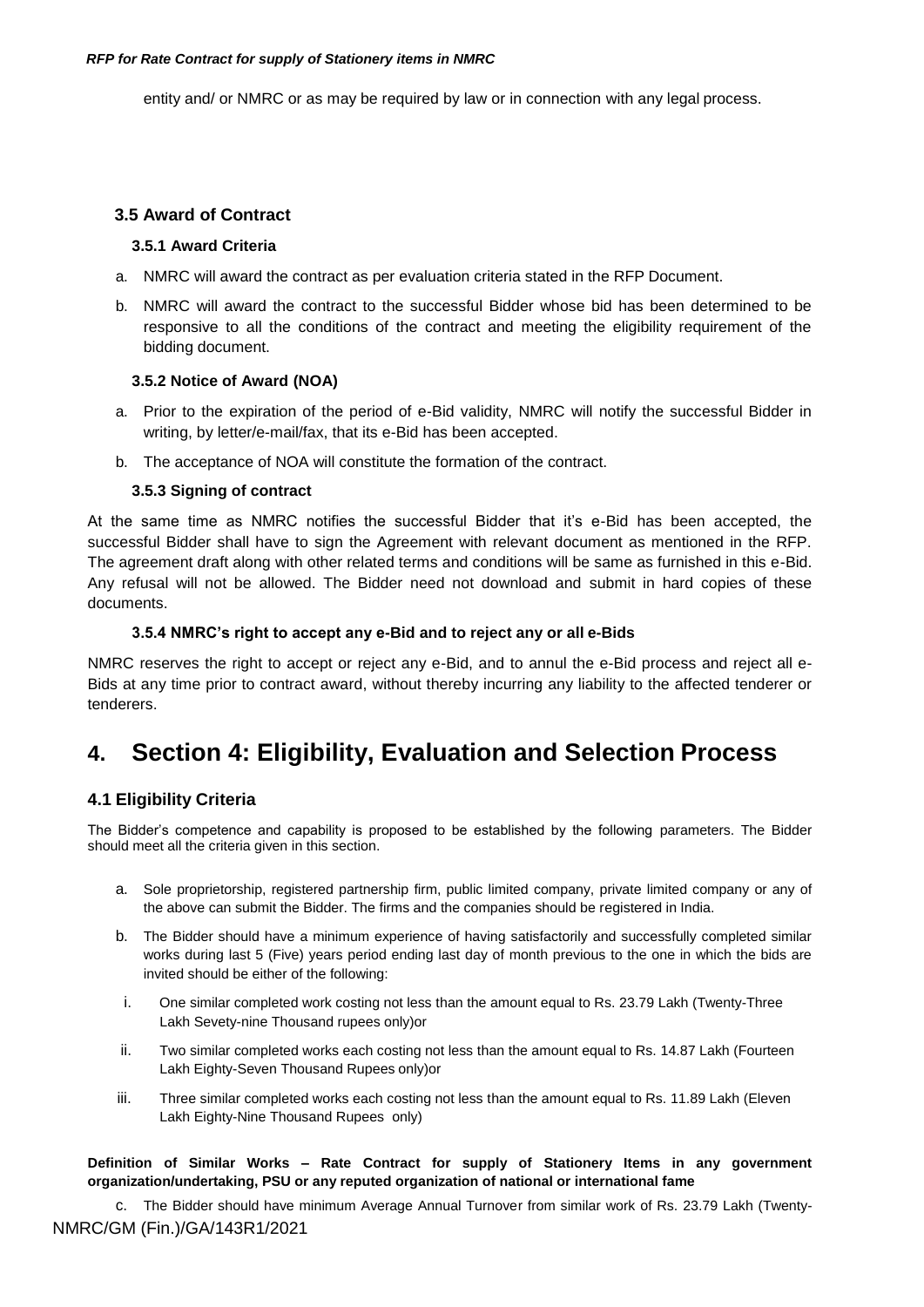Three Lakh Sevety-nine Thousand rupees only) in the last 3 (three) Financial Years (2017-2018, 2018-19, 2019-20) preceding the Bid Due Date.

- d. The Bidder should be registered with the Goods and Services Tax Authorities.
- e. The Bidder should not have been blacklisted/ banned/ declared ineligible for corrupt and fraudulent practices by the Government of India/ any State Government/ Government Agency and Supreme court and contracts have been terminated/ foreclosed by any company / department due to non- fulfillment of Contractual obligation in last 5 (five) financial years.

### **The Bidder shall also furnish the following documentary proof:**

- a. For above criteria 4.1a
	- i. Registration certificate of the firm/ Partnership deed/ certificate of incorporation, etc.
	- ii. PAN certificate as per legal entity.
- b. For above criteria 4.1b
	- i. Form 4: Work Experience with documentary evidence as mentioned in form 4.
- c. For above criteria 4.1c
	- i. Form 5: Financial Capability Details
	- ii. A copy of the Audited balance sheets and Profit and Loss Statements for the last 3 (three) financial years

In case the Financial Statements for the latest financial year are not audited and therefore the Bidder cannot make it available, the Bidder shall give an undertaking to this effect and the statutory auditor/charted accountant shall certify the same. In such a case, the Bidder shall provide the Audited Financial Statements for 2 (two) years preceding the year for which the Audited Financial Statement is not being provided. Also, pertaining to latest financial year, the bidder shall submit an affidavit certifying that "The Annual Accounts have not been audited so far. In that case evaluation shall be based on last two audited year balance sheet and profit and loss accounts

- iii. Self attested copy of the last 3(three) financial years ITR.
- d. For above criteria 4.1d
	- i. Copy of GST registration certificate
- e. For above criteria 4.1e
	- i. 10.8.Form7: Undertaking

### <span id="page-21-0"></span>**4.2 Information of the Technical and Financial Proposal**

- a. The financial proposal of only technically qualified Bidders shall be opened for evaluation.
- b. The Bidder satisfying the criteria under shall be considered as qualified.
- c. The financial proposal of only qualified Bidders shall be opened for evaluation.
- d. The Bidder with the lowest quoted price in the financial quote (**L1 bidder**) shall be selected for the award of contract.

### **Selection of Bidder**

NMRC shall award the Rate Contract for Supply of Stationery Items in NMRC to the Lowest Tenderer (L1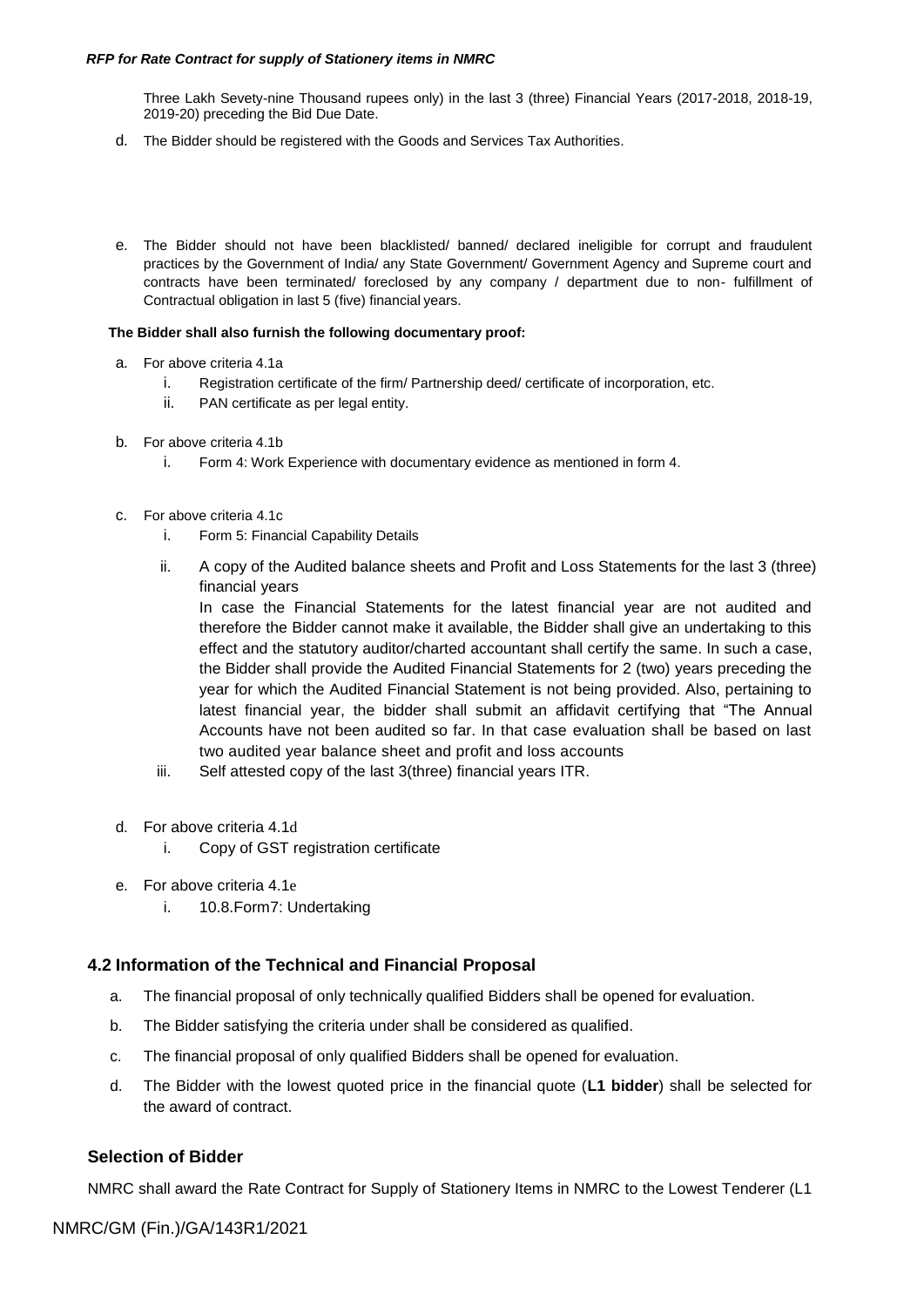bidder), whose tender has been determined to be substantially responsive and compliant to the requirements contained in the Tender Documents.

- a. In case, two or more technically qualified bidders quote the same rate in the Commercial Bid, and become Lowest (i.e. L-1), then the tender would be awarded to the bidder who has the highest / higher Average Annual Turnover from "Similar Works" (as per Minimum Eligibility Criteria defined in Section 4 under "Definition of Similar Work") during the last 3 years ending on the last day of the month preceding the month in which the tender has been floated. Experience certificate / work completion certificate on client's letter head is mandatory to ascertain the nature, period and value of work which shall be required to be uploaded by the bidder by the last date of tender submission.
- b. Prior to the expiry of the period of bid validity, NMRC will notify the successful bidder in writing, either through Notice of Award (NOA), that his bid has been accepted.
- c. The NOA would be sent in duplicate to the successful bidder, who will return one copy to NMRC duly acknowledged, signed and stamped by the authorized signatory of the bidder, as an unconditional acceptance of the NOA, within 10 (ten)days from the date of issue of NOA.
- d. No correspondence will be entertained by NMRC from the unsuccessful bidders.

# <span id="page-22-0"></span>**4.3 Notice of Award and Execution of Contract Agreement**

- a. NMRC will notify the Successful Bidder by a NOA that its bid has been accepted.
- b. The Selected Bidder shall, within 10 (ten) days of the receipt of the NOA, sign and return the duplicate copy of the NOA in acknowledgement thereof along with letter of acceptance of NOA. In the event, the duplicate copy of the NOA duly signed by the Selected Bidder and letter of acceptance of NOA is not received by the stipulated date, NMRC may, unless it consents to extension of time for submission thereof, appropriate the Bid Security of such Bidder as mutually agreed genuine pre-estimated loss and damage suffered by NMRC on account of failure of the Selected Bidder to acknowledge the NOA
- c. The Successful Bidder shall execute the Contract Agreement within 30 (thirty) days of the letter of acceptance of NOA or such extended period as may be decided by the Corporation.
- d. Failure of the Successful Bidder to comply with the requirement of acknowledgement of NOA shall constitute sufficient grounds for the annulment of the NOA, and forfeiture of the bidsecurity.
- e. **The Purchaser reserves the right to increase or decrease the quantity up to 25% of the quantity offered by the successful tenderer. The bidder is bound to accept the increase or decrease in the tendered quantity up to 25% under this clause without any change in unit price.**
- f. In case the variation in individual items or the group of items as stipulated above, is more than 25% on plus side, the rate for the varied quantity beyond 25% shall be negotiated between the NMRC and the Contractor and mutually agreed rates arrived at before actual execution of the extra quantity. In case the contractor executes the extra quantity without written approval of the NMRC with specific instructions to execute pending the finalization of rates, the payment shall be made at contract rate only. In the event of disagreement, the Engineer shall fix such rates of price as are, in his opinion appropriate and shall notify the Contractor accordingly, with a copy to the Employer. Until such time as rates or prices are agreed or fixed, the Engineer shall determine provisional rates or prices to enable on account payments to the Contractor. Alternatively, in the event of disagreement, the Contractor shall have no claim to execute extra quantities/new items and the Engineer shall be free to get such additional quantities beyond 25% new items executed through any other agency. However, if the Engineer or the Employer so directs the Contractor shall be bound to carry out any such additional quantities beyond the limits stated above original quantities and or new items and the disagreement or the difference regarding rates to be paid for the same shall be settled in the manner laid down under the conditions for the settlement of dispute.

# <span id="page-22-1"></span>**4.4 Performance Bank Guarantee / Security Deposit**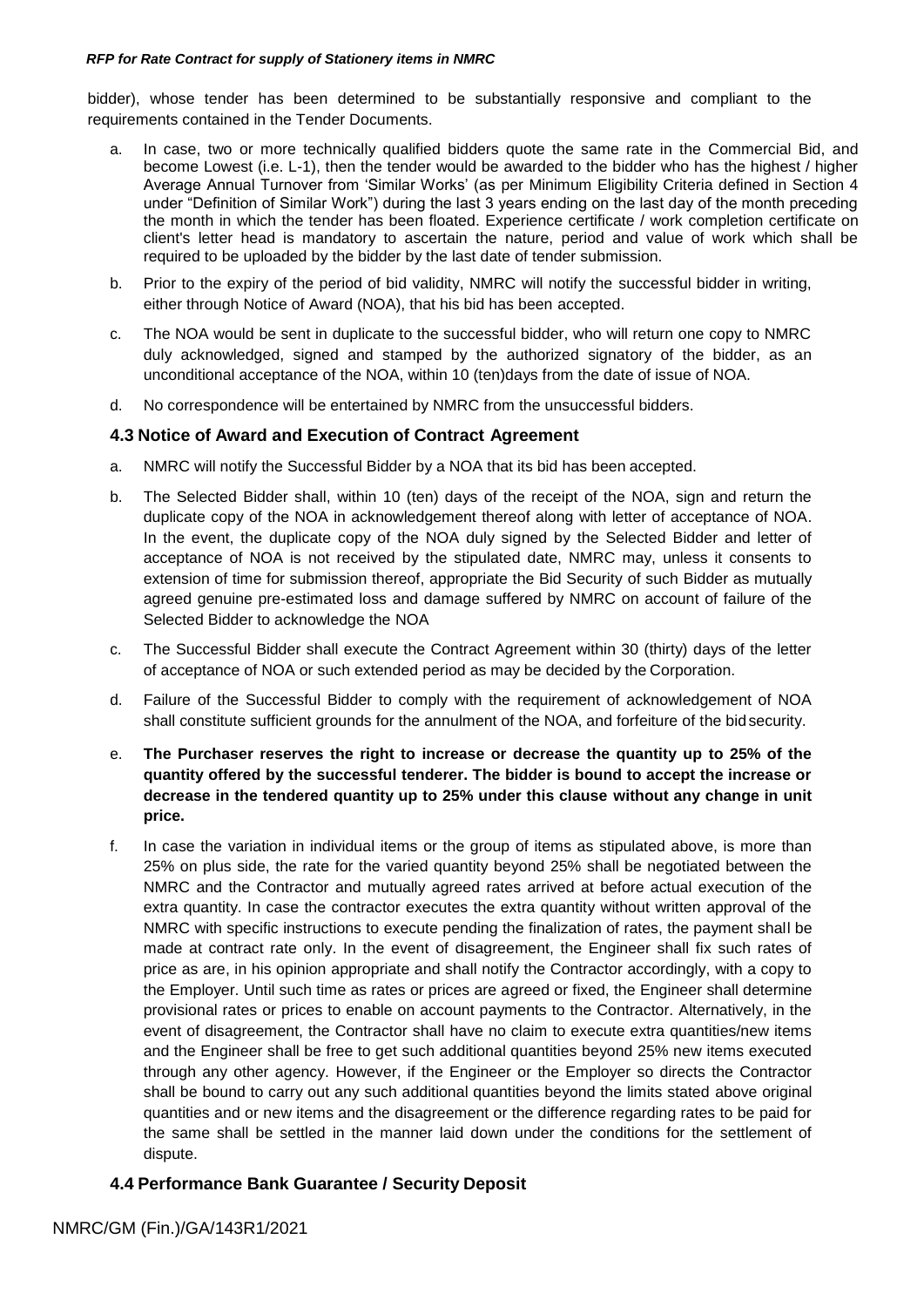- e. To fulfill the requirement of performance bank guarantee during the implementation period, the Successful Bidder (herein referred to as the "Contractor") shall deposit **10%** of the Contract Price in form of FDR/ DD or unconditional and irrevocable Bank Guarantee bond issued by a scheduled bank in favor of NMRC valid for 13 months within 30 days from Notice of Award.EMD amount of successful bidder shall be adjusted in the performance bank guarantee, if applicable. For unsuccessful bidder, EMD shall be refunded without any interest. In case of extension of tenure by 6 months, the performance bank guarantee shall be extended by 6 months as well.
- f. It is to note that if contract value increases by more than 25% of the original contract value, the performance bank guarantee shall be increased accordingly.
- g. A Contract agreement will have to be signed by the Contractor at his cost on proper stamp paper. Without performance guarantee by Contractor, Contract agreement shall not be signed.
- h. NMRC reserves the right for deduction of NMRC dues from Contractor's Performance Bank Guarantee/ Security Deposit (interest free) for – Any penalty imposed by NMRC for violation of any terms and conditions of agreement committed by the Contractor.
	- i. Any amount which NMRC becomes liable to the Government/Third party due to any default of the Contractor or any of his director/ employees/ representatives/ servant/ agent, etc.
	- ii. Any payment/ fine made under the order/judgment of any court/consumer forum or law enforcing Contractor or any person duly empowered in his behalf.
	- iii. Any outstanding payment/ claims of NMRC remained due after completion of relevant actions as per agreement.
- i. Once the amount under above Clause is debited, the Contractor shall replenish the Security Deposit/ Performance Bank Guarantee to the extent the amount is debited within 15 days period, failing which, it shall be treated as Contractor Event of Default and will entitle NMRC to deal with the matter as per the provisions of RFP and Contract Agreement.

# <span id="page-23-0"></span>**4.5 Contract during Proposal Evaluation**

- j. Proposals shall be deemed to be under consideration immediately after they are opened and until such time NMRC makes official intimation of award/ rejection to the Bidders. While the Proposals are under consideration, Bidders and/ or their representatives or other interested parties are advised to refrain from contacting by any means, NMRC and/ or their employees/ representatives on matters related to the Proposals under consideration till the time Contract is awarded
- k. Any effort by a Bidder to influence NMRC in its decisions on e-Bid evaluation, e-Bid comparison or contract award may result in rejection of the Bidder"s e-Bid.
- l. In the event of any information furnished by the agency is found false or fabricated the minimum punishment shall be debarred/ blacklisting and the legal proceeding may also be initiated.
- m. If the Bidder wishes to bring additional information to the notice of NMRC, he/she can do so in writing. All correspondence/ enquiry should be submitted to the following in writing by fax/ post/courier: **GM (Fin.)**

```
Noida Metro Rail Corporation (NMRC) Limited
Block-III, 3rd Floor, Ganga Shopping Complex, 
Sector-29, Noida -201301
District Gautam Budh Nagar, Uttar Pradesh Email: mdcellnmrc@gmail.com
```
n. No interpretation, revision, or other communication from NMRC regarding this solicitation is valid unless in writing and signed by the competent authority from NMRC.

# <span id="page-23-1"></span>**4.6 Project Financial Terms**

### **Payment Terms**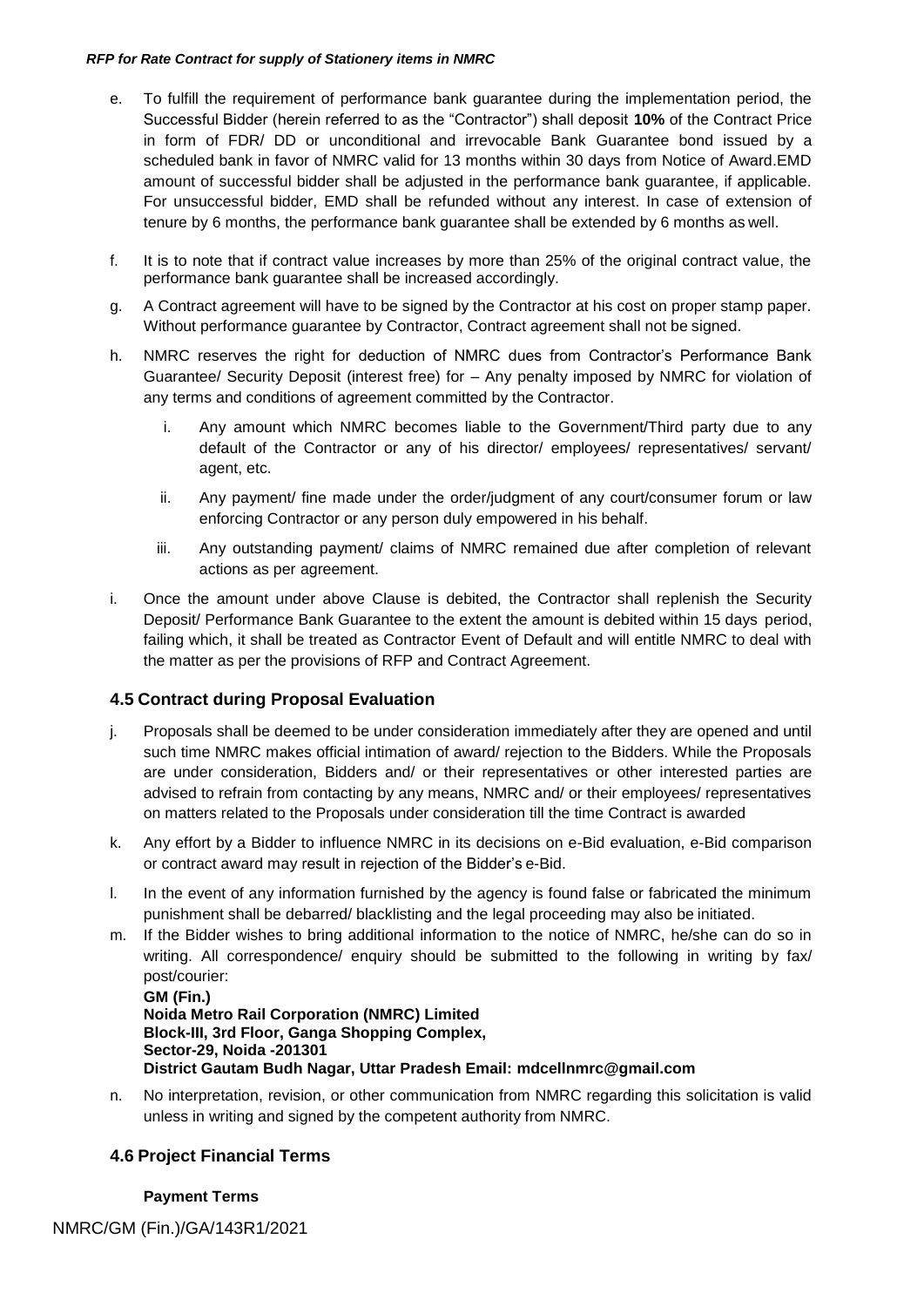The standard payment terms subject to recoveries, if any by way of Liquidated damages (LD) will be as under:

- a. 100% Payment will be made strictly after
	- i. Satisfactory completion of work as mentioned in Section 2.2(Scope of work).
	- ii. Acceptance/Receiving to the same effect by concerned NMRC employees.
	- iii. Submission of delivery Challan, e-way bills, Tax invoice (Containing GST no. of both the parties) and acceptance certificates at NMRC HQ to the concerned.
	- iv. Copies of bills in duplicate.
- b. No Payment shall be made in advance.
- c. No payment shall be made for the items rejected

# <span id="page-24-0"></span>**5. Section 5: General Conditions of Contract (GCC)**

These conditions shall be part of the contract agreemen0t.

# **5.1 General Provisions**

# **5.1.1 Governing law and jurisdiction**

These general conditions shall be governed by and construed in accordance with the laws in the territory of India. Irrespective of the place of delivery and the place of payment under the contract, the contract shall be deemed to have been made at the panel in India from where the acceptance of tender has been issued. Any dispute arising between the parties or arising out of this project or these terms shall be subject to the exclusive jurisdiction of, and venue in, the District court located in Gautam Budh Nagar, Uttar Pradesh, India.

# **5.1.2 Notices**

Any notice, request or consent required or permitted to be given or made pursuant to these general conditions shall be in writing. Any such notice, request or consent shall be deemed to have been given or made when delivered in person to an authorized representative of the party to whom the communication is addressed, or when sent to such party at the mentioned address.

# **5.1.3 Authorized Representatives**

Any action required or permitted to be taken, and any document required or permitted to be executed under these general conditions by the Corporation or the Successful Bidder may be taken or executed by the officials as formally designated by each party.

### **5.1.4 Taxes and Duties**

- a. The Agency shall bear and pay all taxes, duties, levies and charges assessed on the Agency, its Sub Agencies or their employees by all municipal, state or national government authorities in connection with the Facilities in and outside India, the amount of which is deemed to have been included in the Contract Price.
- b. The Agency shall ensure full compliance with tax laws of India with regard to this contract and shall be solely responsible for the same. He shall keep the Employer fully indemnified against liability of tax, interest, penalty etc., of the Agency"s in respect thereof, which may arise.

# **5.2 Commencement, Completion, Modification and Termination of Contract**

- a. Effectiveness of Contract
- This Contract shall come into effect on the date the Contract is signed by both the parties and such other later date as discussed and agreed with the Bidder.
- b. Commencement of Services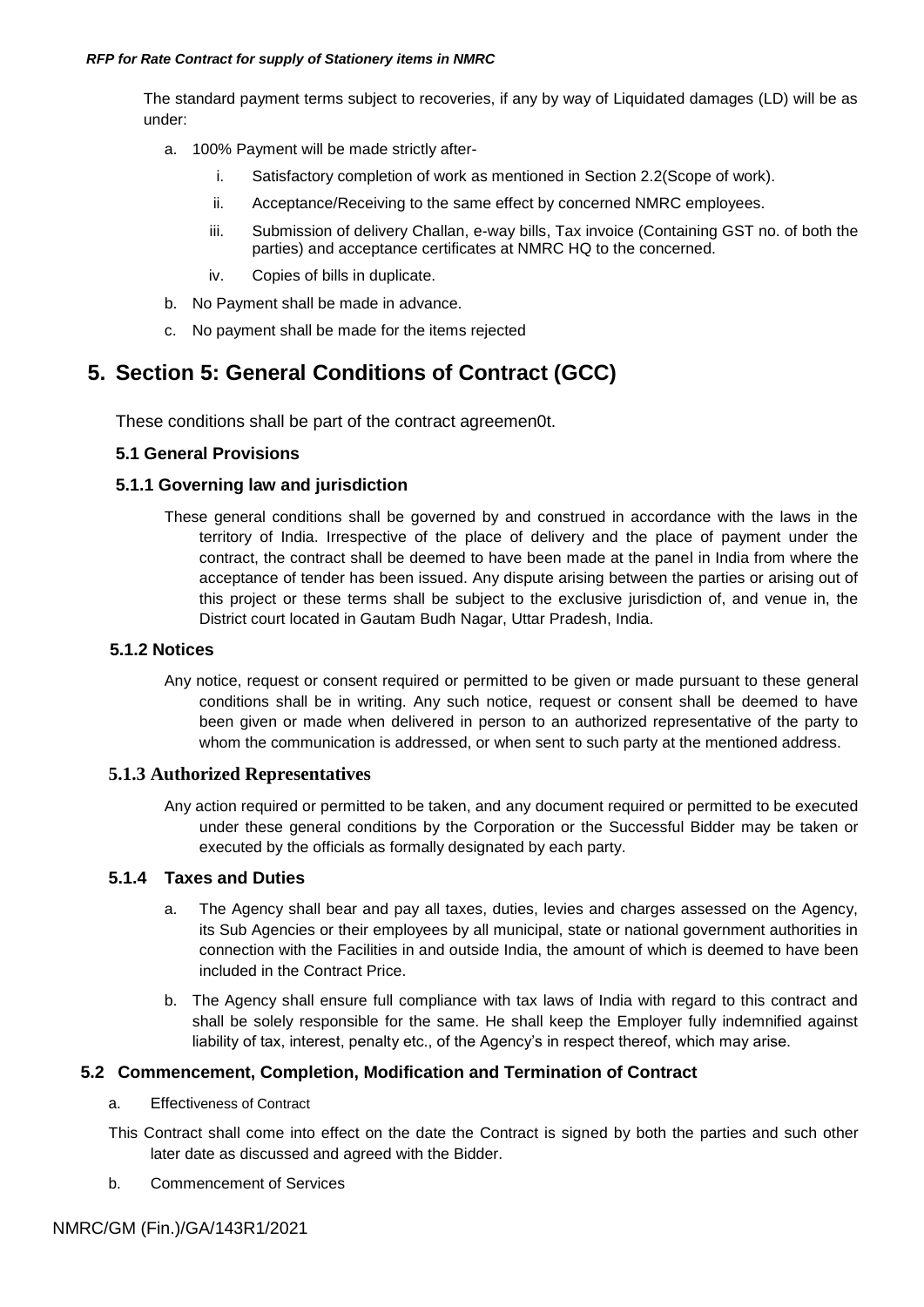The Agency shall begin carrying out the Services from the date of acceptance of NOA or any such date as specified by the Corporation.

c. Expiration of Contract

 Unless terminated earlier pursuant to Clause [f](#page-25-0) hereof, these general conditions shall expire at the end of such time period as given in the time schedule in RFP Document.

d. Modifications or Variations

Any modification or variation of the terms and conditions of these general terms, including any modification or variation of the scope of the Services, may only be made by written agreement between the Parties. However, each Party shall give due consideration to any proposals for modification or variation made by the other Party.

# e. **Force Majeure**

- (i) Definition: For the purpose of these general terms, "Force Majeure" means an event which is beyond the reasonable control of a Party and which makes a Party"s performance of its obligations under the Contract impossible or so impractical as to be considered impossible under the circumstances.
- (ii) No Breach of Contract: The failure of a Party to fulfill any of its obligations under the contract shall not be considered to be a breach of, or default under, this Contract insofar as such inability arises from an event of Force Majeure, provided that the Party affected by such an event (a) has taken all reasonable precautions, due care and reasonable alternative measures in order to carry out the terms and conditions of this Contract, and (b) has informed the other Party as soon as possible about the occurrence of such an event.
- (iii) Extension of Time: Any period within which a Party shall, pursuant to this Contract, complete any action or task, shall be extended for a period equal to the time during which such Party was unable to perform such action as a result of Force Majeure.
- <span id="page-25-0"></span>(iv) Payments: During the period of their inability to perform the Services as a result of an event of Force Majeure, the Agency shall be entitled for time extension for such period.

# f. **Termination of Contract**

(i) If the Agency fails to deliver the items within the period fixed for such delivery in the contract or as extended or at any time repudiates the contract before the expiry of such period, the purchaser may without prejudice to his other rights. The total amount of liquidated damages, however, not exceed the limit of liquidated damages - 15%, after which contract will be deemed as cancelled & PBG will be encashed by the Purchaser.

### **Upon Termination of this Agreement for any reason whatsoever**

(i) The termination of this Agreement shall not release Agency to pay any sums then owing to the other party nor from the obligation to perform or discharge any liability that had been incurred prior thereto.

# **5.3 Insolvency and Breach of Contract**

The Purchaser may at any time, issue notice in writing summarily terminate the contract without compensation to the Agency in any of the following events, that is to say –

a. If the Agency being an individual or a firm - Any partner thereof, shall at any time, be adjudged insolvent or shall have a receiving order or order for administration of his estate made against him or shall take any proceeding for composition under any Insolvency Act for the time being in force or make any conveyance or assignment of his effects or enter into any assignment or composition with his creditors or suspend payment or if the firm be dissolved under the Partnership Act, or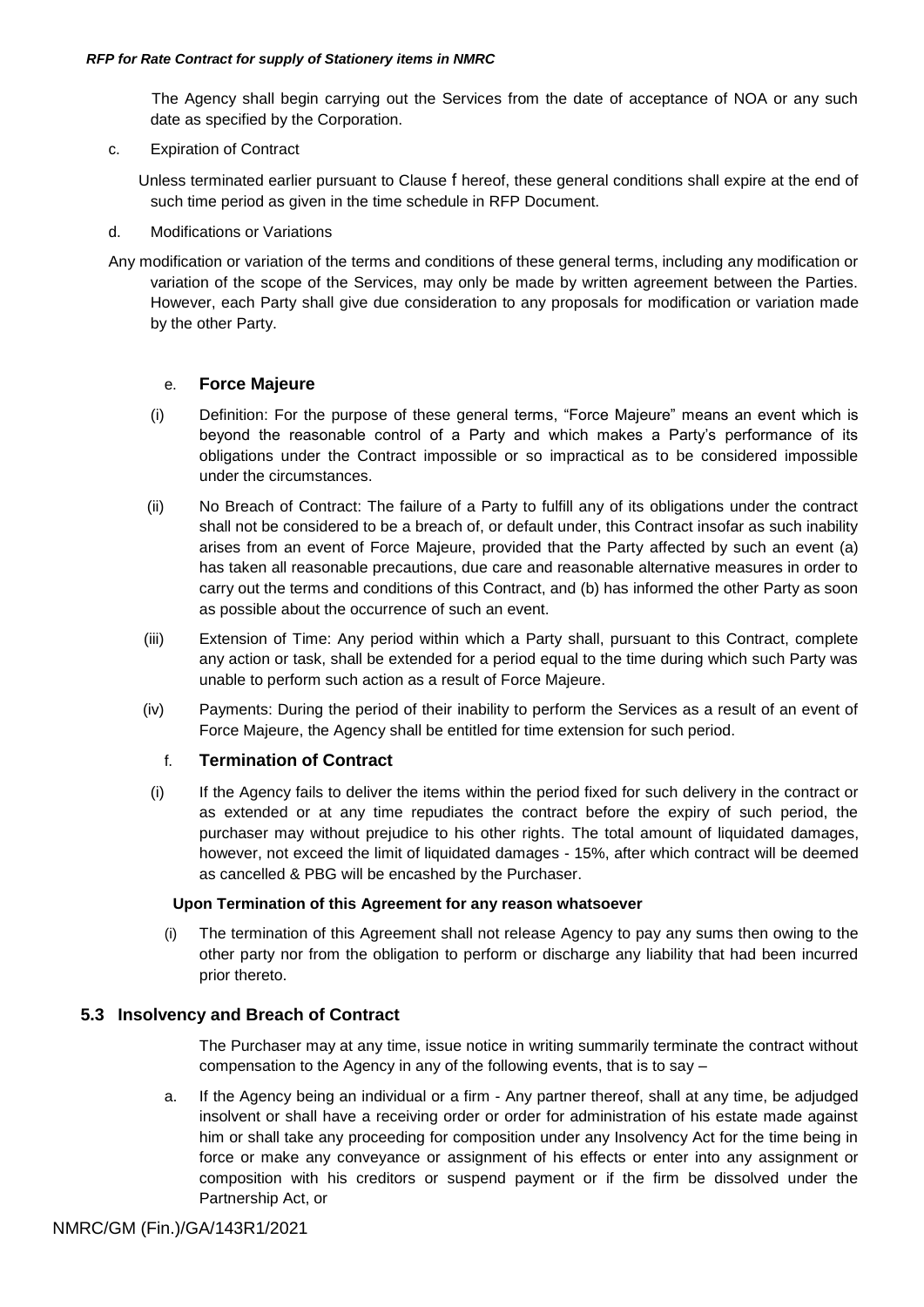- b. If the Agency being a company is wound up voluntarily or by the order of a Court or a Receiver, Liquidator, or Manager on behalf of the debenture holders is appointed, or circumstances shall have arisen which entitle the Court or Debenture holders to appoint a Receiver, Liquidator or Manager, or
- c. If the Agency commits any breach of the contract not herein specifically provided for
- d. Provided always that such determination shall not prejudice any right of action or remedy which shall have accrued or shall accrue thereafter to the Purchaser and provided also the Agency shall be liable to pay to the Purchaser any extra expenditure he is thereby put to and the Agency shall, under no circumstances, be entitled to any gain on re purchase.

# **5.4 Warranty**

- a. The Bidder shall give warranty that the goods shall be new and free from defects and manufacture shall be of the highest grade and consistent with the established and generally accepted standards for materials of the type ordered.
- b. If it becomes necessary for the Agency to replace or renew any defective portion/portions of the item under this clause, the provisions of the clause shall apply to the portion/portions of item"s replaced or renewed. If any defect is not remedied within a reasonable time, the Purchaser may proceed to get the work done at the Agency"s risk and expenses, but without prejudice to any other rights which the Purchaser may have against the Agency in respect of such defects.
- c. Replacement under warranty clause shall be made by the Agency free of all charges at site including freight, insurance and other incidental charges, as the case may be.

# **5.5 Inspection**

a. The Purchaser or its representatives or ultimate client shall have the right to inspect and test the goods for their conformity to the specifications as required.

# **5.6 Obligations of the Agency**

- a. The Agency/Bidder shall undertake Installation of Supply of Tools and Consumables with due care and diligence in accordance with the Contract.
- b. Engagement of Staff and Labour- Except as otherwise stated in the Specification, the Agency shall ensure/ make arrangements for the engagement of all staff and labour, local or otherwise, and for their payment, transport, etc.

# **5.7 Packaging**

a. The Agency shall be responsible for packing, transporting, receiving, storing and protecting all items and other things required for the Works.

# **5.8 Obligations of Corporation**

NMRC agrees to provide support to the Agency and undertake to observe, comply with and perform, subject to and in accordance with the provisions of the Agreement and the Applicable Laws.

### <span id="page-26-0"></span>**5.9 Fraud and Corrupt Practices**

a. The Bidders and their respective officers, employees, agents and advisers shall observe highest standard of ethics during Bidding Process and subsequent to issue of NOA and during subsistence of Contract Agreement. Notwithstanding anything to the contrary contained herein, or in the NOA or the Contract Agreement, NMRC may reject a Bid, withdraw the NOA, or terminate the Contract Agreement, as the case may be, without being liable in any manner whatsoever to the Bidder or Agency, as the case may be, if it determines that the Bidder or Agency, as the case may be, has, directly or indirectly or through an agent, engaged in corrupt practice, fraudulent practice, coercive practice, undesirable practice or restrictive practice in the Bidding Process. In such an event, NMRC shall been titled to forfeit & appropriate Bid Security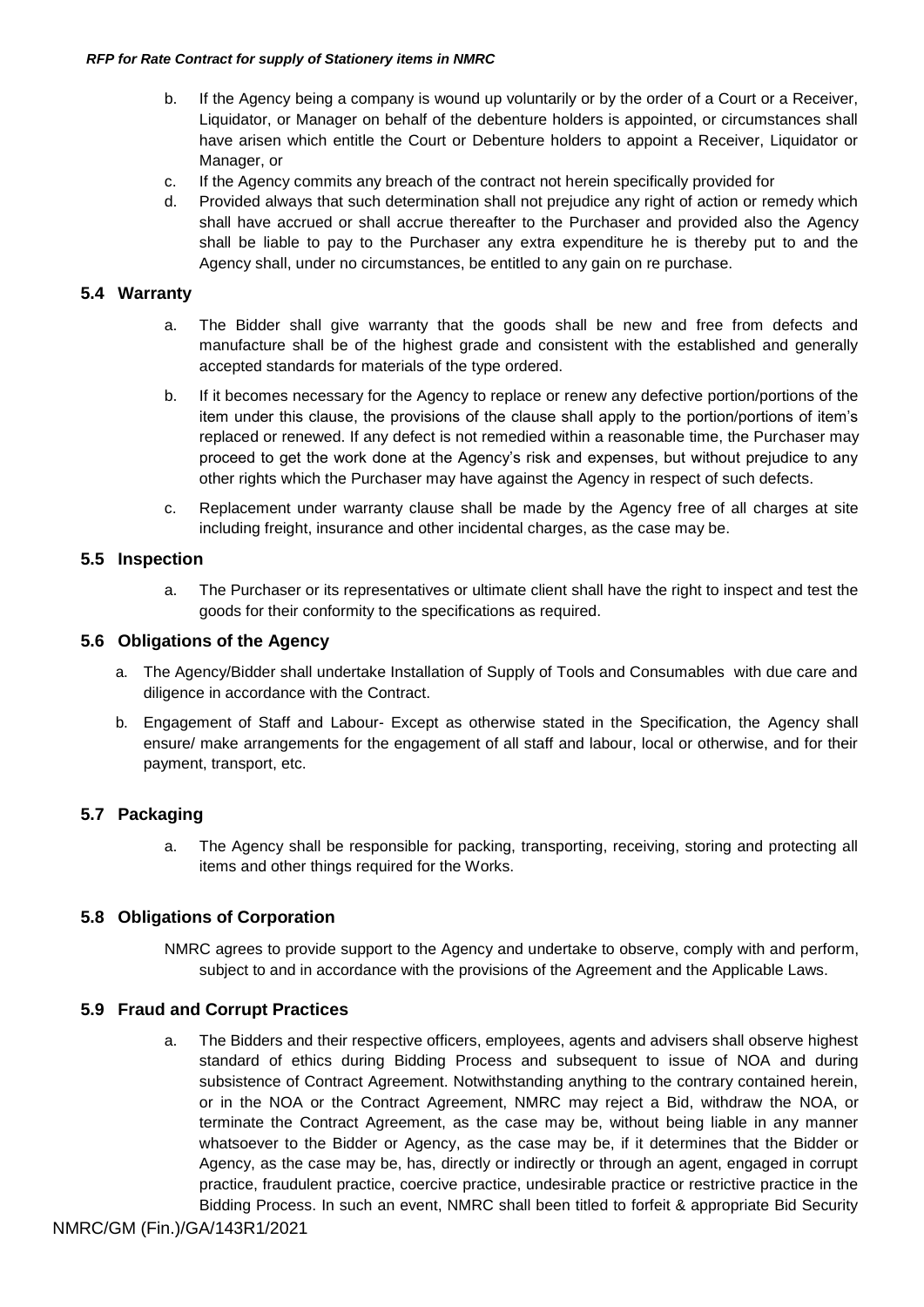or Security Deposit (interest free)/ Performance Bank Guarantee, as the case may be, as Damages, without prejudice to any other right or remedy available to NMRC under Bidding Documents and/ or Contract Agreement, or otherwise.

- b. Without prejudice to the rights of NMRC under Clause [5.9](#page-26-0)[a](#page-26-0) hereinabove and the rights and remedies which NMRC may have under the NOA or the Contract Agreement, or otherwise if a Bidder or Agency, as the case may be, is found by NMRC to have directly or indirectly or through an agent, engaged or indulged in any corrupt practice, fraudulent practice, coercive practice, undesirable practice or restrictive practice during the Bidding Process, or after the issue of the NOA or the execution of the Contract Agreement, such Bidder or Agency shall not be eligible to participate in any tender or RFP issued by NMRC during a period of 3 (three) years from the date such Bidder is found by NMRC to have engaged, directly or indirectly, in any corrupt practice, fraudulent practice, coercive practice, undesirable practice or restrictive practice.
- c. For the purposes of this Clause, the following terms shall have the meaning herein after respectively assigned to them:
- i. "corrupt practice" means the offering, receiving, or soliciting, directly or indirectly, of anything of value to influence the action of a public official in the selection process or in contract execution;
- ii. "fraudulent practice" means a misrepresentation or omission of facts in order to influence a selection process or the execution of a contract;
- iii. "collusive practices" means a scheme or arrangement between the Agency, with or without the knowledge of the authority, designed to establish prices at artificial, non-competitive levels;
- iv. "coercive practices" means harming or threatening to harm, directly or indirectly, persons or their property to influence their participation in a procurement process, or affect the execution of a contract
	- d. Measures to be taken:
	- i. The Corporation shall have right to cancel the engagement of the Agency, if found to be indulged in corrupt, fraudulent, collusive or coercive practices either during the selection process or during the execution of the contract.

### **5.10 Settlement of Disputes**

### 5.10.1. Amicable Settlement

The Parties agree that the avoidance or early resolution of disputes is crucial for a smooth execution of the Contract and the success of the Project. The Parties shall use their best efforts to settle amicably all disputes arising out of or in connection with this Contract or its interpretation.

### 5.10.2. Arbitration

In the event of any dispute and/ or difference whatsoever arising under this contract or in connection therewith, including any question relating to the meaning, scope and interpretation of this Contract or it"s clause or any alleged breach thereof, the same shall be attempted to be settled by mutual discussions and consultations between the parties hereof. In the event of any such dispute, any/ or difference is not settled in aforesaid manner, then the dispute(s) shall be referred for arbitration. The sole Arbitrator would be appointed by the MD, NMRC. The decision of the said sole Arbitrator shall be final subject to the above, the provisions of the Arbitration and Conciliation Act, 1996 shall apply. The arbitration proceedings shall take place in Noida.

### 5.10.3. Jurisdiction

With respect to any dispute arising out of or related to this Contract, the parties consent to the exclusive jurisdiction of, and venue in, the District Court located in Gautam Budh Nagar, Uttar Pradesh, India.

### 5.10.4. Cost

The cost of arbitration shall be borne by the respective parties. The cost shall, inter alia, include the fees of the Arbitrator(s) as per rates fixed by the Employer from time to time.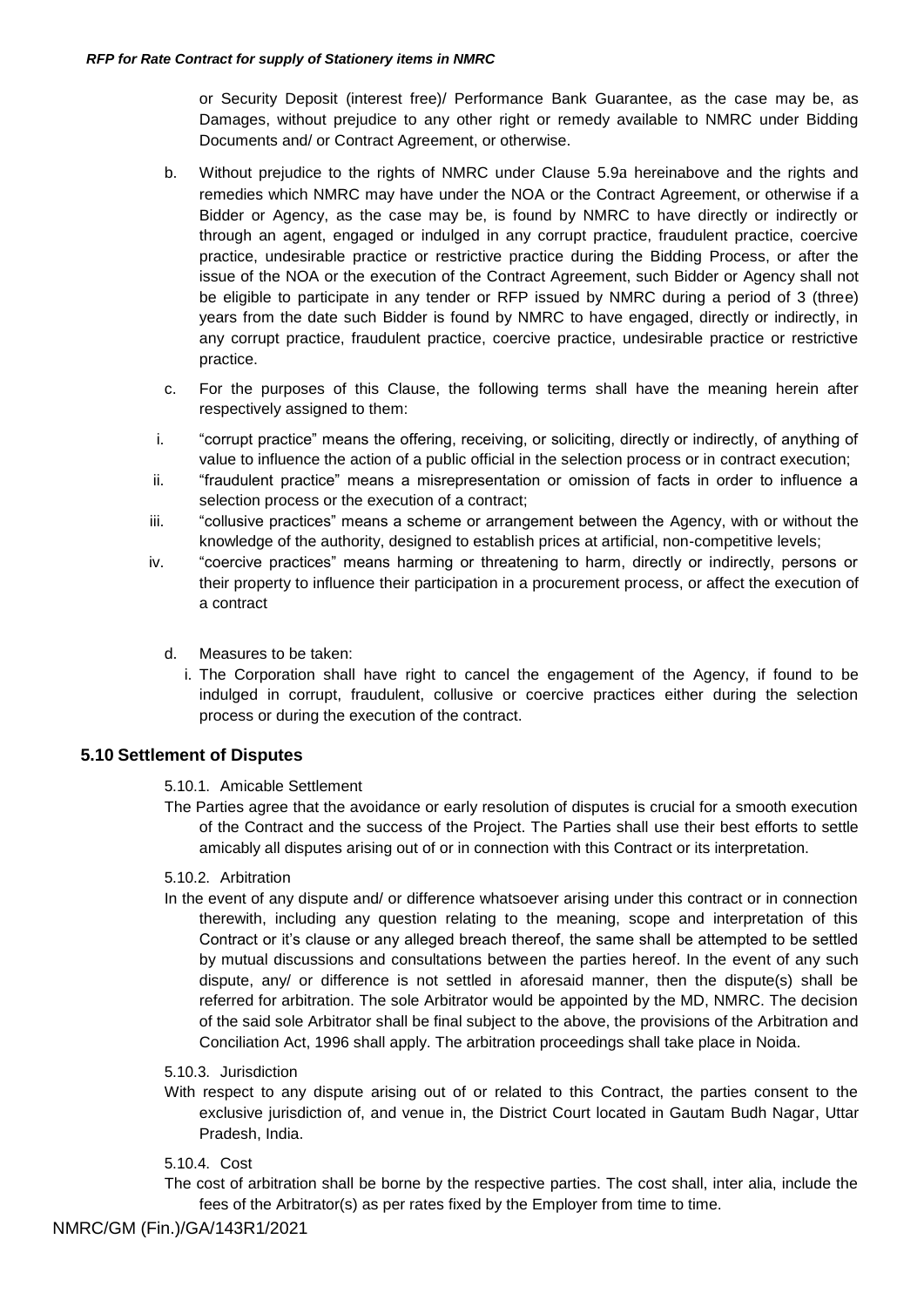# <span id="page-28-0"></span>**6 Section 6: Draft Contract Agreement**

THIS AGREEMENT made on the ………….day of ..................2021 at Noida, District Gautam Budh Nagar, Uttar Pradesh Between **Noida Metro Rail Corporation Limited** (Hereafter referred to as "NMRC"), a company incorporated under Companies Act 2013, vide corporate identification Number: U60231UP2014SGC066849 and having its registered office at **Block-III, 3rd Floor, Ganga Shopping Complex, Sector-29, Noida -201301, District Gautam Budh Nagar, Uttar Pradesh, India** *represented by ...................................................of the company, by virtue of his designation and authorization by Managing Director, NMRC* (hereinafter called as the "Corporation"), which expression shall unless excluded by or repugnant to the context or meaning thereof be deemed to include its successors and permitted assigns) of the one part,

### **AND**

**………………………………………………………………….………………..** Having its registered office at **………………………………………………………………**,represented by **………………………………….**(herein after called the **"Contractor",** which expression shall unless excluded by or repugnant to the context or meaning thereof be deemed to include its successors and permitted assigns) of the other part. WHEREAS the Corporation desires that the Works/ Services known as the **"…………………………………………………………………………………………………."**should be executed by the Contractor, and has accepted a contract by the Contractor for the execution and completion of these Works.

The Corporation and the Contractor agree as follows:

- **1.** In this Agreement words and expressions shall have the same meanings as are respectively assigned to them in the Contract documents referred to.
- **2.** The following documents shall be deemed to form and be read and construed as part of this Agreement -

### **Reference:**

- (i) Tender No. ………………………… Dated ………………..
- (ii) Bid Documents duly accepted and submitted by ………………………………………………………………………………
- (iii) The Bidding Documents which include all the Sections specified below:
	- a. Section 1: General Information
	- b. Section 2: Terms of Reference
	- c. Section 3: Instructions to Bidders
	- d. Section 4: Eligibility, Evaluation and Selection Process
	- e. Section 5: General Conditions of Contract (GCC)
	- f. Section 6: Draft Contract Agreement
	- g.Section 7: Forms
	- h. Amendment/ Modification, if any
- (iv) Notice of Award ( ......................... ) issued by NMRC
- (v) Letter of Acceptance of NOA (…………………………….) given by ................. to NMRC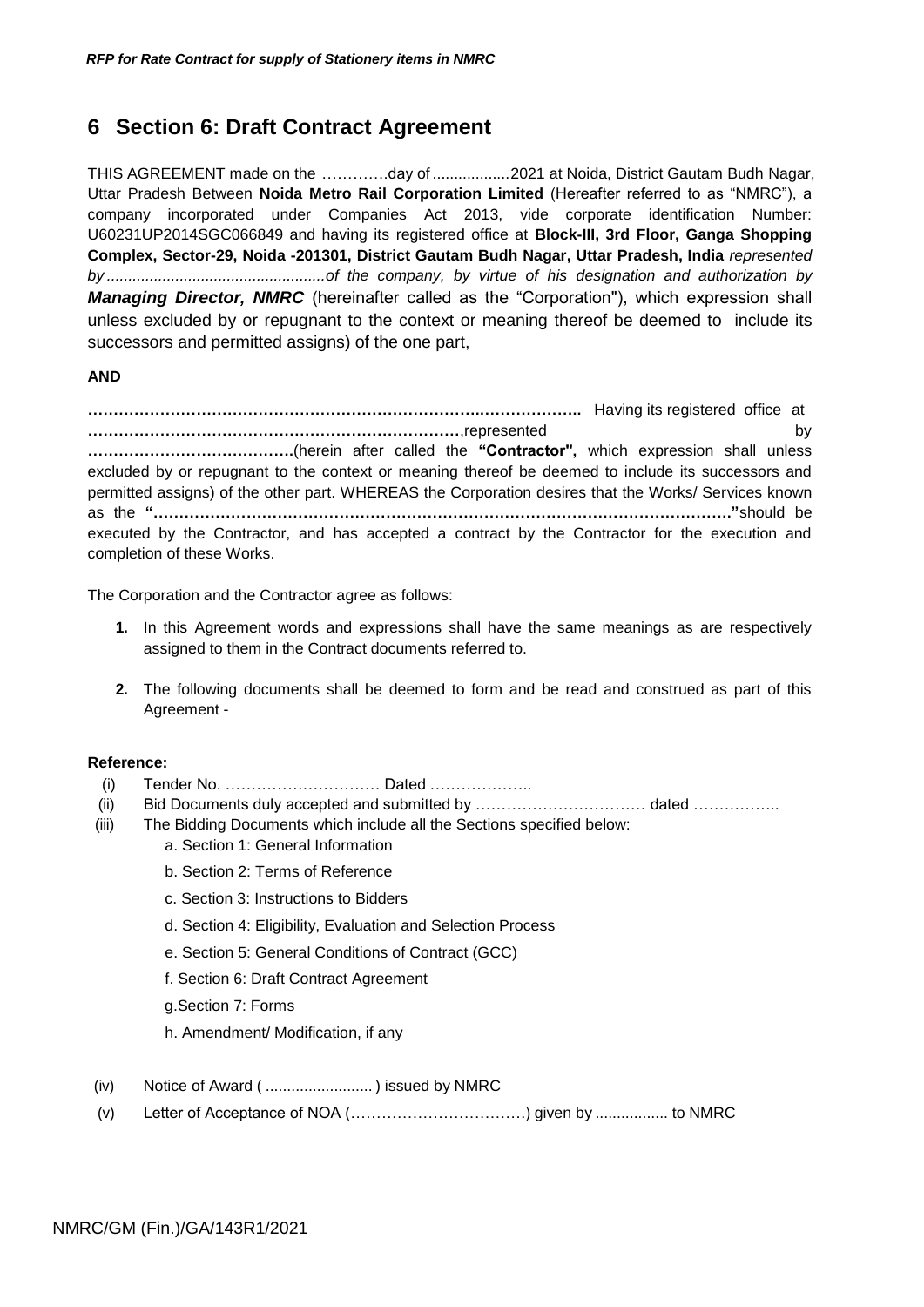(vi) Any other admitted correspondence documents between NMRC and the Bidder.

### **3. Duration of Contract**

The Corporation intends to appoint a Contractor to NMRC for a period of 12 Months, which may be extended for a further period of 12 (twelve) months, in 1+1 year mode, after reviewing the performance of the Contractor and depending upon the requirement and administrative convenience of NMRC in mutual agreement with the Bidder.

### **4. Price Schedule**

NMRC shall consider the following Total Contract Price, as quoted by the Contractor as part of financial bid**.**

- **5.** The courts at District Gautam Budh Nagar, Uttar Pradesh shall have the exclusive jurisdiction to try all disputes arising out of this agreement between the parties.
- **6.** In consideration of the payments to be made by the Corporation to the Contractor as specified in this Agreement, the Contractor hereby covenants with the Corporation to execute the Works/ Services and to remedy defects therein in conformity in all respects with the provisions of the Contract and Notice of Award issued. "Any conditions, deviation, assumption, exclusion, suggestion of alternative clauses, request of amendments in conditions & specifications of work submitted by bidders along with his Technical Bid or Financial bid, which is different from the Tender Document, Corrigendum, Addendum uploaded by NMRC on the E-Tender Portal (http://etender.up.nic.in) and any other correspondence in this regard, shall not be treated as a part of the contract Agreement & shall not be binding upon NMRC in anyway whatsoever at any stage of work during execution or thereafter."
- **7.** The Corporation hereby covenants to pay the Contractor in consideration of the execution and completion of the Works/Services, the Contract Price or such other sum as may become payable under the provisions of the Contract at the times and in the manner prescribed by the Contract and NOA.

IN WITNESS where of the parties hereto have caused this Agreement to be executed in accordance with the laws of India on the day, month and year specified above.

| For and on behalf of the Contractor<br>Signature of the authorized official | For and on behalf of the Corporation<br>Signature of the authorized official |
|-----------------------------------------------------------------------------|------------------------------------------------------------------------------|
| Name of the official                                                        | Name of the official                                                         |
|                                                                             |                                                                              |
| Stamp/Seal of the Contractor                                                | Stamp/Seal of the Corporation                                                |
| In the presence of:                                                         | In the presence of:                                                          |
| Sign of Witness 1_________________                                          | Sign of Witness 1                                                            |
|                                                                             |                                                                              |
|                                                                             |                                                                              |

NMRC/GM (Fin.)/GA/143R1/2021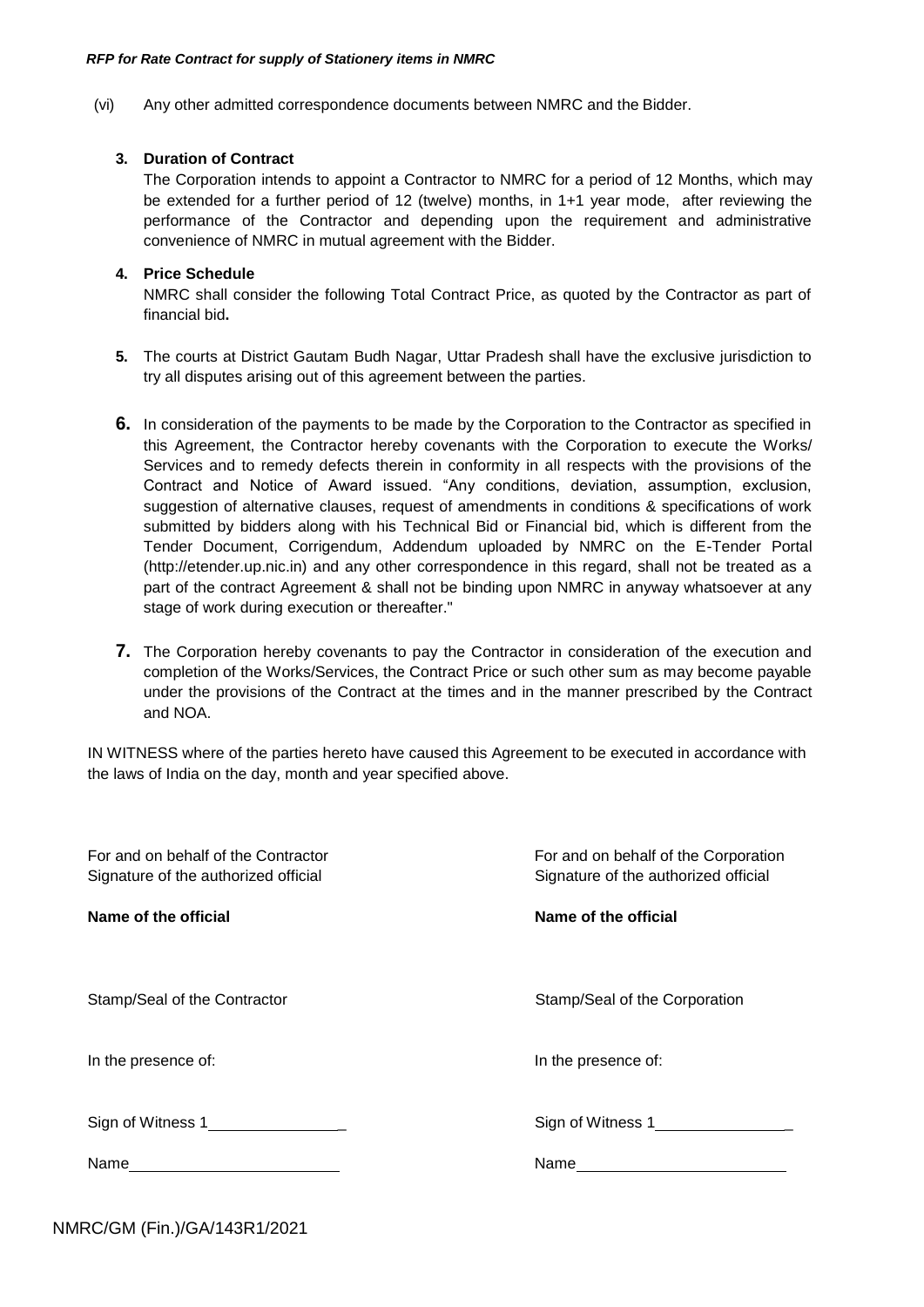| Address_________________________   |                                    |
|------------------------------------|------------------------------------|
|                                    |                                    |
| Sign of Witness 2_________________ | Sign of Witness 2_________________ |
|                                    |                                    |
| Address__________________________  |                                    |
|                                    |                                    |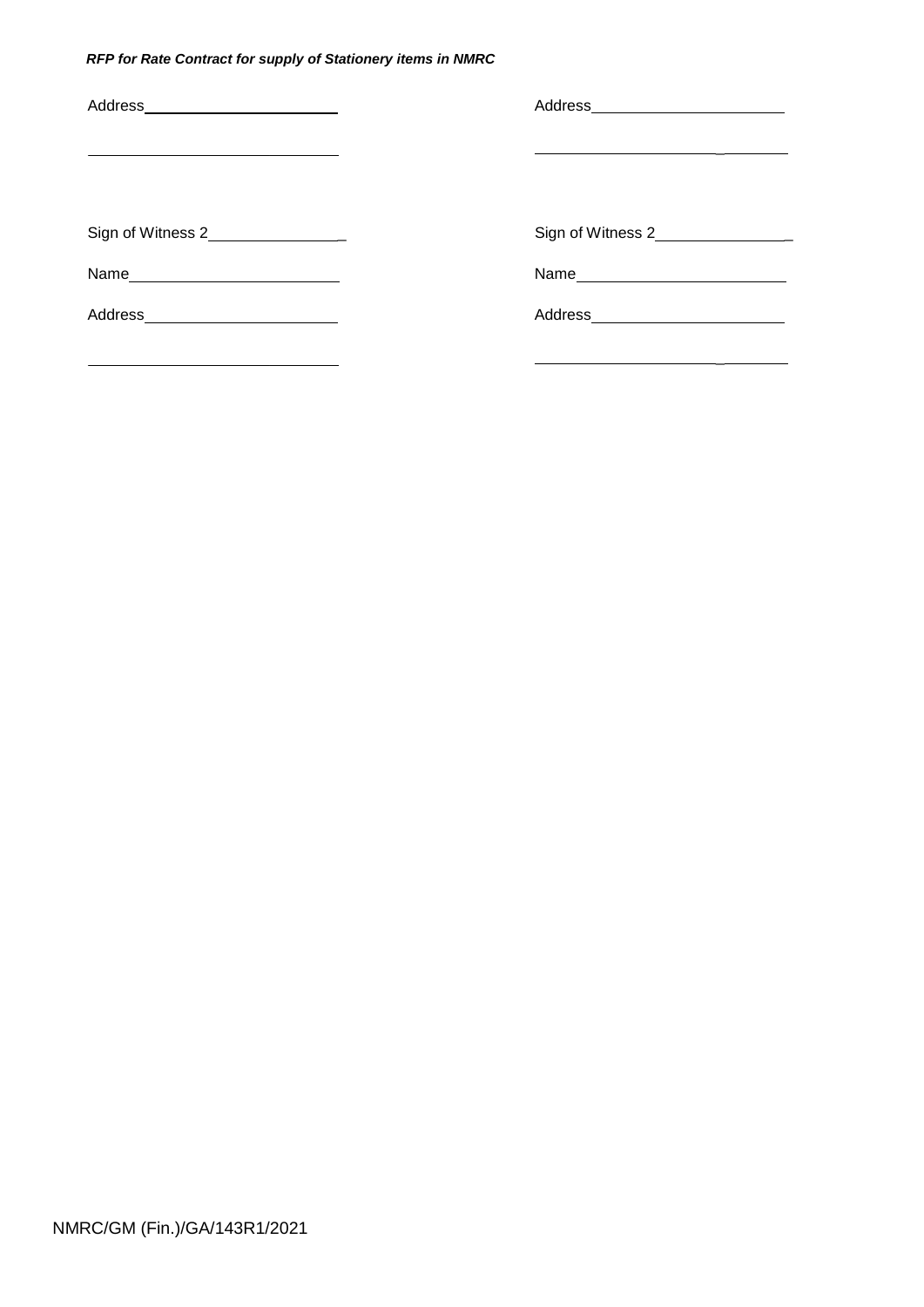<span id="page-31-0"></span>7 Section 7: Forms

# **Form 1: Letter of Proposal Submission**

[Location, Date]

To

GM (Fin.) Noida Metro Rail Corporation (NMRC) Limited Block-III, 3rd Floor, Ganga Shopping Complex, Sector-29, Noida -201301 District Gautam Budh Nagar, Uttar Pradesh

**Subject:** Rate Contract for Supply of Stationery Items in NMRC

Dear Sir,

We, the undersigned, offer to Rate Contract for Supply of Stationery Items in NMRC accordance with your RFP Document dated [ Insert Date] and our Proposal. We are hereby submitting our Technical and Financial Proposal. We confirm that we have read the RFP Document in totality and abide by the terms and conditions stated in the document.

We acknowledge that we have

- Studied and analyzed and satisfied ourselves about all the requirement of the tender including but not limited to market and market conditions
- Carefully assessed the commerciality of Project and that we will be fully responsible for all its assessment in this regard.

We confirm and declare that no agent, middleman or any intermediary has been, or will be, engaged to provide any services, or any other item or work related to the award and performance of this Contract and declare that no agency commission or any payment which may be construed as an agency commission has been, or will be, paid and that the tender price will not include any such amount.

We have filled the complete information correctly in **Form 14**: Bid Details

**Authorized signatory Name: Date: Name of the Bidder with seal**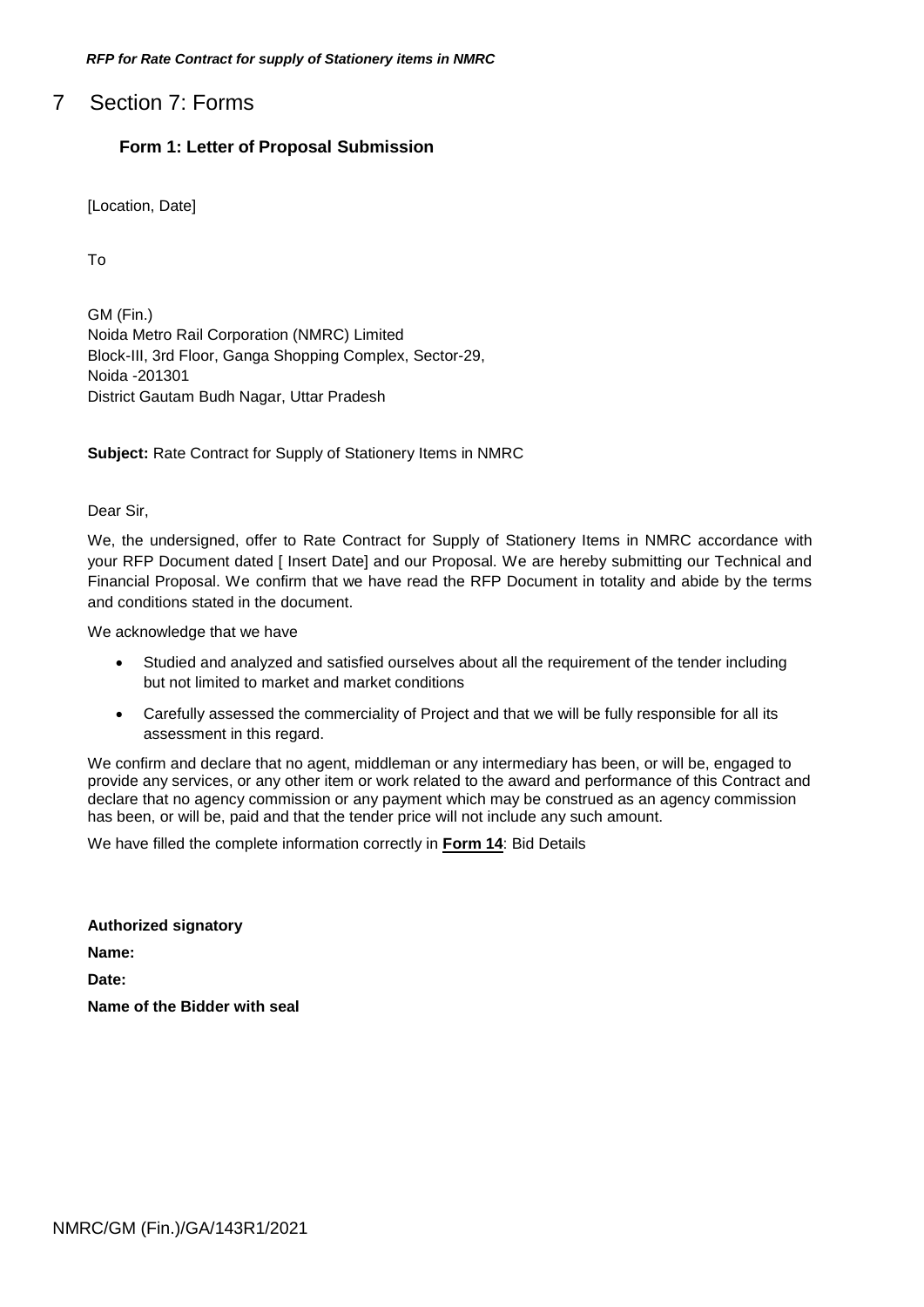# **Form 2: Firm Details**

<span id="page-32-0"></span>

| 1. | Title and name of the Project:                                                               |                     |                                                                         |               |                     |         |
|----|----------------------------------------------------------------------------------------------|---------------------|-------------------------------------------------------------------------|---------------|---------------------|---------|
|    | Rate Contract for Supply of Stationery Items in NMRC                                         |                     |                                                                         |               |                     |         |
| 2. | State the structure of the Bidder's organization (Bidders to complete/delete as appropriate) |                     |                                                                         |               |                     |         |
|    | Sole Bidder/Consortium                                                                       |                     |                                                                         |               |                     |         |
| 3. |                                                                                              |                     | For Bidders who are individual companies or firms, state the following: |               |                     |         |
|    |                                                                                              |                     |                                                                         |               |                     |         |
|    |                                                                                              |                     | Legal status: (e.g. incorporated private company, proprietorship, etc.) |               |                     |         |
|    |                                                                                              |                     |                                                                         |               |                     |         |
|    |                                                                                              |                     |                                                                         |               |                     |         |
|    |                                                                                              |                     |                                                                         |               |                     |         |
|    |                                                                                              |                     |                                                                         |               |                     |         |
|    |                                                                                              |                     |                                                                         |               |                     |         |
|    | Address,                                                                                     | telephone,          | facsimile number                                                        | and e-mail    | ID<br>Of<br>contact | person: |
|    |                                                                                              |                     |                                                                         |               |                     |         |
|    |                                                                                              |                     |                                                                         |               |                     |         |
| 4. | In case of a consortium, state the following:                                                |                     |                                                                         |               |                     |         |
|    | Names<br>οf                                                                                  | <b>Legal Status</b> | Registered                                                              | Percentage    | Contact             |         |
|    | members                                                                                      |                     | address<br>and                                                          | participation | Details             |         |
|    | (Lead                                                                                        |                     | principal place                                                         | (equity)      | (Name,              |         |
|    | member first):                                                                               |                     | or business                                                             |               | Mobile<br>No.,      |         |
|    |                                                                                              |                     |                                                                         |               | Email               |         |
|    |                                                                                              |                     |                                                                         |               | Address)            |         |
|    | a.                                                                                           |                     |                                                                         |               |                     |         |
|    | b <sub>1</sub>                                                                               |                     |                                                                         |               |                     |         |
|    |                                                                                              |                     |                                                                         |               |                     |         |
|    |                                                                                              |                     |                                                                         |               |                     |         |
|    | Note:                                                                                        |                     |                                                                         |               |                     |         |
|    |                                                                                              |                     |                                                                         |               |                     |         |
|    | Authorized contact person (from lead member):                                                |                     |                                                                         |               |                     |         |
|    | Contact person's title:                                                                      |                     |                                                                         |               |                     |         |
|    |                                                                                              |                     | Address, telephone, facsimile and e-mail ID of contact person:          |               |                     |         |
|    |                                                                                              |                     |                                                                         |               |                     |         |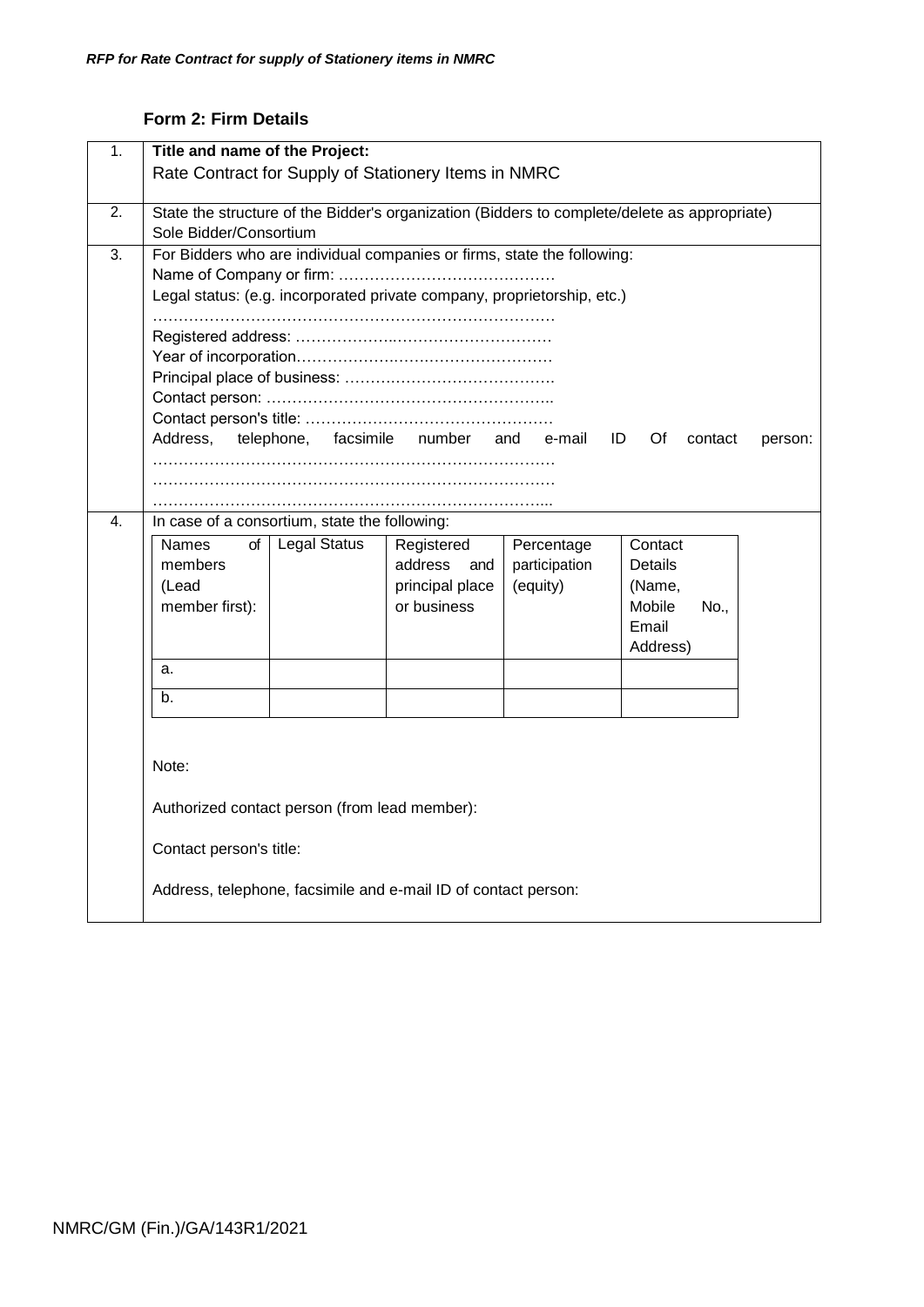# **Form3: Capability Statement**

<span id="page-33-0"></span>It is Compulsory for the bidder to fill this statement and the bidder must upload those document that support this statement

Tender Reference No:

Name of Work: \_\_\_\_\_\_\_\_\_\_\_\_\_\_\_\_

Name of Bidder: \_\_\_\_\_\_\_\_\_\_\_\_\_\_

| <u>S.No.</u>   | <b>ELIGIBILITY CRITERIA</b>                                                                                                                                                                                                                                                   |         | (To be filled by the<br>Bidder) |
|----------------|-------------------------------------------------------------------------------------------------------------------------------------------------------------------------------------------------------------------------------------------------------------------------------|---------|---------------------------------|
| $\overline{1}$ | Sole proprietorship, registered partnership firm, public limited<br>company, private limited company or Consortium of any of the above<br>can submit the Bidder. The firms and the companies should be<br>registered in India.                                                |         |                                 |
| $\overline{2}$ | The<br><b>Bidder</b><br>should<br>have<br>a<br>minimum experience of having<br>satisfactorily completed similar<br>works during last 5 years period<br>ending last day of month previous<br>to the one in which the bids are<br>invited should be either of the<br>following: | 5 years |                                 |
|                | i. One similar completed<br>work costing not less than<br>the amount equal to Rs.<br>23.79 Lakh (Twenty-Three<br>Lakh Seventy-Nine<br>Thousand rupees only)<br>ii. Two similar completed<br>works each costing not<br>less than the amount equal<br>to Rs. 14.87 Lakh         |         |                                 |
|                | (Fourteen Lakh Eighty-<br>Seven Thousand Rupees<br>only) or                                                                                                                                                                                                                   |         |                                 |
|                | iii. Three similar<br>completed works each<br>costing not less than the<br>amount equal to Rs. 11.89<br>Lakh (Eleven Lakh Eighty-<br>Nine Thousand Rupees<br>only)                                                                                                            |         |                                 |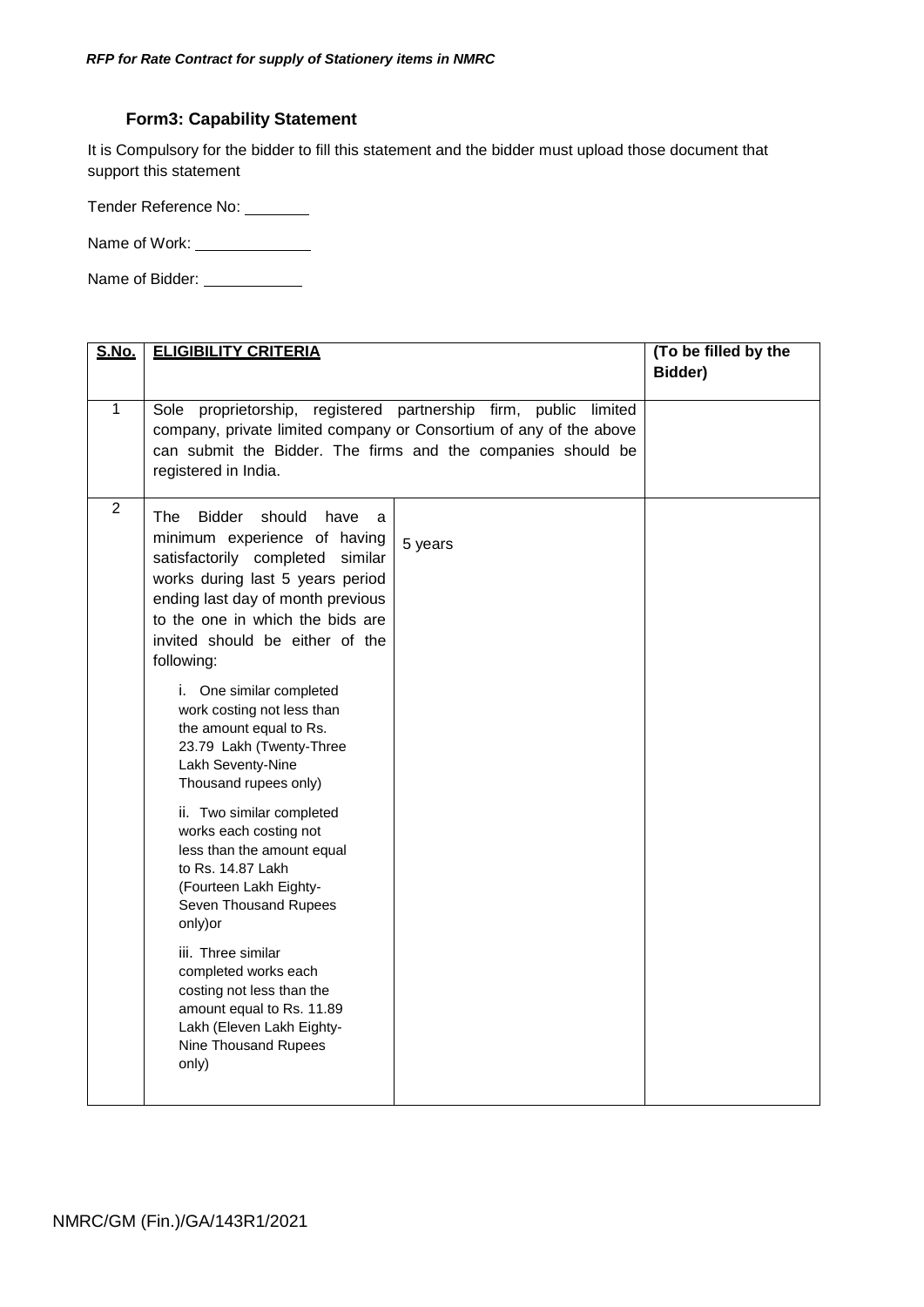| <b>S.No.</b>   | <b>ELIGIBILITY CRITERIA</b>                                                                                                                                                                                                                                                                                                                                                      | (To be filled by the<br>Bidder)                 |                             |                     |
|----------------|----------------------------------------------------------------------------------------------------------------------------------------------------------------------------------------------------------------------------------------------------------------------------------------------------------------------------------------------------------------------------------|-------------------------------------------------|-----------------------------|---------------------|
| 3              | <b>Bidder</b><br>should<br>The<br>have<br>minimum<br>Average<br>Annual<br>Turnover from similar work of Rs.<br>23.79 Lakh (Twenty-Three<br>i.<br>Seventy-Nine<br>Thousand<br>Lakh<br>rupees only) in the last 3 (three)<br>Financial Years<br>$(2017 - 2018,$<br>2018-19, 2019-20) preceding the<br>Bid Due Date.                                                                | FY 2019-20<br>FY 2018-19<br>FY 2017-18<br>Total |                             |                     |
| 4              | The Bidder should have minimum<br>Net Worth of Rs. 14.59 Lakh<br><b>Fifty-Nine</b><br>(Fourteen<br>Lakh<br>Thousand Rupees only) in last<br>audited Financial Year.                                                                                                                                                                                                              | FY 2018-19<br>(Not Applicable)                  |                             | (Not<br>Applicable) |
| 5              | The Bidder should have Positive<br>Profit before Tax in at least 2<br>(two) years, out of the last 3<br>(three) Financial Years (2018-19,<br>2017-18, 2016-17)                                                                                                                                                                                                                   | FY 2018-19<br>FY 2017-18<br>FY 2016-17<br>Total | (Not<br><b>Applicable</b> ) | (Not<br>Applicable) |
| 6              | The Bidder should be registered with the Goods and Services Tax<br>Authorities.                                                                                                                                                                                                                                                                                                  |                                                 |                             |                     |
| $\overline{7}$ | The Bidder should not have been blacklisted/ banned/ declared<br>ineligible for corrupt and fraudulent practices by the Government of<br>India/ any State Government/ Government Agency and Supreme<br>court and contracts have been terminated/ foreclosed by any<br>company / department due to non- fulfilment of Contractual obligation<br>in last 5 (five) financial years. |                                                 |                             |                     |
| 8              | The bidder should have minimum<br>net current assets of Rs 12.74<br>Lakh(Rupees Twelve Lakh Seventy-<br>Four Thousand Only) in the last<br>audited financial year.                                                                                                                                                                                                               | FY 2018-19<br>(Not Applicable)                  |                             | (Not<br>Applicable) |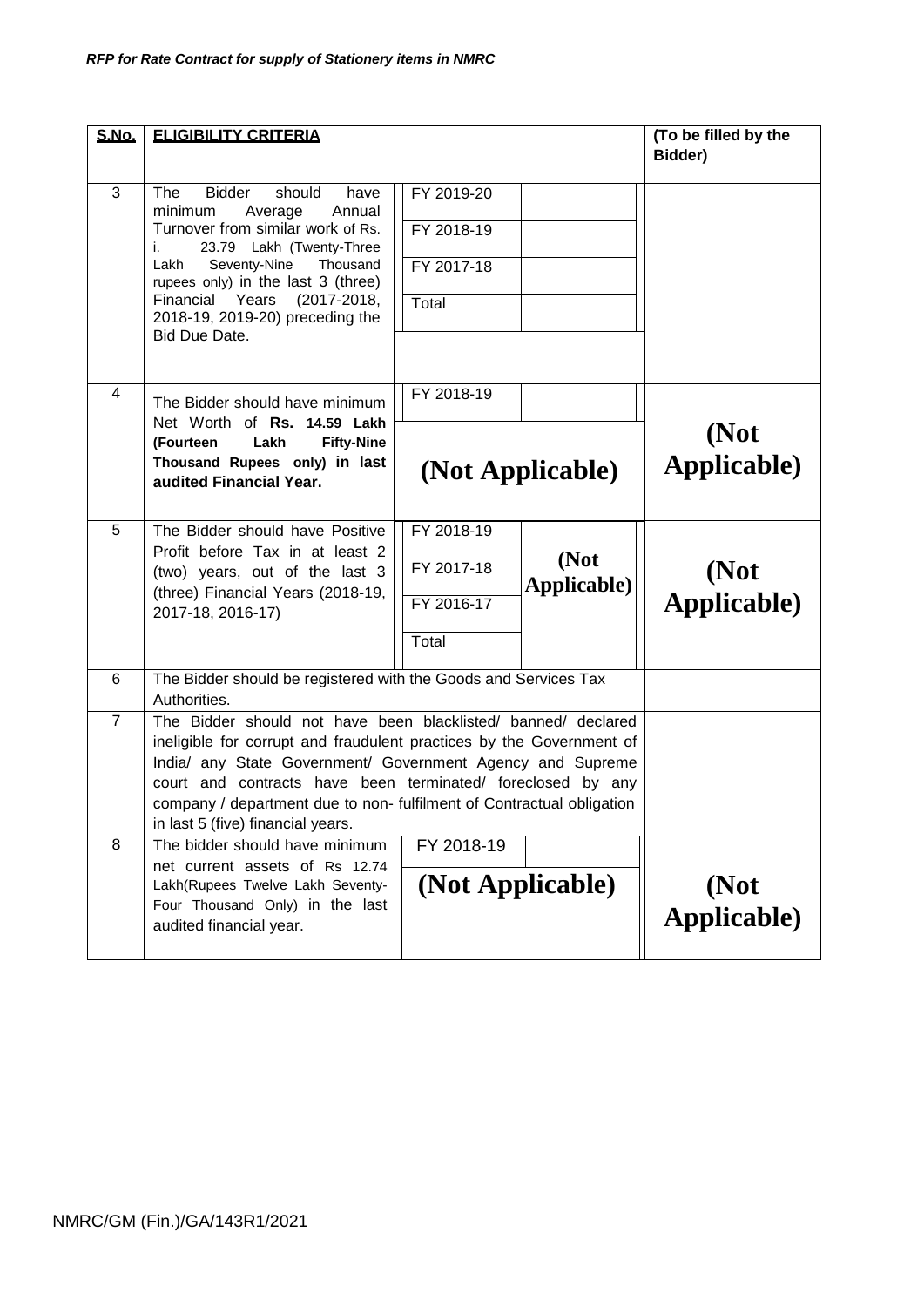### **Form 4: Work Experience**

<span id="page-35-0"></span>The following format shall be used for statement of experience of Bidder:

| S.N<br>о. | Similar<br>Contract         | Contract<br><b>Identification</b> | Award date<br>&    | Employer's<br>Name,                             | Role in contract |                                    |        |                   |  |  |  |  |  |  |  |  |  |  | If in<br>JV/consortium | Completion<br>cost | Value of<br>similar<br>work in |
|-----------|-----------------------------|-----------------------------------|--------------------|-------------------------------------------------|------------------|------------------------------------|--------|-------------------|--|--|--|--|--|--|--|--|--|--|------------------------|--------------------|--------------------------------|
|           | description                 | <b>Number</b>                     | Completion<br>date | address,<br>telephone<br>number, e-<br>mail etc | Individual       | JV/<br>participation<br>Consortium | then % | completed<br>work |  |  |  |  |  |  |  |  |  |  |                        |                    |                                |
|           |                             |                                   |                    |                                                 |                  |                                    |        |                   |  |  |  |  |  |  |  |  |  |  |                        |                    |                                |
| 2         |                             |                                   |                    |                                                 |                  |                                    |        |                   |  |  |  |  |  |  |  |  |  |  |                        |                    |                                |
| 3         |                             |                                   |                    |                                                 |                  |                                    |        |                   |  |  |  |  |  |  |  |  |  |  |                        |                    |                                |
| 4         |                             |                                   |                    |                                                 |                  |                                    |        |                   |  |  |  |  |  |  |  |  |  |  |                        |                    |                                |
|           | Add required number of rows |                                   |                    |                                                 |                  |                                    |        |                   |  |  |  |  |  |  |  |  |  |  |                        |                    |                                |

### **Authorized signatory**

**Name:**

**Date:**

### **Name of the Bidder with seal**

### **NOTE:**

- **1.** Only the value of contract as executed by the applicant/member in his own name should be indicated. Where a work is undertaken by a group, only that portion of the contract which is undertaken by the concerned applicant/member should be indicated and the remaining done by the other members of the group be excluded. This is to be substantiated with documentary evidence (Experience Certificate/Work Completion Certificate on Client"s Letter Head will only be considered) which clearly mentioned the amount for the "**Rate Contract for Supply of Stationery Items in NMRC".**
- 2. The tenderer shall upload details of work executed by them in the prescribed format for the works to be considered for qualification of work experience criteria. Documentary proof such as completion certificates from the client clearly indicating the nature/scope of work, actual completion cost and actual date of completion for such work should be uploaded. In case work is executed for private client documentary proof such as copy of work order, Bill of quantities, Bill wise details of payment received certified by CA, TDS certificates for all the payments received, copy of final/ last bill paid by the client should be uploaded. The offers submitted without this documentary proof will not be evaluated.
- 3. Value of successfully completed portion of any ongoing work up to the last day of the previous month of tender submission will also be considered for qualification of work experience criteria.
- 4. For completed works, value of work done shall be updated to the last day of the previous month of tender submission price level assuming 5% inflation for Indian Rupees every year and 2% for foreign currency portions per year. The exchange rate of foreign currency shall be applicable 28 days before the submission date of tender.
- 5. In case of joint venture / Consortium, full value of the work, if done by the same joint venture shall be considered. However, if the qualifying work(s) were done by them in JV/Consortium having different constituents, then the value of work as per their percentage participation in such JV/Consortium shall be considered. This is to be substantiated with documentary evidence.
- 6. If the above work(s) comprise(s) other works also, then client"s certificate clearly indicating the amount of work done in respect of the "similar work" shall be furnished by the tenderer in support of work experience along-with their tender submissions.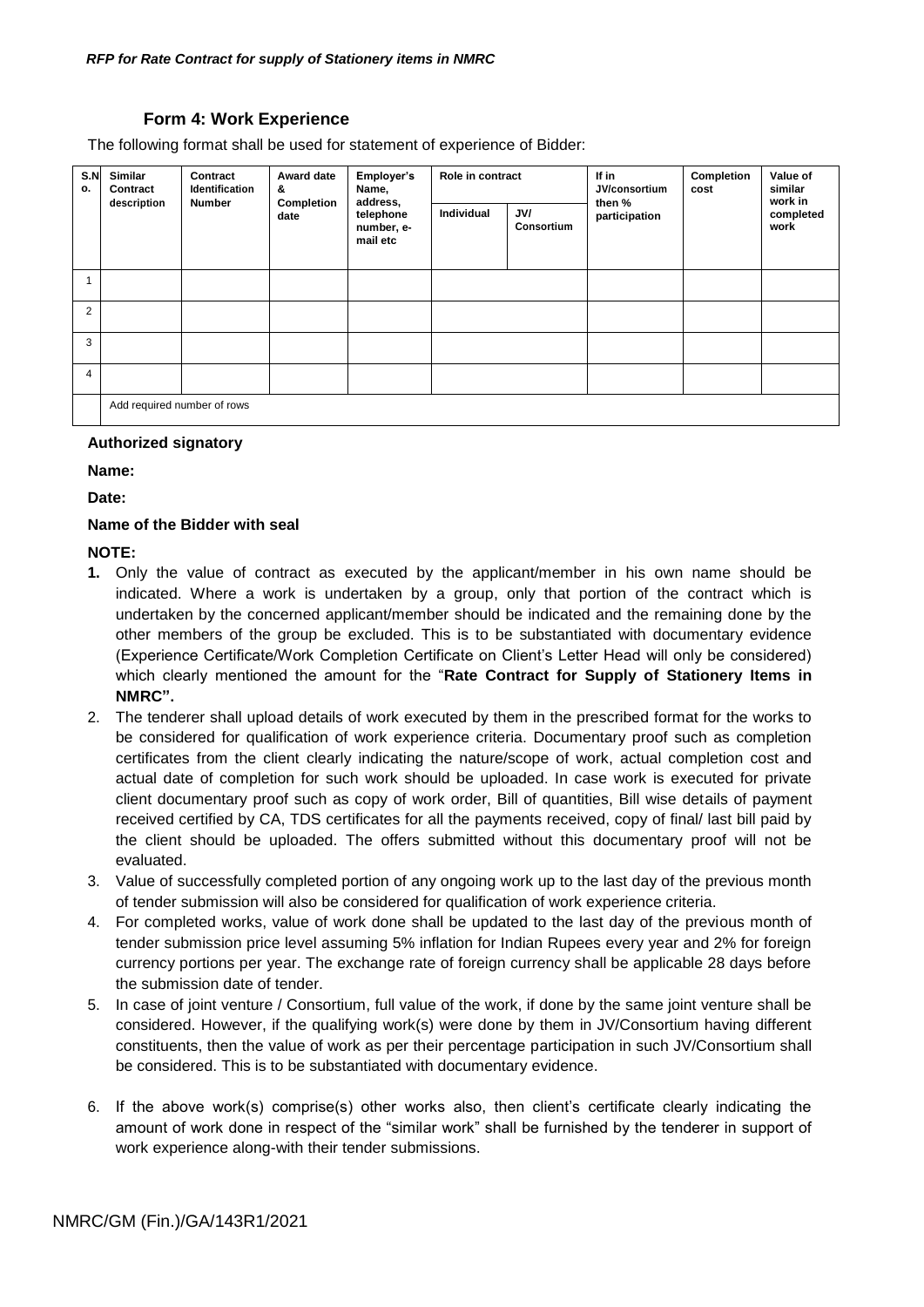# **Form 5: Financial Capability Details**

<span id="page-36-0"></span>This is to certify that the Average Annual Turnover, Net Worth and Profitability of M/s ……………………………………………………………………………………………………………… having registered office at ……………………………………………………………………………… …………………………………….., as applicable, is as below:

| S.No. | <b>Financial year</b> | Name of the Bidder | <b>Turnover from Similar</b><br><b>Work</b> |
|-------|-----------------------|--------------------|---------------------------------------------|
| 1.    | 2019-20               |                    |                                             |
| 2.    | 2018-19               |                    |                                             |
| 3.    | 2017-18               |                    |                                             |
|       | Average Annual        |                    |                                             |
|       | Turnover              |                    |                                             |

| S.No. | <b>Financial Year</b> | <b>Name of Bidder</b> | <b>Net Worth</b> |
|-------|-----------------------|-----------------------|------------------|
|       | 2018-19               | (Not Applicable)      |                  |

| S.No. | <b>Financial Year</b> | <b>Name of Bidder</b> | Profitability |
|-------|-----------------------|-----------------------|---------------|
|       | 2018-19               |                       |               |
| 2.    | 2017-18               | (Not Applicable)      |               |
| 3.    | 2016-17               |                       |               |

### **Certificate of the Chartered Accountants/Statutory Auditors**

Based on Audited Accounts and other relevant documents of \_\_\_\_\_\_\_\_\_\_\_\_\_(Name of Bidder), we M/s , Chartered Accountants/ Statutory Auditors, certify that the above information pertaining to FY 2017-18, 2018-19 and FY 2019-20 is correct.

**Signature and Seal of Chartered Accountants/Statutory Auditors** (with membership no.)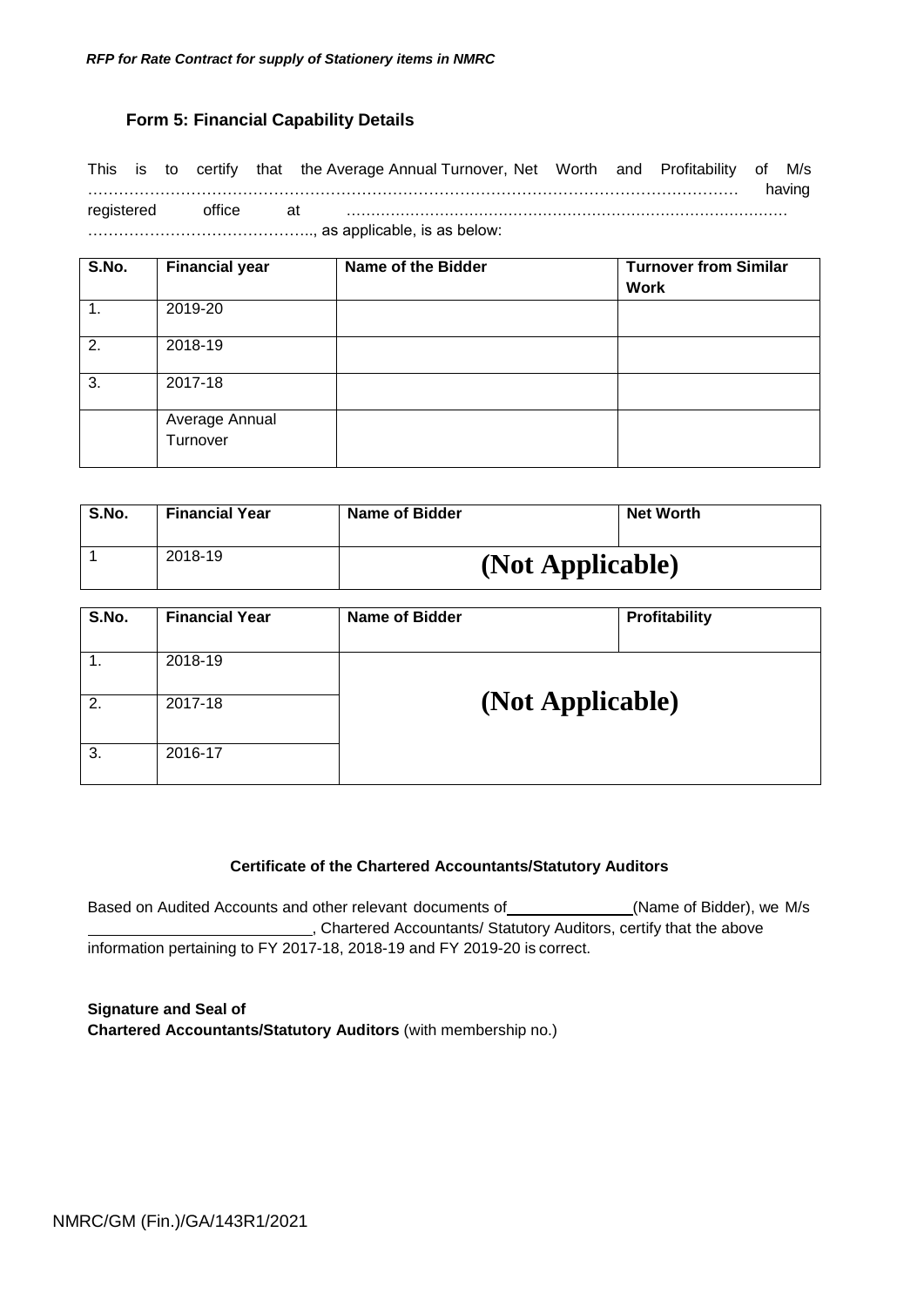### **Undertaking**

I/ We \_ \_(M/s ) declare that the Annual Accounts for FY 2018-19 have not been audited so far. We are submitting the CA certified provisional accounts, which shall be substantiated by the Audited Accounts, when prepared.

### **Authorised Signatory**

#### **(Name & Designation of Authorised Signatory)**

*In case the Financial Statements for the latest financial year are not audited and therefore the Bidder cannot make it available, the Bidder shall give an undertaking to this effect and the statutory auditor/charted accountant shall certify the same. In such a case, the Bidder shall provide the Audited Financial Statements for 2 (two) years preceding the year for which the Audited Financial Statement is not being provided. Also, pertaining to latest financial year, the bidder shall submit an affidavit certifying that "The Annual Accounts have not been audited so far. We are submitting the CA certified provisional accounts, which shall be substantiated by the Audited Accounts, when prepared."*

### **NOTE:**

- 1. All such documents reflect the financial data of the bidder and not that of sister or parent company.
- 2. The financial data in above prescribed format shall be certified by CA/ Company Auditor under his signature and stamp in original along with membership no.
- 3. The Bidder shall provide the audited annual financial statements as required.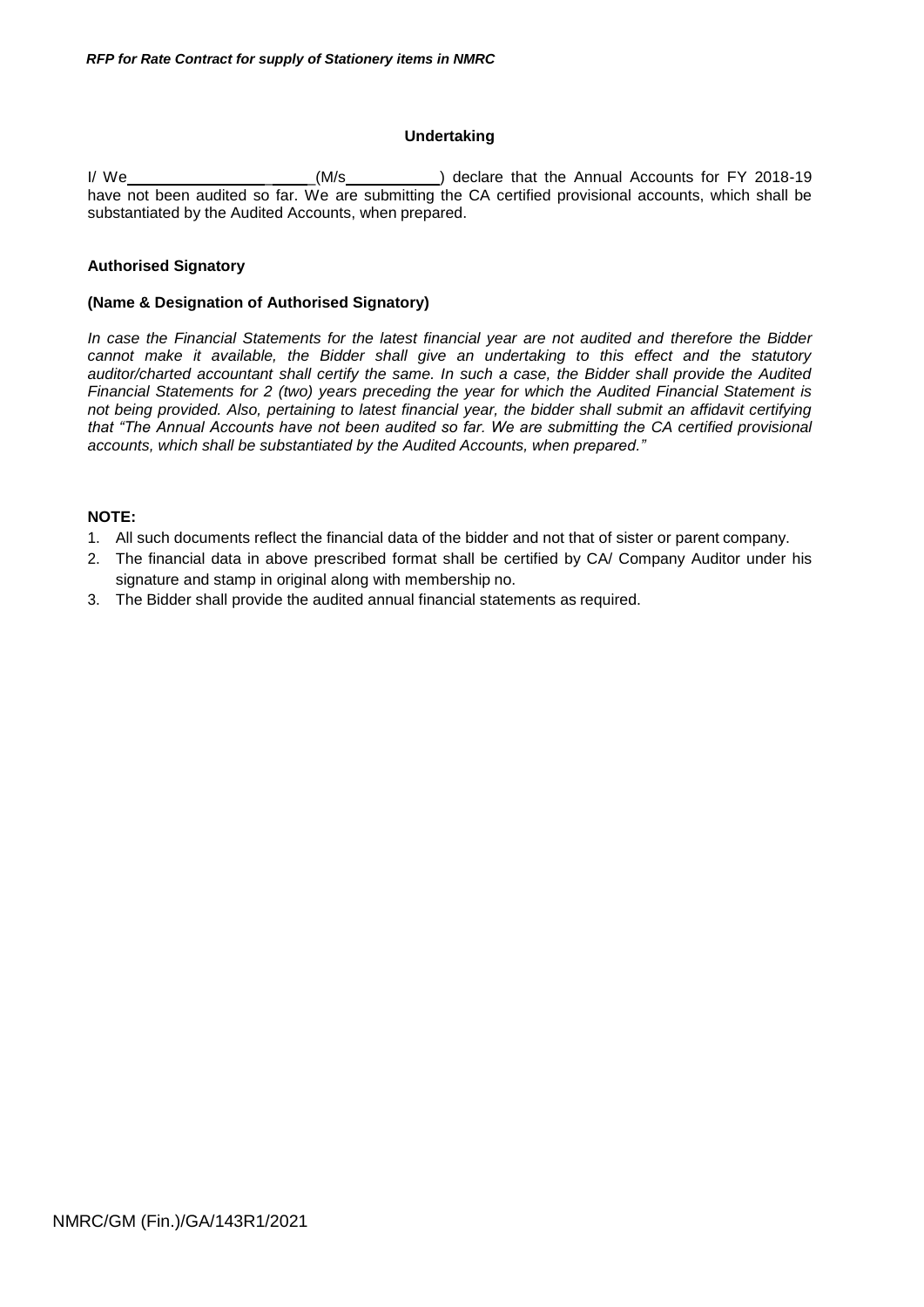# **Form 6: Memorandum**

### <span id="page-38-0"></span>**Name of Work: Rate Contract for Supply of Stationery Items in NMRC**

I/We agree to keep the quoted rate open for acceptance for 180 days from the due date of submission thereof and not make any modification in its terms and conditions.

I/We/ any of the consortium members hereby declare that I/We/ consortium members shall treat the quotation documents, drawings and other records connected with the works as secret/ confidential documents and shall not communicate information derived there from to any person other than the information in any manner prejudicial to the safety of NMRC.

Signature of the bidder with seal Dated:

Witness:

Address:

**Occupation Note: To be signed by the Bidder/ lead member in case of a Consortium**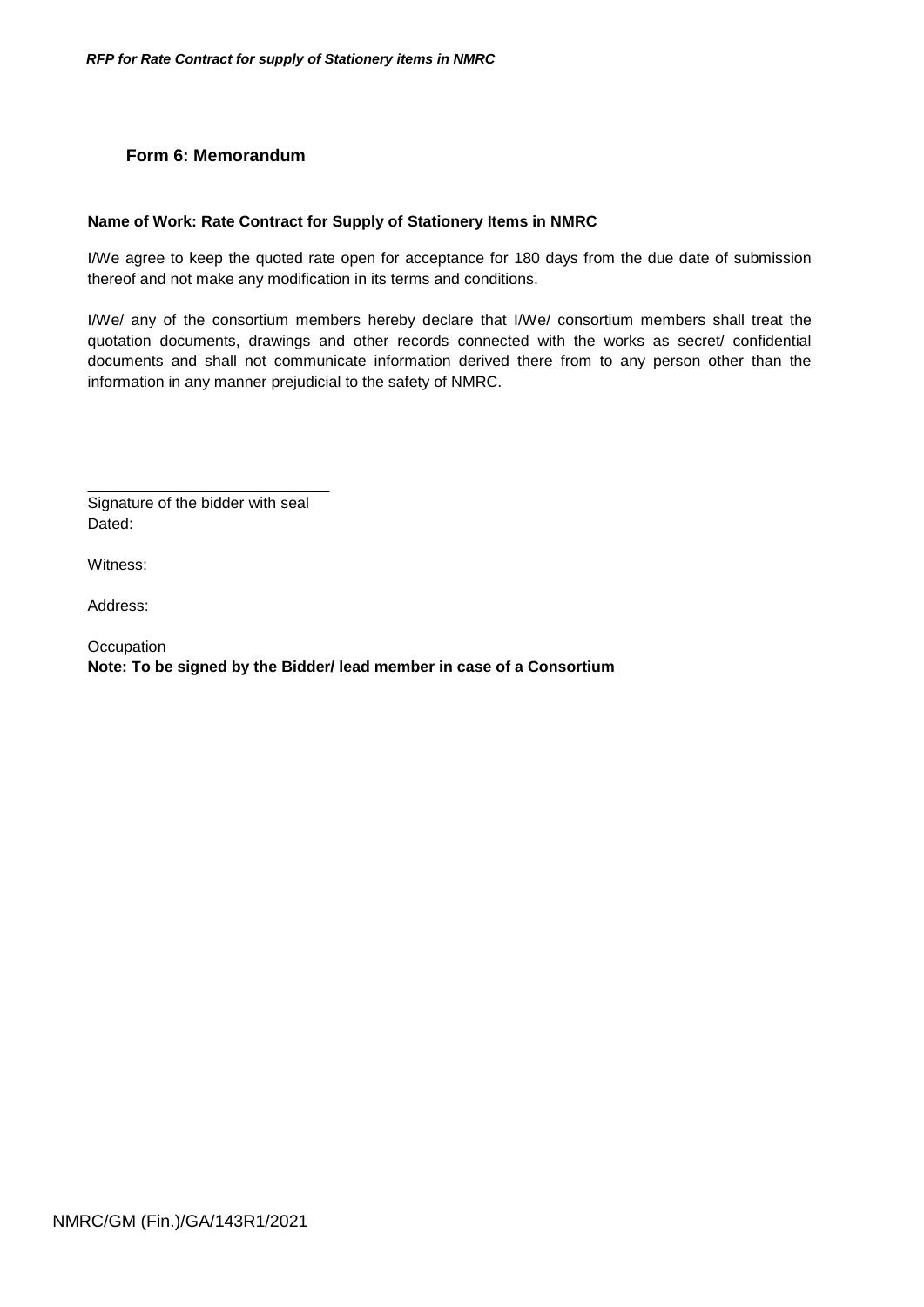# **Form7: Undertaking**

### <span id="page-39-0"></span>**Name of Work: Contract for Supply of Housekeeping and Covid 19 Chemicals/Items in NMRC**

I confirm that We (Tenderer, including any member in case of JV/ Consortium), \_

- a. Have not been banned /declared ineligible for corrupt and fraudulent practices by any government/government-undertaking/ semi-government/ govt. controlled institutions, any court of law having jurisdiction in India for the past 5 (five) years.
- b. Do not have any pending litigation & non-performing contracts during last 5 (five) years. Further, has not been barred by any government/government-undertaking/ semi-government/ govt. controlled institutions
- c. Have not abandoned any work in last 5 (five) years.
- d. Have not delayed in similar work completion during orders executed in last 5 (five) years.
- e. Do not ever been terminated due to poor performance.
- f. Have not suffered Bankruptcy/ insolvency in last 5 (five) years.
- g. Have not been blacklisted/debarred by any organization.
- h. Neither penalized with liquidated damages of 10% (or more) of the contract value due to delay nor imposed with penalty of 10% (or more) of the contract value due to any other reason in any "Rate Contract for Supply of Stationery Items in NMRC" of value more than 10% of NIT cost of work, during 5 (five) years.
- i. Have not been put on defaulter"s list of EPF/ESI/GST/Labour Deptt. etc during the last 5 (five) years.
- j. Have not been be involved in any illegal activity and/or has not been charge sheeted for any criminal act during the last 5 (five) years.
- k. Have not submitted any misleading information in the Bid.
- l. Are financially sound to perform the work.

**Authorized signatory Name: Date: Name of the Bidder with seal**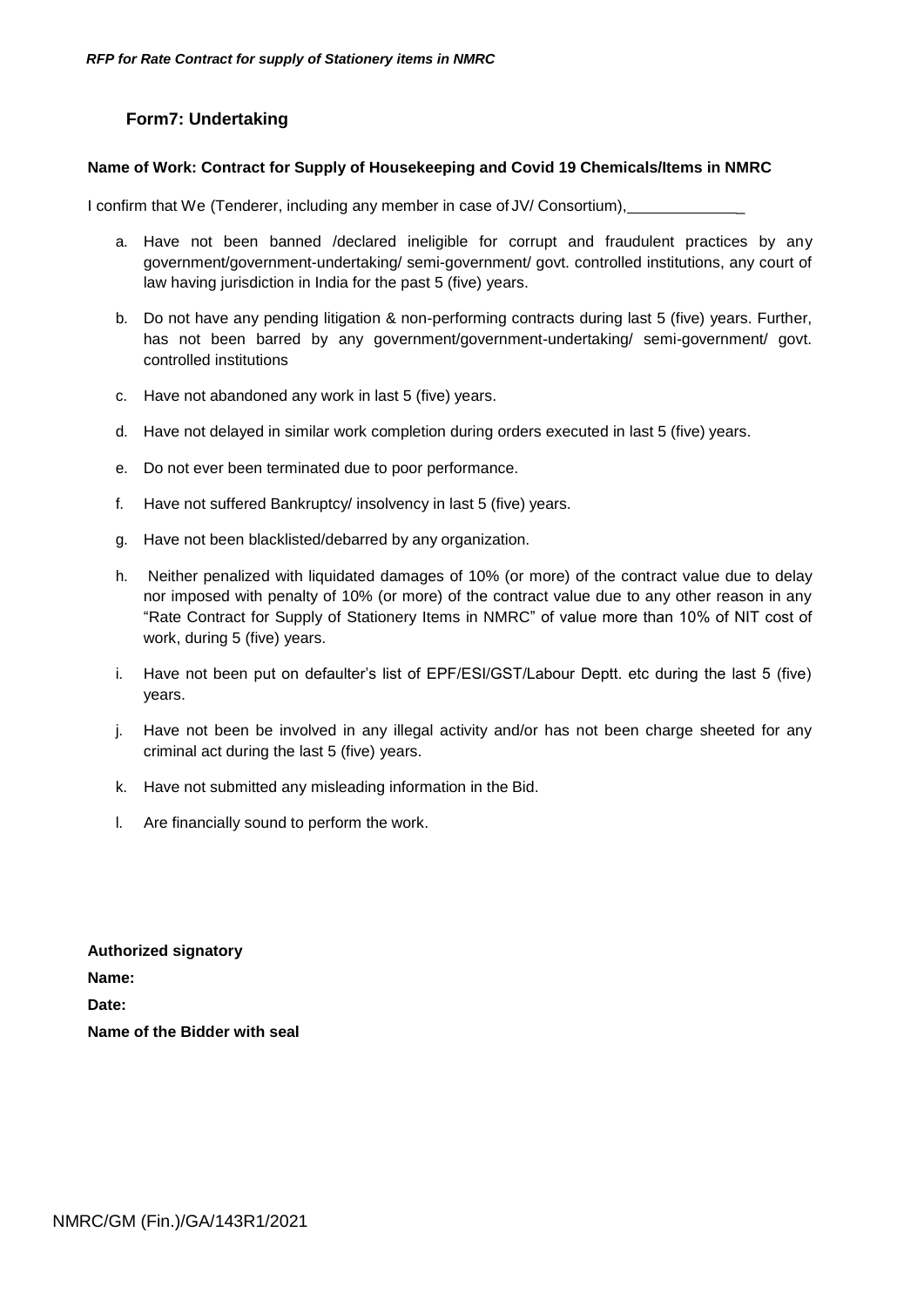#### **Form8: Power of Attorney**

<span id="page-40-0"></span>**(To be on non-judicial stamp paper of appropriate value as per Stamp Act relevant to place of execution.)**

**Power of Attorney to be provided by the Bidding Company in favour of its representative as evidence of authorized signatory's authority.**

Know all men by these presents, We …………………………………………….(name and address of the registered office of the Bidding Company) do hereby constitute, appoint and authorize Mr./Ms…………………………………………………(name and residential address) who is presently employed with us and holding the position of \_\_\_\_\_\_\_, as our Attorney to do in our name and our behalf all or any of the acts, deeds or things necessary or incidental to submission of our Bid for **"Rate Contract**  for Supply of Stationery items in NMRC" in response to the RFP Document dated\_ issued by Noida Metro Rail Corporation ("NMRC" or "the Corporation"), including signing and submission of the Bid and all other documents related to the Bid, including but not limited to undertakings, letters, certificates, acceptances, clarifications, guarantees or any other document which the Corporation may require us to submit. The aforesaid Attorney is further authorized for making representations to the NMRC or any other authority, and providing information / responses to the NMRC, representing us in all matters before the NMRC, and generally dealing with the Corporation in all matters in connection with our Bid till the completion of the bidding process as per the terms of the RFP Document and further till the Contract is entered into with the NMRC and thereafter till the expiry of the Contract.

We hereby agree to ratify all acts, deeds and things done by our said attorney pursuant to this Power of Attorney and that all acts, deeds and things done by our aforesaid attorney shall be binding on us and shall always be deemed to have been done by us.

All the terms used herein but not defined shall have the meaning ascribed to such terms under the RFP Document.

Signed by the within named

........................................... [Insert the name of the executant company] through the hand of Mr. ………………………………………. duly authorized by the Board to issue such Power of Attorney Dated this ………………………. day of ………

Accepted

……………………………… Signature of Attorney (Name, designation and address of the Attorney)

Attested

……………………………………… (Signature of the executant) (Name, designation and address of the executant)

…………………………………… Signature and stamp of Notary of the place of execution

Common seal of ……………… has been affixed in my/our presence pursuant to Board of Director"s Resolution dated…… **WITNESS** 

NMRC/GM (Fin.)/GA/143R1/2021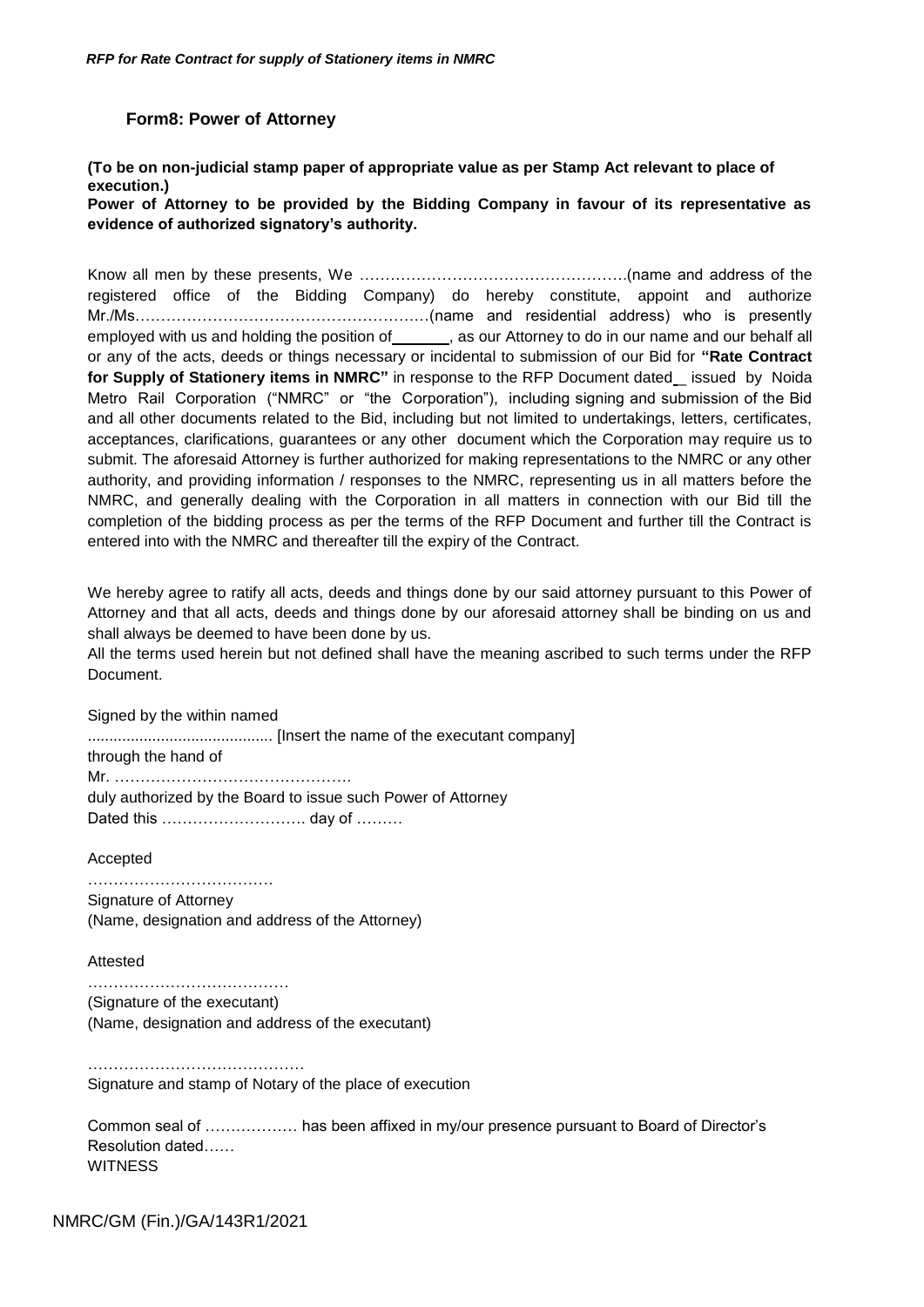|               | (Signature) |
|---------------|-------------|
| $\mathcal{P}$ |             |
|               | (Signature) |
|               |             |

Notes:

- (1) The mode of execution of the power of attorney should be in accordance with the procedure, if any, laid down by the applicable law and the charter documents of the executant(s) and the same should be under common seal of the executant affixed in accordance with the applicable procedure. Further, the person whose signatures are to be provided on the power of attorney shall be duly authorized by the executant(s) in this regard.
- (2) In the event, power of attorney has been executed outside India, the same needs to be duly notarized by a notary public of the jurisdiction where it is executed.
- (3) Also, wherever required, the executant(s) should submit for verification the extract of the charter documents and documents such as a board resolution / power of attorney, in favour of the person executing this power of attorney for delegation of power hereunder on behalf of the executant(s).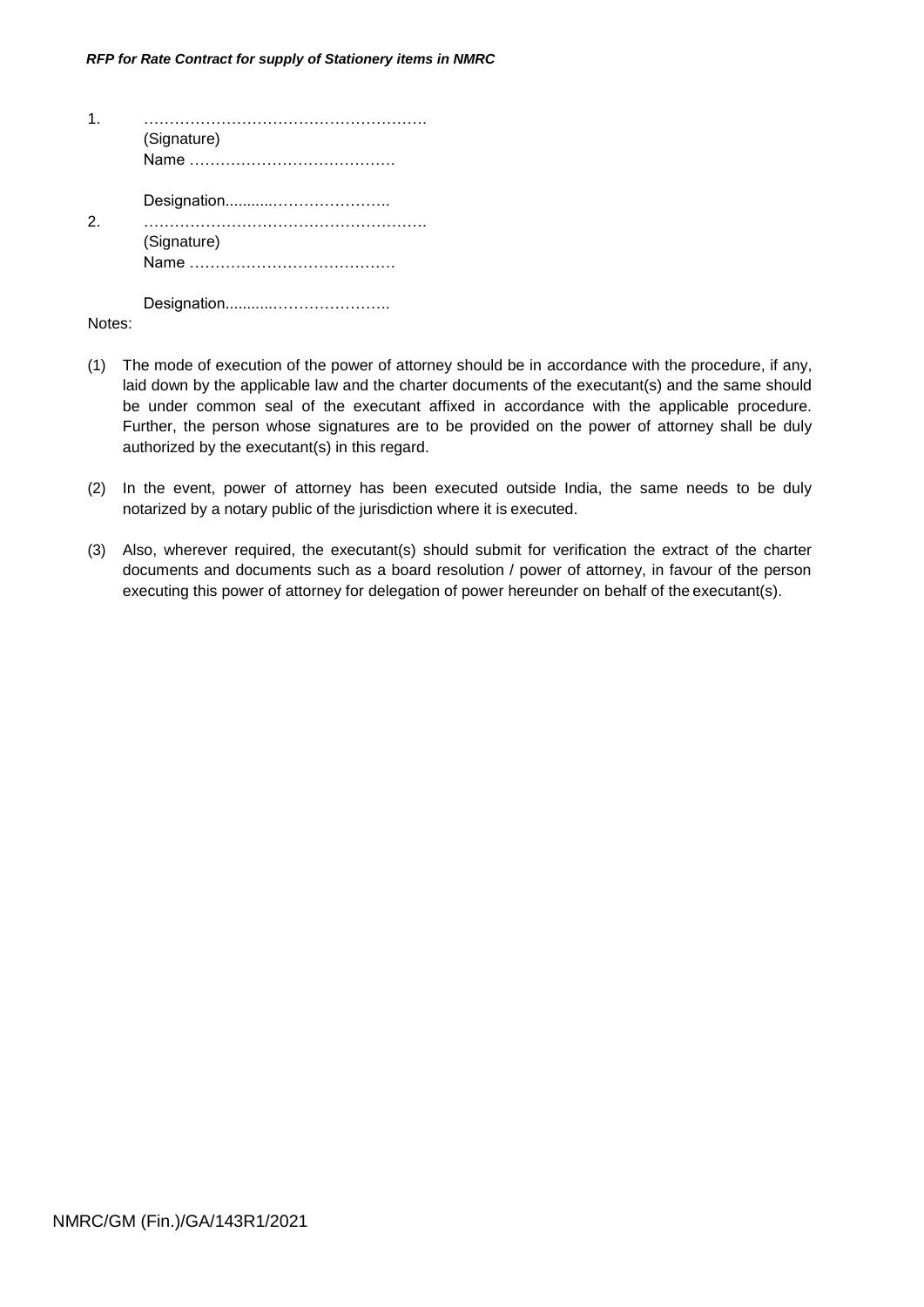# **Form9: Statement of Legal Capacity**

<span id="page-42-0"></span>*(To be forwarded on the letterhead of the Bidder/ Lead Member of Consortium)*

Ref. Date:

To

GM (Fin.) Noida Metro Rail Corporation (NMRC) Limited Block-III, 3rd Floor, Ganga Shopping Complex, Sector-29, Noida -201301 District GautamBudh Nagar, Uttar Pradesh

Dear Sir,

We hereby confirm that we/ our members in the Consortium (constitution of which has been described in the Bid) satisfy the terms and conditions laid out in the RFP document.

We have agreed that …………………… (Insert member"s name) will act as the Lead Member of our consortium.\*

We have agreed that ............................ (Insert individual"s name) will act as our representative/ will act as the representative of the consortium on its behalf\* and has been duly authorized to submit the RFP. Further, the authorized signatory is vested with requisite powers to furnish such letter and authenticate the same.

Thanking you,

Yours faithfully,

(Signature, name and designation of the authorized signatory)

For and on behalf of……………………………..

*\*Please strike out whichever is not applicable*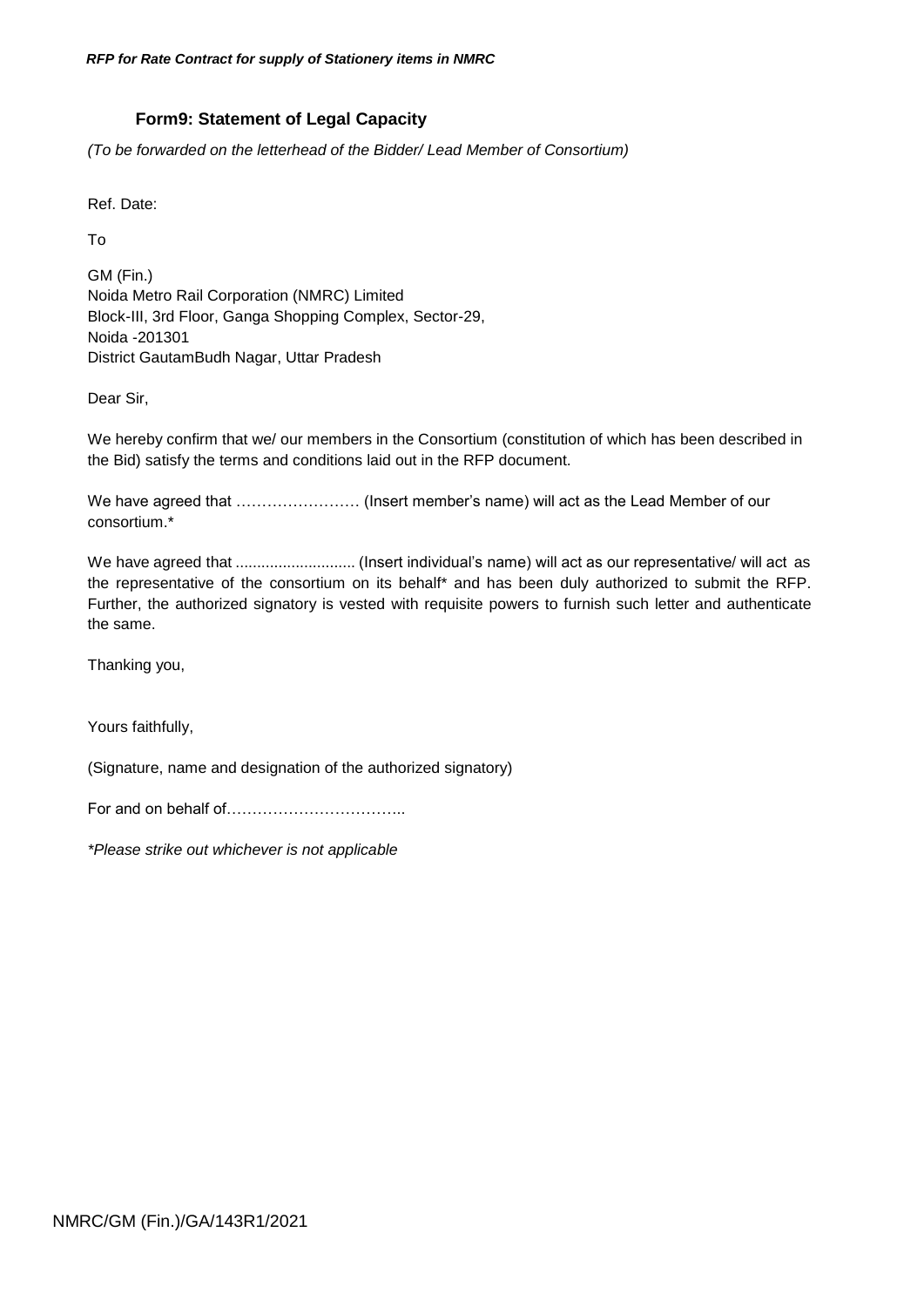# **Form 10: Saleable Form for Tender Document**

<span id="page-43-0"></span>Job No. …………………………………………………………………………………………………..

The required fee of tender form has been deposited in \_\_\_\_\_\_\_\_\_\_\_\_\_\_\_\_\_\_\_\_\_\_\_\_\_\_\_Bank A/c No. RTGS/NEFT and the scanned copy of UTR receipt with Transaction Id is being enclosed with E-tender documents. If the copy of UTR receipt is not uploaded with the E-tender the tender shall be rejected.

# DETAILS OF EARNEST MONEY ATTACHED

The required amount of Earnest money has been deposited in \_\_\_\_\_\_\_\_\_\_\_\_\_\_\_\_\_\_\_\_\_Bank A/c No. RTGS/NEFT and the scanned copy of UTR receipt with transaction Id is being enclosed with E-tender documents. If the copy of UTR receipt is not uploaded with the E-tender the tender shall be rejected.

BIDDER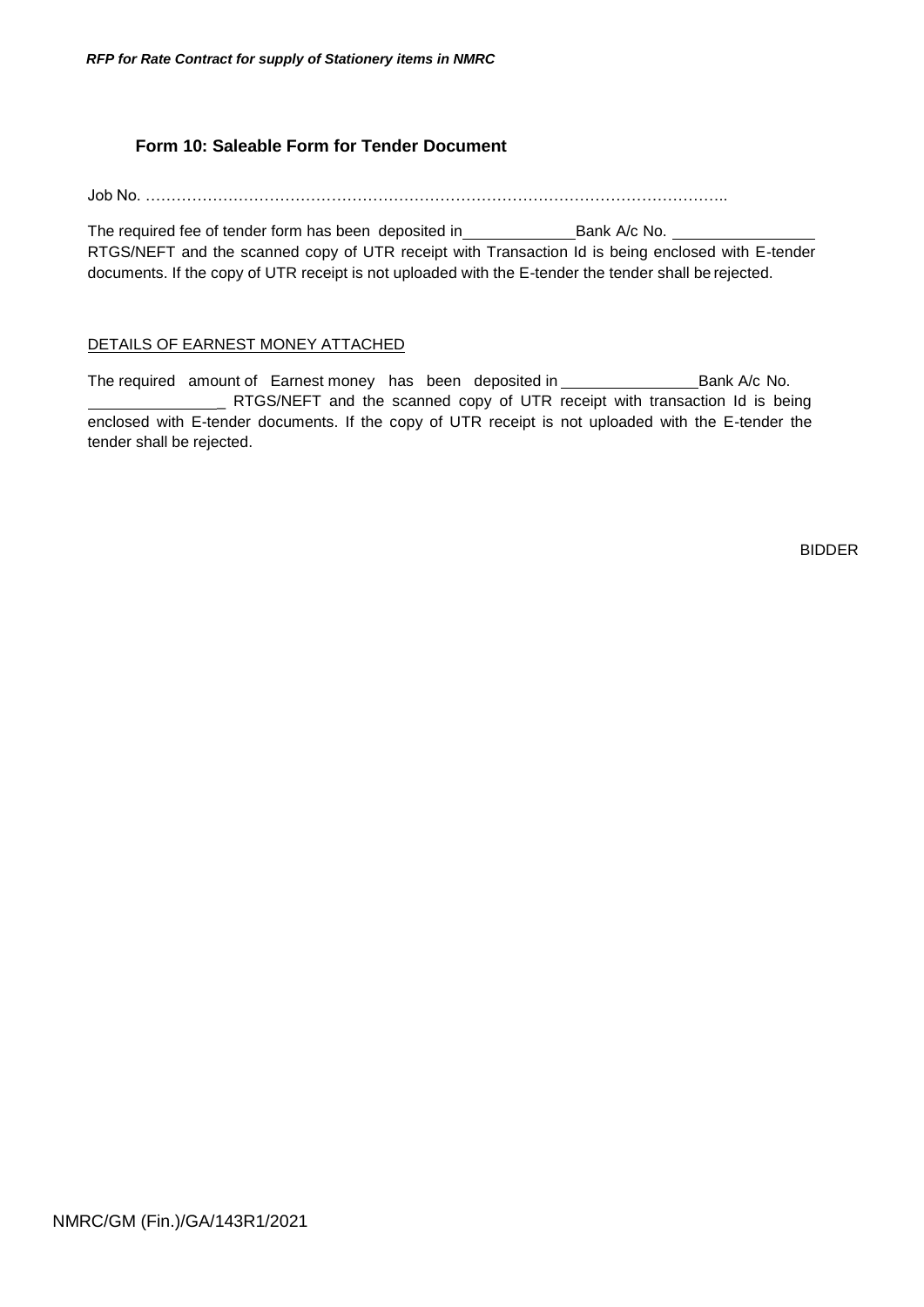# <span id="page-44-0"></span>**Form 11: Declaration of Refund of Earnest Money**

### **Noida Metro Rail Corporation (NMRC) Limited Block-III, 3rd Floor, Ganga Shopping Complex, Sector-29, Noida -201301, District GautamBudh Nagar, Uttar Pradesh, India**

| 1                       | <b>Bidder Name</b>     |  |  |  |  |  |  |  |  |  |  |  |
|-------------------------|------------------------|--|--|--|--|--|--|--|--|--|--|--|
|                         |                        |  |  |  |  |  |  |  |  |  |  |  |
|                         |                        |  |  |  |  |  |  |  |  |  |  |  |
| $\overline{2}$          | <b>Bidder Address</b>  |  |  |  |  |  |  |  |  |  |  |  |
|                         |                        |  |  |  |  |  |  |  |  |  |  |  |
|                         |                        |  |  |  |  |  |  |  |  |  |  |  |
|                         |                        |  |  |  |  |  |  |  |  |  |  |  |
| $\mathbf{3}$            | <b>Bank Name</b>       |  |  |  |  |  |  |  |  |  |  |  |
|                         |                        |  |  |  |  |  |  |  |  |  |  |  |
| $\overline{\mathbf{4}}$ | <b>Bank Branch</b>     |  |  |  |  |  |  |  |  |  |  |  |
|                         |                        |  |  |  |  |  |  |  |  |  |  |  |
|                         |                        |  |  |  |  |  |  |  |  |  |  |  |
|                         |                        |  |  |  |  |  |  |  |  |  |  |  |
| $5\phantom{.0}$         | A/c No                 |  |  |  |  |  |  |  |  |  |  |  |
| 6                       | <b>IFSC Code</b>       |  |  |  |  |  |  |  |  |  |  |  |
|                         |                        |  |  |  |  |  |  |  |  |  |  |  |
| $\overline{7}$          | PAN No.                |  |  |  |  |  |  |  |  |  |  |  |
| 8                       | Tin/TAN No.            |  |  |  |  |  |  |  |  |  |  |  |
|                         |                        |  |  |  |  |  |  |  |  |  |  |  |
| $\boldsymbol{9}$        | <b>GST No.</b>         |  |  |  |  |  |  |  |  |  |  |  |
| 10                      | Phone No.              |  |  |  |  |  |  |  |  |  |  |  |
|                         |                        |  |  |  |  |  |  |  |  |  |  |  |
| 11                      | <b>Mobile No.</b>      |  |  |  |  |  |  |  |  |  |  |  |
| 12                      | <b>Email-Id</b>        |  |  |  |  |  |  |  |  |  |  |  |
| 13                      | <b>Type of Account</b> |  |  |  |  |  |  |  |  |  |  |  |
|                         |                        |  |  |  |  |  |  |  |  |  |  |  |
|                         | FOR OFFICE USE ONLY    |  |  |  |  |  |  |  |  |  |  |  |
| 14                      | <b>Party Unique Id</b> |  |  |  |  |  |  |  |  |  |  |  |

The above provided information is true to the best of my knowledge.

### **Date: Date: Signature with Stamp/Seal**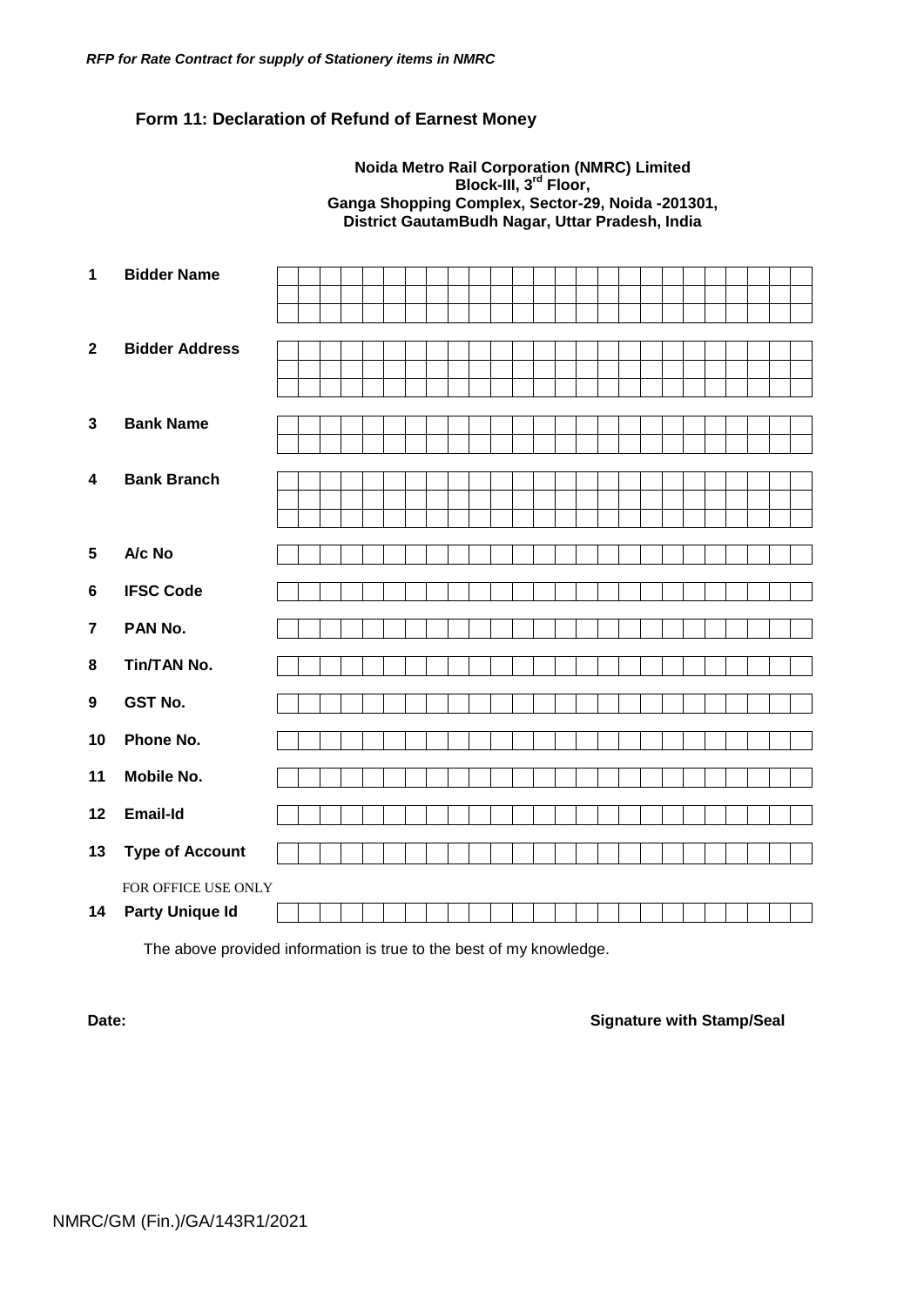# **Form12: Performa for Clarifications / Amendments on the RFP**

<span id="page-45-0"></span>

| SI.<br>No. | <b>Document</b> | <b>Clause</b><br>and<br><b>Provision</b> | No.   Clarification<br>Existing required | <b>Suggested Text</b><br>for<br>the<br>Amendment | Rationale for the<br><b>Clarification</b><br>$\overline{\mathbf{r}}$<br>Amendment |  |  |
|------------|-----------------|------------------------------------------|------------------------------------------|--------------------------------------------------|-----------------------------------------------------------------------------------|--|--|
|            |                 |                                          |                                          |                                                  |                                                                                   |  |  |
|            |                 |                                          |                                          |                                                  |                                                                                   |  |  |

# **Authorized signatory**

**Name:**

**Date:**

**Name of the Bidder with seal**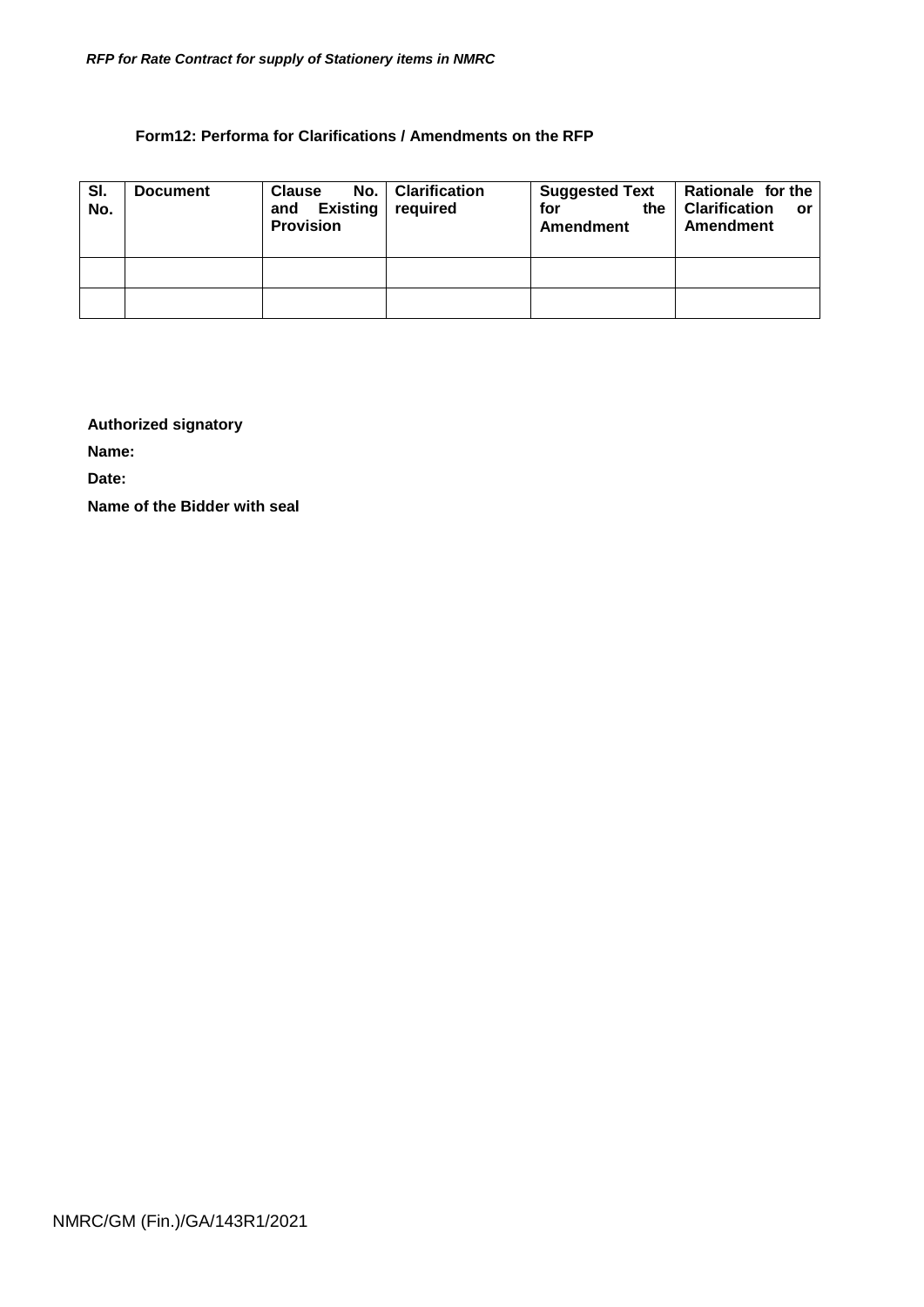# **Form 13: Bid Offer/ BOQ (Format)**

<span id="page-46-0"></span>To

GM (Fin.) Noida Metro Rail Corporation (NMRC) Limited Block-III, 3rd Floor, Ganga Shopping Complex, Sector-29, Noida -201301 District Gautam-Budh Nagar, Uttar Pradesh

# *THIS FORM IS NOT TO BE FILLED. THE BIDDERS ARE REQUIRED TO FILL THE FINANCIAL PROPOSAL IN XLS FORMAT AFTER DOWNLOADING THE FORM FROM THE E-PROCUREMENT WEBSITE FOR THIS TENDER DOCUMENT*

# **Sub: Rate Contract for Supply of Stationery items in NMRC**

Dear Sir,

I/we have read and examined the RFP document, general terms and conditions for the work.

I/we hereby quote the following Total price for services in rupees for providing **Rate Contract for Supply of Stationery items in NMRC** payable by NMRC.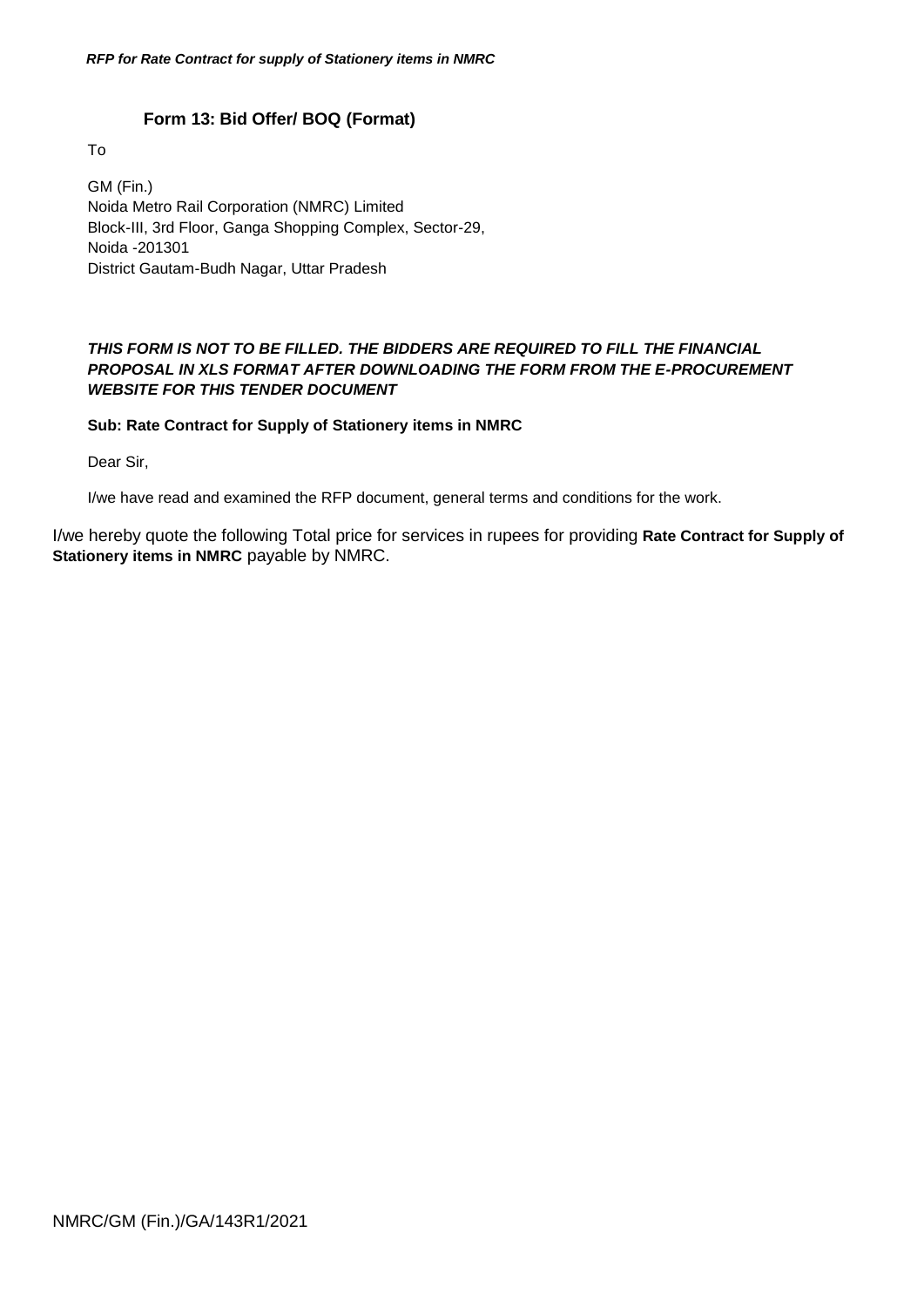|                                   |                                                                                |                               |                |                                                                                                                                    | <u>I He beneage for Rate Contract for Ouppry or Otationery Rems in NiniNo</u>                                                          |                                                                                                            |
|-----------------------------------|--------------------------------------------------------------------------------|-------------------------------|----------------|------------------------------------------------------------------------------------------------------------------------------------|----------------------------------------------------------------------------------------------------------------------------------------|------------------------------------------------------------------------------------------------------------|
| <b>NU</b><br><b>MB</b><br>ER<br># | <b>TEXT#</b>                                                                   | <b>NUM</b><br><b>BER</b><br># | TEXT#          | <b>NUMBER#</b>                                                                                                                     | <b>NUMBER#</b>                                                                                                                         | Number #                                                                                                   |
| SI.<br>No.                        | Item<br><b>Description</b>                                                     | Quan<br>tity                  | <b>Units</b>   | <b>Quoted RATE</b><br><b>(Excluding GST</b><br>)Per unit In<br><b>Figures To be</b><br>entered by the<br><b>Bidder</b><br>P<br>Rs. | <b>Quoted RATE</b><br>(Including GST<br>)Per unit In<br><b>Figures To be</b><br>entered by the<br><b>Bidder</b><br>Rs.<br>$\mathsf{P}$ | <b>Total Quoted</b><br><b>Amount (including</b><br>GST) by Bidder for<br>required Quantity<br>(In Figures) |
| $\overline{1}$                    | $\overline{2}$                                                                 | $\overline{4}$                | $\overline{5}$ | $\overline{13}$                                                                                                                    | 54                                                                                                                                     | 55                                                                                                         |
| $\mathbf{1}$                      | <b>Rate Contract</b><br>for Supply of<br>Stationery<br>Items in<br><b>NMRC</b> | $\overline{2}$                | No.            |                                                                                                                                    |                                                                                                                                        |                                                                                                            |
|                                   | Total Amount(In Rupees) inclusive GST(in<br>Figures)                           |                               |                |                                                                                                                                    |                                                                                                                                        |                                                                                                            |
|                                   | Total Amount(In Rupees) inclusive GST(in<br>Words)                             |                               |                |                                                                                                                                    |                                                                                                                                        |                                                                                                            |

# **Price Schedule for Rate Contract for Supply of Stationery Items in NMRC**

**\*The bidder is required to fill only blue cells.**

Note:

- **1. The tenderer shall mention Quoted Rate (Per item) In Figures.**
- **2.** The Amount Arrived at from Quoted Rate, Per item along with Miscellaneous Charges in the Commercial Bid, would be treated as complete in all respect. It will be deemed to include all incidental charges, supervision, transport, contractor's profit and establishment/overheads, all risks & insurance liabilities, compliance of labour laws and other obligations set out or implied in the contract.
- **3. The total payment due to contractor shall be exclusive of all taxes, Tender Requirements, Statutory Contributions, etc.**
- **4.** The GST will be reimbursed based on the invoice of GST paid to the concerned authority by the contractor.
- **5.** The rates and prices tendered in the priced bill of quantities are for complete work and complete in all respects. It will be deemed to include all plant, labor, supervision, materials, including all leads, lifts, ascents, descants, crossing of Rly. tracks and any other obstructions etc. unloading, loading, handling, re-handling, taxes (including GST), royalty and compensation etc. all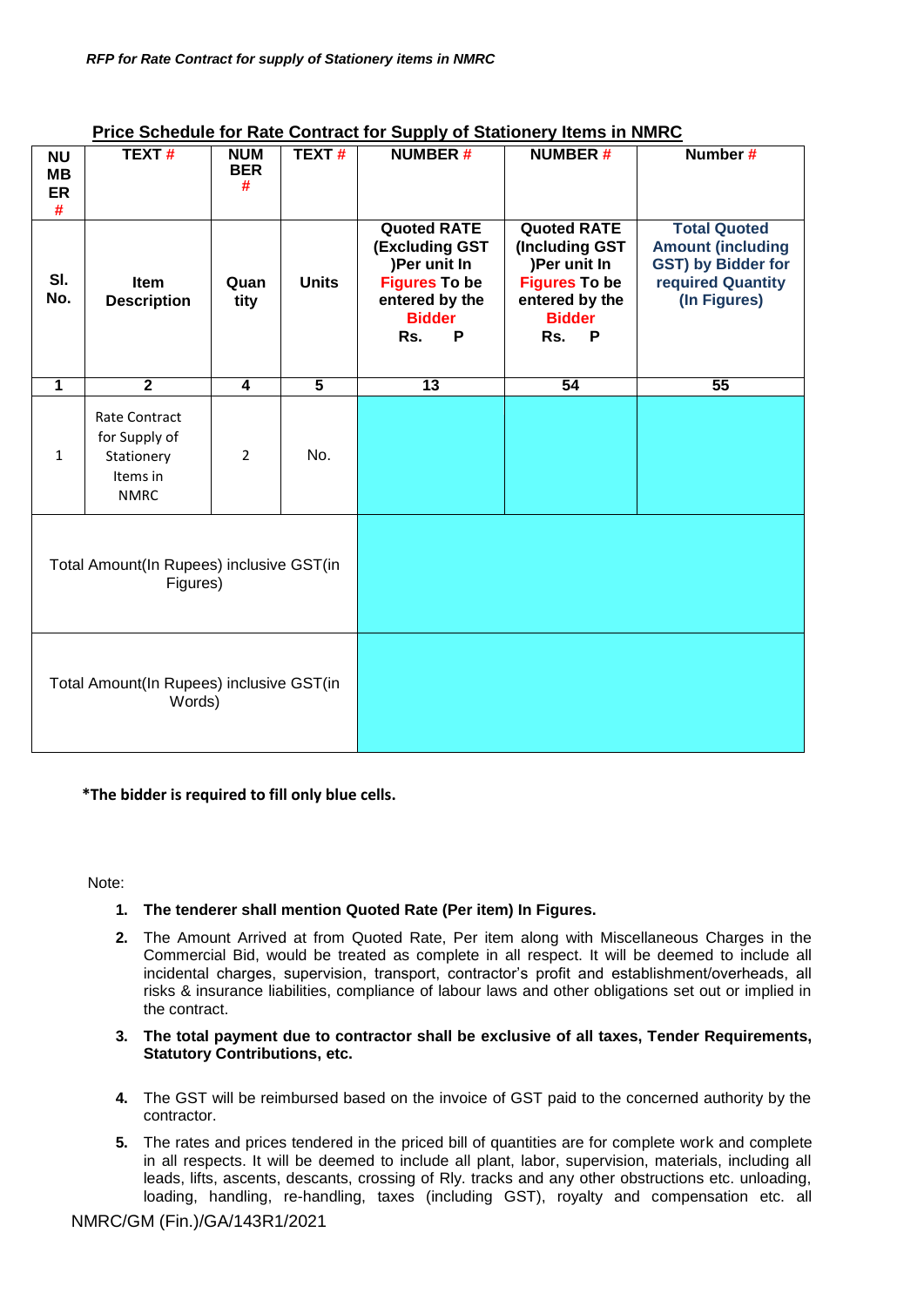temporary works, erection, maintenance, contractor's profit and establishment/ over heads, together with all general risks, insurance liabilities and obligations set out or implied in the contract.

- **6.** We have completely read and understood the Bid Document. The Financial Tender submitted is unconditional and fulfils all the requirements of the Tender Document.
- **7.** Our Financial Proposal shall be binding upon us subject to the modifications resulting from contract negotiations, up to expiration of the validity period of the Proposal. We understand you are not bound to accept any Proposal you receive.

Signature and Name of the Authorized Person

NAME OF THE BIDDER AND SEAL